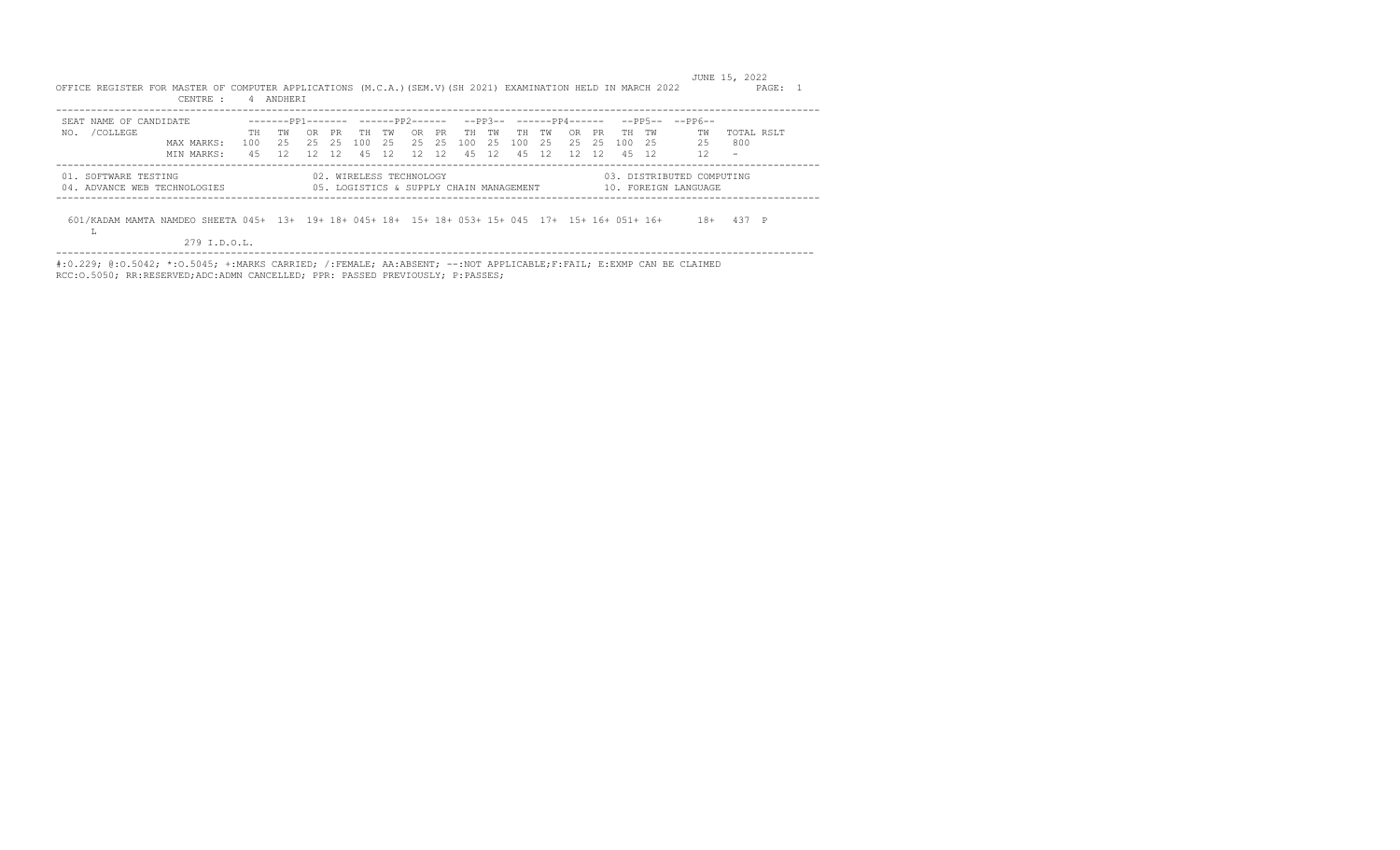|               |                        | OFFICE REGISTER FOR MASTER OF COMPUTER APPLICATIONS (M.C.A.) (SEM.V) (SH 2021) EXAMINATION HELD IN MARCH 2022 PAGE: 2<br>CENTRE : 1 MUMBAI                                                            |  |  |                         |  |  |                                         |  |  |                                                                             |                  |  |
|---------------|------------------------|-------------------------------------------------------------------------------------------------------------------------------------------------------------------------------------------------------|--|--|-------------------------|--|--|-----------------------------------------|--|--|-----------------------------------------------------------------------------|------------------|--|
| NO. / COLLEGE | SEAT NAME OF CANDIDATE | TH TW OR PR TH TW OR PR TH TW TH TW OR PR TH TW      TW   TOTAL RSLT<br>MAX MARKS: 100 25 25 25 100 25 25 25 100 25 100 25 25 25 100 25<br>MIN MARKS: 45 12 12 12 45 12 12 12 45 12 45 12 12 12 45 12 |  |  |                         |  |  |                                         |  |  | --------pp1------- -------pp2------ --pp3-- ------pp4------ --pp5-- --pp6-- | 25 800<br>$12 -$ |  |
|               | 01. SOFTWARE TESTING   | 04. ADVANCE WEB TECHNOLOGIES                                                                                                                                                                          |  |  | 02. WIRELESS TECHNOLOGY |  |  | 05. LOGISTICS & SUPPLY CHAIN MANAGEMENT |  |  | 03. DISTRIBUTED COMPUTING<br>10. FOREIGN LANGUAGE                           |                  |  |
| INE           |                        | 602 AMARAL JOSHUA LOUIS CAROL 049 22 24 23 059 15 24 23 056 18 073 16 24 23 046 21 21 537 P<br>279 I.D.O.L.                                                                                           |  |  |                         |  |  |                                         |  |  |                                                                             |                  |  |
|               | SHALI                  | 603/AMARE VAIBHAVI VIKRAM VAI 073 21 20 23 064 18 20 24 068 20 055 20 20 18 068 22 21 575 P<br>279 I.D.O.L.                                                                                           |  |  |                         |  |  |                                         |  |  |                                                                             |                  |  |
|               | D ZEENAT               | 604/ANSARI NAMRAH NASEER AHME 079 22 20 21 070 21 18 20 069 21 070 19 22 24 063 21 21 601 P<br>279 I.D.O.L.                                                                                           |  |  |                         |  |  |                                         |  |  |                                                                             |                  |  |
|               | DRA RAM SUSHILA        | 605 BHARDWAZ JAI KISHAN RAJEN 036F 14E 17E 18E 045E 13E 15E 15E 051E 15E 045E 19E 19E 19E 045E 20E 24E 430 F<br>279 I.D.O.L.                                                                          |  |  |                         |  |  |                                         |  |  |                                                                             |                  |  |
| $\mathbb{I}$  |                        | 606/BISHWAS BHARTI MEDUL LAXM 080 22 22 23 079 21 18 18 078 18 056 19 20 22 069 20 20 605 P<br>279 I.D.O.L.                                                                                           |  |  |                         |  |  |                                         |  |  |                                                                             |                  |  |
|               | M MAIMUNA              | 607 CHAUDHARI VASIM NURULISLA 060 18 20 20 060 18 20 20 065 20 061 20 15 15 059 15 20 526 P<br>279 I.D.O.L.                                                                                           |  |  |                         |  |  |                                         |  |  |                                                                             |                  |  |
|               | NDUBAT                 | 608/CHAUDHARY SHOBHA GOVIND I 079 16 19 19 073 16 15 13 068 20 064 21 20 17 064 19 20 563 P<br>279 I.D.O.L.                                                                                           |  |  |                         |  |  |                                         |  |  |                                                                             |                  |  |
|               | NALAXMI                | 609 CHETTIAR AJIT UTHAMAN DHA 060 22 16 18 068 21 15 12 083 21 053 19 16 20 076 18 22 560 P<br>279 I.D.O.L.                                                                                           |  |  |                         |  |  |                                         |  |  |                                                                             |                  |  |
|               |                        | 610 DAS UJAL MANOJ SANDHYA 074 23 20 21 075 21 20 24 073 19 075 19 20 21 084 20 21 630 P<br>279 I.D.O.L.                                                                                              |  |  |                         |  |  |                                         |  |  |                                                                             |                  |  |
| XMI           |                        | 611 DHAMAL AKSHAY MADHUKAR LA 019F 22E 22E 22E 024F 20E 22E 22E 045E 16E 063E 18E 16E 19E 015F 20E 22E 407 F<br>279 I.D.O.L.                                                                          |  |  |                         |  |  |                                         |  |  |                                                                             |                  |  |
|               | ANGEETA                | 612/DHARPAWAR DAMINI GIRISH S 068 22 22 23 060 21 22 22 070 18 045 18 12 20 065 16 22 545 P<br>279 I.D.O.L.                                                                                           |  |  |                         |  |  |                                         |  |  |                                                                             |                  |  |

JUNE 15, 2022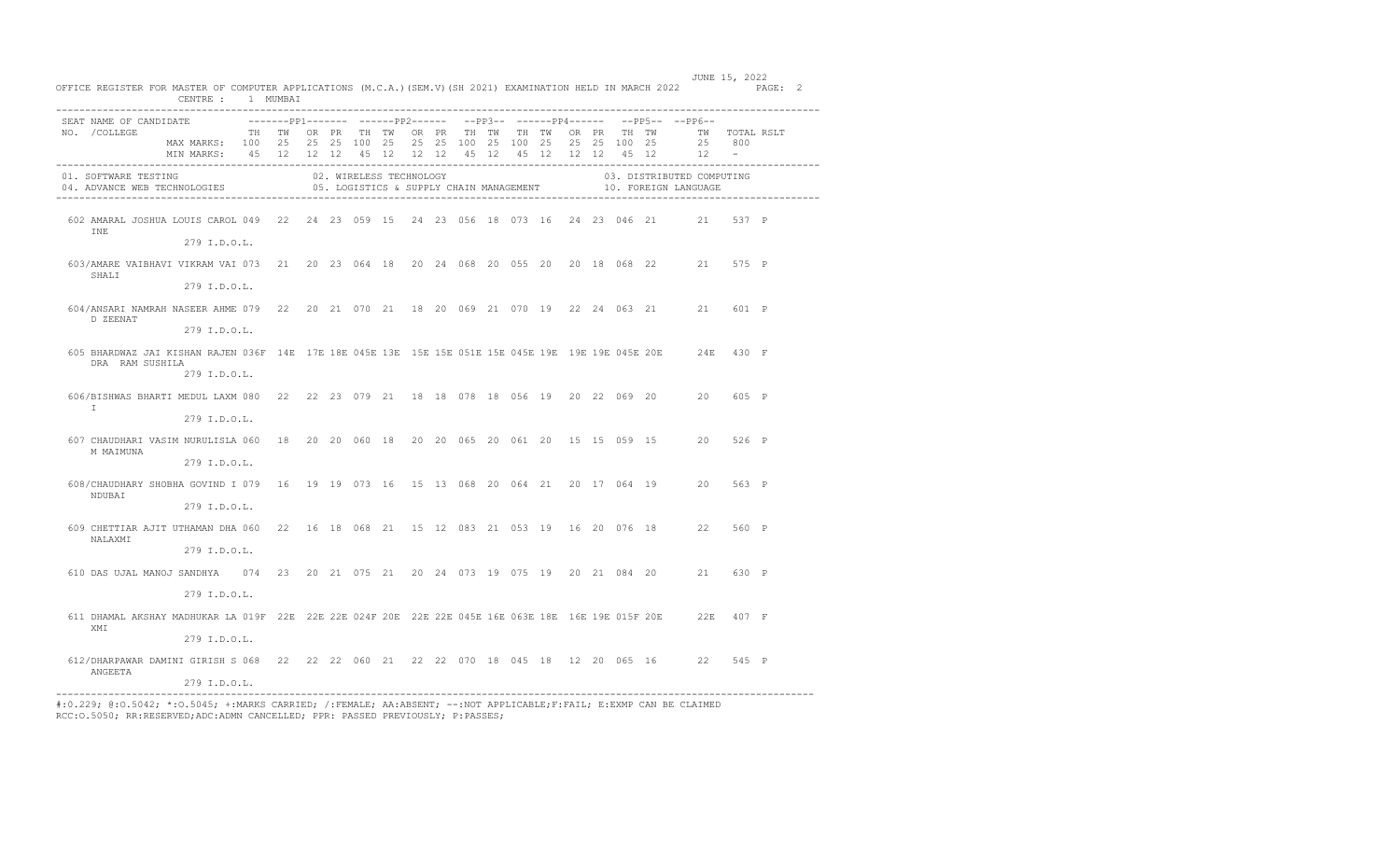| OFFICE REGISTER FOR MASTER OF COMPUTER APPLICATIONS (M.C.A.) (SEM.V) (SH 2021) EXAMINATION HELD IN MARCH 2022 PAGE: 3 | CENTRE : 1 MUMBAI                                                                                                                                                                                     |  |  |                         |  |                                         |  |  |  |                                                                                               |  |     |
|-----------------------------------------------------------------------------------------------------------------------|-------------------------------------------------------------------------------------------------------------------------------------------------------------------------------------------------------|--|--|-------------------------|--|-----------------------------------------|--|--|--|-----------------------------------------------------------------------------------------------|--|-----|
| SEAT NAME OF CANDIDATE<br>NO. / COLLEGE                                                                               | TH TW OR PR TH TW OR PR TH TW TH TW OR PR TH TW      TW   TOTAL RSLT<br>MAX MARKS: 100 25 25 25 100 25 25 25 100 25 100 25 25 25 100 25<br>MIN MARKS: 45 12 12 12 45 12 12 12 45 12 45 12 12 12 45 12 |  |  |                         |  |                                         |  |  |  | -------pp1------- ------pp2------ --pp3-- ------pp4------ --pp5-- --pp6--<br>25 800<br>$12 -$ |  |     |
| 01. SOFTWARE TESTING<br>04. ADVANCE WEB TECHNOLOGIES                                                                  |                                                                                                                                                                                                       |  |  | 02. WIRELESS TECHNOLOGY |  | 05. LOGISTICS & SUPPLY CHAIN MANAGEMENT |  |  |  | 03. DISTRIBUTED COMPUTING<br>10. FOREIGN LANGUAGE                                             |  |     |
| 613 DUBEY HARIKESH GULABJI SH 053 18 18 19 059 19 21 20 055 18 053 18 20 22 071 18 24 526 P<br>IVKUMARI               | 279 I.D.O.L.                                                                                                                                                                                          |  |  |                         |  |                                         |  |  |  |                                                                                               |  |     |
| 614/DUBEY SIMRAN RAMESH KAVIT 071 22 20 19 069 18 19 16 074 21 076 19 19 18 069 19 21 590 P<br>$\mathbb{A}$           | 279 T.D.O.T.                                                                                                                                                                                          |  |  |                         |  |                                         |  |  |  |                                                                                               |  |     |
| MON VETHAMUTHU R                                                                                                      | 279 I.D.O.L.                                                                                                                                                                                          |  |  |                         |  |                                         |  |  |  |                                                                                               |  | ABS |
| 616/GAVANDE SUPRIYA SHARDUL G 080 22 21 20 076 24 20 22 080 24 070 25 22 24 088 23 21 662 P<br>AVANDE PADMA SUN       | 279 I.D.O.L.                                                                                                                                                                                          |  |  |                         |  |                                         |  |  |  |                                                                                               |  |     |
| 617 GUPTA SATISH RAMDAS PRAMA 058 19 16 17 050 18 23 24 051 16 063 20 21 22 045 18 20 501 P<br>VATI                   | 279 I.D.O.L.                                                                                                                                                                                          |  |  |                         |  |                                         |  |  |  |                                                                                               |  |     |
| 618/JAISWAL KALPANA SHYAMBIHA 063 21 23 22 064 19 16 16 066 19 059 21 20 21 060 16 20 546 P<br>RI PUSHPA              | 279 I.D.O.L.                                                                                                                                                                                          |  |  |                         |  |                                         |  |  |  |                                                                                               |  |     |
| 619 JAISWAR KARAN KUMAR RAJEN 068 21 22 21 071 18 21 21 071 21 050 20 21 21 074 19 23 583 P<br>DRA PRASAD KANTI       | 279 I.D.O.L.                                                                                                                                                                                          |  |  |                         |  |                                         |  |  |  |                                                                                               |  |     |
| 620 JANGLE SIDDHANT PANDURANG 058 21 22 22 061 20 22 22 080 18 066 20 16 15 061 20 22 566 P<br>RATNAMALA              | 279 I.D.O.L.                                                                                                                                                                                          |  |  |                         |  |                                         |  |  |  |                                                                                               |  |     |
| 621/JANGLE VAIBHAVI VIJAY JAY 084 22 21 22 066 20 18 24 071 20 076 20 22 24 066 22 24 622 P<br>SHRI                   | 279 I.D.O.L.                                                                                                                                                                                          |  |  |                         |  |                                         |  |  |  |                                                                                               |  |     |
| 622/KALE VISHAKHA VINAYAK VAR 061 23 22 23 058 15 17 17 068 16 056 19 20 24 065 15 23 542 P<br>SHA                    | 279 I.D.O.L.                                                                                                                                                                                          |  |  |                         |  |                                         |  |  |  |                                                                                               |  |     |
| 623/KANOJIA PRIYANKA RAJENDRA 061 22 23 23 068 20 20 21 069 21 064 19 21 21 066 20 23 582 P<br>SAVITA                 | 279 I.D.O.L.                                                                                                                                                                                          |  |  |                         |  |                                         |  |  |  |                                                                                               |  |     |

JUNE 15, 2022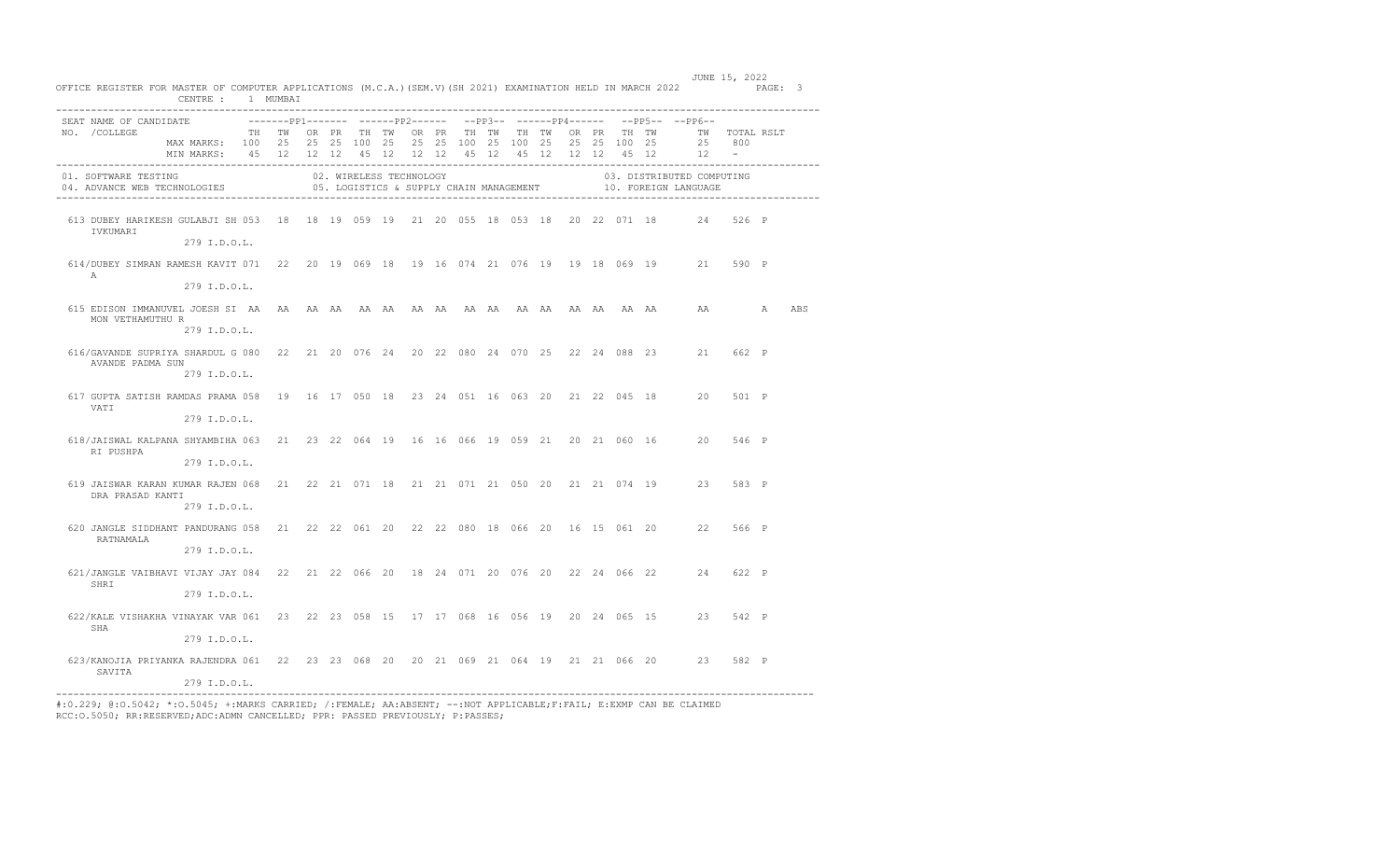|                                                                                                                          | CENTRE : 1 MUMBAI                                                                            |       |  |                         |  |  |  |  |  |                                                                             |                                                                                           |              |  |
|--------------------------------------------------------------------------------------------------------------------------|----------------------------------------------------------------------------------------------|-------|--|-------------------------|--|--|--|--|--|-----------------------------------------------------------------------------|-------------------------------------------------------------------------------------------|--------------|--|
| SEAT NAME OF CANDIDATE                                                                                                   |                                                                                              |       |  |                         |  |  |  |  |  | --------pp1-------- ------pp2------ --pp3-- ------pp4------ --pp5-- --pp6-- |                                                                                           |              |  |
| NO. / COLLEGE                                                                                                            |                                                                                              | TH TW |  | OR PR TH TW             |  |  |  |  |  | OR PR TH TW TH TW OR PR TH TW                                               | TW TOTAL RSLT                                                                             |              |  |
|                                                                                                                          | MAX MARKS: 100 25 25 25 100 25<br>MIN MARKS: 45 12 12 12 45 12 12 12 45 12 45 12 12 12 45 12 |       |  |                         |  |  |  |  |  | 25 25 100 25 100 25 25 25 100 25                                            | 25 800<br>12                                                                              | $\sim$ $  -$ |  |
|                                                                                                                          |                                                                                              |       |  |                         |  |  |  |  |  |                                                                             |                                                                                           |              |  |
| 01. SOFTWARE TESTING<br>04. ADVANCE WEB TECHNOLOGIES                                                                     |                                                                                              |       |  | 02. WIRELESS TECHNOLOGY |  |  |  |  |  |                                                                             | 03. DISTRIBUTED COMPUTING<br>05. LOGISTICS & SUPPLY CHAIN MANAGEMENT 10. FOREIGN LANGUAGE |              |  |
|                                                                                                                          |                                                                                              |       |  |                         |  |  |  |  |  |                                                                             |                                                                                           |              |  |
| 624 KOLAGE HARSHAD PRAKASH VA 068 22 23 23 070 18 21 23 061 20 071 20 21 23 076 21 20 601 P<br>ISHALI                    |                                                                                              |       |  |                         |  |  |  |  |  |                                                                             |                                                                                           |              |  |
|                                                                                                                          | 279 I.D.O.L.                                                                                 |       |  |                         |  |  |  |  |  |                                                                             |                                                                                           |              |  |
| 625/KOLAMBKAR ADITI AMOL ASAV 079 23 21 21 081 21 21 21 089 21 065 19 19 15 086 22 23 647 P<br>ARI                       |                                                                                              |       |  |                         |  |  |  |  |  |                                                                             |                                                                                           |              |  |
|                                                                                                                          | 279 I.D.O.L.                                                                                 |       |  |                         |  |  |  |  |  |                                                                             |                                                                                           |              |  |
| 626/KOTHARE MAYURI BALKRISHNA 070E 23E 20E 20E 065E 13E 13E 13E 069E 20E 063E 18E 19E 19E 028F 18E 20E 513 F<br>SUHASINI |                                                                                              |       |  |                         |  |  |  |  |  |                                                                             |                                                                                           |              |  |
|                                                                                                                          | 279 I.D.O.L.                                                                                 |       |  |                         |  |  |  |  |  |                                                                             |                                                                                           |              |  |
| 627 MAKWANA KALPESH JAYANTILA 045 22 22 21 064 15 21 22 074 19 066 20 21 22 061 20 24<br>L INDUMATI                      |                                                                                              |       |  |                         |  |  |  |  |  |                                                                             |                                                                                           | 559 P        |  |
|                                                                                                                          | 279 I.D.O.L.                                                                                 |       |  |                         |  |  |  |  |  |                                                                             |                                                                                           |              |  |
| 628/MAURYA AARTI JAGANNATH HI 063 23 22 23 078 19 22 25 085 19 058 20 20 21 079 22 22<br>RAMANI                          |                                                                                              |       |  |                         |  |  |  |  |  |                                                                             |                                                                                           | 621 P        |  |
|                                                                                                                          | 279 I.D.O.L.                                                                                 |       |  |                         |  |  |  |  |  |                                                                             |                                                                                           |              |  |
| 629 MAURYA ATUL RAMASHRAY DUR 088 23 19 20 070 21 21 22 076 20 073 19 20 22 079 20 21 634 P<br>GAWATI                    |                                                                                              |       |  |                         |  |  |  |  |  |                                                                             |                                                                                           |              |  |
|                                                                                                                          | 279 I.D.O.L.                                                                                 |       |  |                         |  |  |  |  |  |                                                                             |                                                                                           |              |  |
| 630/MISTRY SHRADDHA ANAND PUS 068 23 20 21 076 20 15 13 069 21 071 20 16 20 064 19 21 577 P<br>HPHA                      |                                                                                              |       |  |                         |  |  |  |  |  |                                                                             |                                                                                           |              |  |
|                                                                                                                          | 279 I.D.O.L.                                                                                 |       |  |                         |  |  |  |  |  |                                                                             |                                                                                           |              |  |
| 631/NAGPAL KARISHMA ANAND JYO 071 21 16 17 074 20 22 24 065 23 045 20 20 23 061 15 20 557 P<br>TI                        |                                                                                              |       |  |                         |  |  |  |  |  |                                                                             |                                                                                           |              |  |
|                                                                                                                          | 279 I.D.O.L.                                                                                 |       |  |                         |  |  |  |  |  |                                                                             |                                                                                           |              |  |
| 632 NAIK AMIT RATNAKAR SHEETA 063 22 20 21 064 20 17 20 065 23 070 20 19 20 070 20 22 576 P<br>т.                        |                                                                                              |       |  |                         |  |  |  |  |  |                                                                             |                                                                                           |              |  |
|                                                                                                                          | 279 I.D.O.L.                                                                                 |       |  |                         |  |  |  |  |  |                                                                             |                                                                                           |              |  |
| 633/NIKAM SUPRIYA VISHWANATH 069 21 21 21 059 18 21 21 073 19 070 19 13 17 063 19 22 566 P<br>SANGEETA                   |                                                                                              |       |  |                         |  |  |  |  |  |                                                                             |                                                                                           |              |  |
|                                                                                                                          | 279 I.D.O.L.                                                                                 |       |  |                         |  |  |  |  |  |                                                                             |                                                                                           |              |  |
| 634/NITNAWARE PRANALI SHANKAR 060 21 15 16 071 20 15 20 063 19 046 20 21 22 058 19 23<br>MAYA                            |                                                                                              |       |  |                         |  |  |  |  |  |                                                                             |                                                                                           | 529 P        |  |
|                                                                                                                          | 279 I.D.O.L.                                                                                 |       |  |                         |  |  |  |  |  |                                                                             |                                                                                           |              |  |

 JUNE 15, 2022 OFFICE REGISTER FOR MASTER OF COMPUTER APPLICATIONS (M.C.A.)(SEM.V)(SH 2021) EXAMINATION HELD IN MARCH 2022 PAGE: 4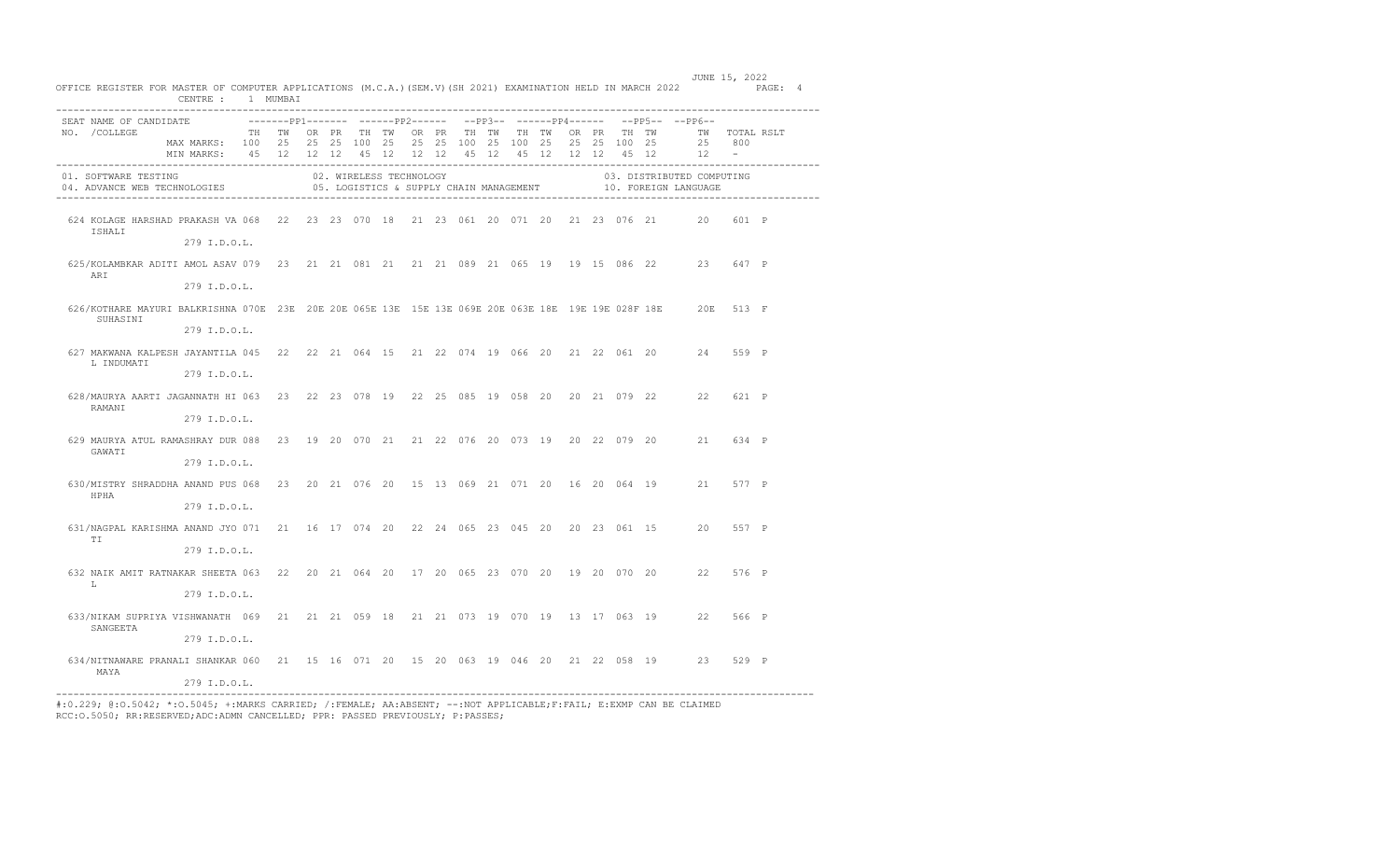| SEAT NAME OF CANDIDATE                                                                                                       |                                                                                                                                                                      |  |  |                         |  |                                         |  |  |  | --------pp1------- ------pp2------ --pp3-- ------pp4------ --pp5-- --pp6-- |                    |       |  |
|------------------------------------------------------------------------------------------------------------------------------|----------------------------------------------------------------------------------------------------------------------------------------------------------------------|--|--|-------------------------|--|-----------------------------------------|--|--|--|----------------------------------------------------------------------------|--------------------|-------|--|
| NO. / COLLEGE                                                                                                                | TH TW OR PR TH TW OR PR TH TW TH TW<br>MAX MARKS: 100 25 25 25 100 25 25 25 100 25 100 25 25 25 100 25<br>MIN MARKS: 45 12 12 12 45 12 12 12 45 12 45 12 12 12 45 12 |  |  |                         |  |                                         |  |  |  | OR PR TH TW TW TOTAL RSLT                                                  | 25 800<br>$12 - -$ |       |  |
| 01. SOFTWARE TESTING<br>04. ADVANCE WEB TECHNOLOGIES                                                                         |                                                                                                                                                                      |  |  | 02. WIRELESS TECHNOLOGY |  | 05. LOGISTICS & SUPPLY CHAIN MANAGEMENT |  |  |  | 03. DISTRIBUTED COMPUTING<br>10. FOREIGN LANGUAGE                          |                    |       |  |
| 635 OVALEKAR SAGAR SHASHIKANT 064E 19E 21E 21E 060E 13E 21E 21E 056E 15E 053E 21E 12E 12E 005F 15E 21E 450 F<br>VEENA        | 279 I.D.O.L.                                                                                                                                                         |  |  |                         |  |                                         |  |  |  |                                                                            |                    |       |  |
| 636 PAL RAHUL KANAHIYALAL SID 069 18 20 21 069 20 18 17 063 21 078 18 20 20 058 20 22<br>DHESHWARI                           | 279 I.D.O.L.                                                                                                                                                         |  |  |                         |  |                                         |  |  |  |                                                                            |                    | 572 P |  |
| 637 PANDAY SONU RAKESH KIRAN 070 22 19 20 066 19 17 19 068 21 056 20 21 22 061 21 21 563 P                                   |                                                                                                                                                                      |  |  |                         |  |                                         |  |  |  |                                                                            |                    |       |  |
| 638 PANDIT LOKNATH NANDKISHOR 069 22 24 24 058 21 24 24 076 21 071 20 24 24 076 22 20<br>JASO                                | 279 I.D.O.L.                                                                                                                                                         |  |  |                         |  |                                         |  |  |  |                                                                            |                    | 620 P |  |
| 639 PARAB SHUBHAM SABAJI SANJ 071 21 22 22 056 23 23 22 065 21 081 20 23 22 055 15 23                                        | 279 I.D.O.L.                                                                                                                                                         |  |  |                         |  |                                         |  |  |  |                                                                            |                    | 585 P |  |
| ANA                                                                                                                          | 279 I.D.O.L.                                                                                                                                                         |  |  |                         |  |                                         |  |  |  |                                                                            |                    |       |  |
| 640 PARDAWALA MURTAZA SHABBIR 071 21 21 22 083 21 16 17 068 23 060 20 22 24 071 21 20<br>REHANA                              | 279 I.D.O.L.                                                                                                                                                         |  |  |                         |  |                                         |  |  |  |                                                                            |                    | 601 P |  |
| 641/PARIDA PUJARANI RANJAN PU 081 22 21 21 075 18 21 21 081 20 076 20 19 15 066 20 22 619 P<br>SPANJALI                      |                                                                                                                                                                      |  |  |                         |  |                                         |  |  |  |                                                                            |                    |       |  |
| 642 PEDNEKAR SHUBHAM RAJARAM 061E 22E 17E 18E 070E 21E 17E 17E 065E 18E 021F 18E 20E 22E 060E 15E 20E 502 F<br>RAJSHREE      | 279 I.D.O.L.                                                                                                                                                         |  |  |                         |  |                                         |  |  |  |                                                                            |                    |       |  |
| 643 PRAJAPATI ATUL KUMAR SHES 079 23 17 19 071 20 20 23 069 20 056 19 20 21 079 19 22                                        | 279 T.D.O.L.                                                                                                                                                         |  |  |                         |  |                                         |  |  |  |                                                                            |                    | 597 P |  |
| HNATH SARASWATI                                                                                                              | 279 I.D.O.L.                                                                                                                                                         |  |  |                         |  |                                         |  |  |  |                                                                            |                    |       |  |
| 644 RANE ONKAR ANIL ANUJA 070 19 21 21 060 18 21 21 074 20 074 20 13 15 078 20 24                                            | 279 I.D.O.L.                                                                                                                                                         |  |  |                         |  |                                         |  |  |  |                                                                            |                    | 589 P |  |
| 645/SALVI SHAMIKA SUNIL SAYAL 080E 19E 18E 20E 021F 20E 18E 20E 069E 16E 063E 18E 20E 21E 074E 17E 21E 535 F<br>$\mathbb{I}$ |                                                                                                                                                                      |  |  |                         |  |                                         |  |  |  |                                                                            |                    |       |  |

---------------------------------------------------------------------------------------------------------------------------------- #:0.229; @:O.5042; \*:O.5045; +:MARKS CARRIED; /:FEMALE; AA:ABSENT; --:NOT APPLICABLE;F:FAIL; E:EXMP CAN BE CLAIMED RCC:O.5050; RR:RESERVED;ADC:ADMN CANCELLED; PPR: PASSED PREVIOUSLY; P:PASSES;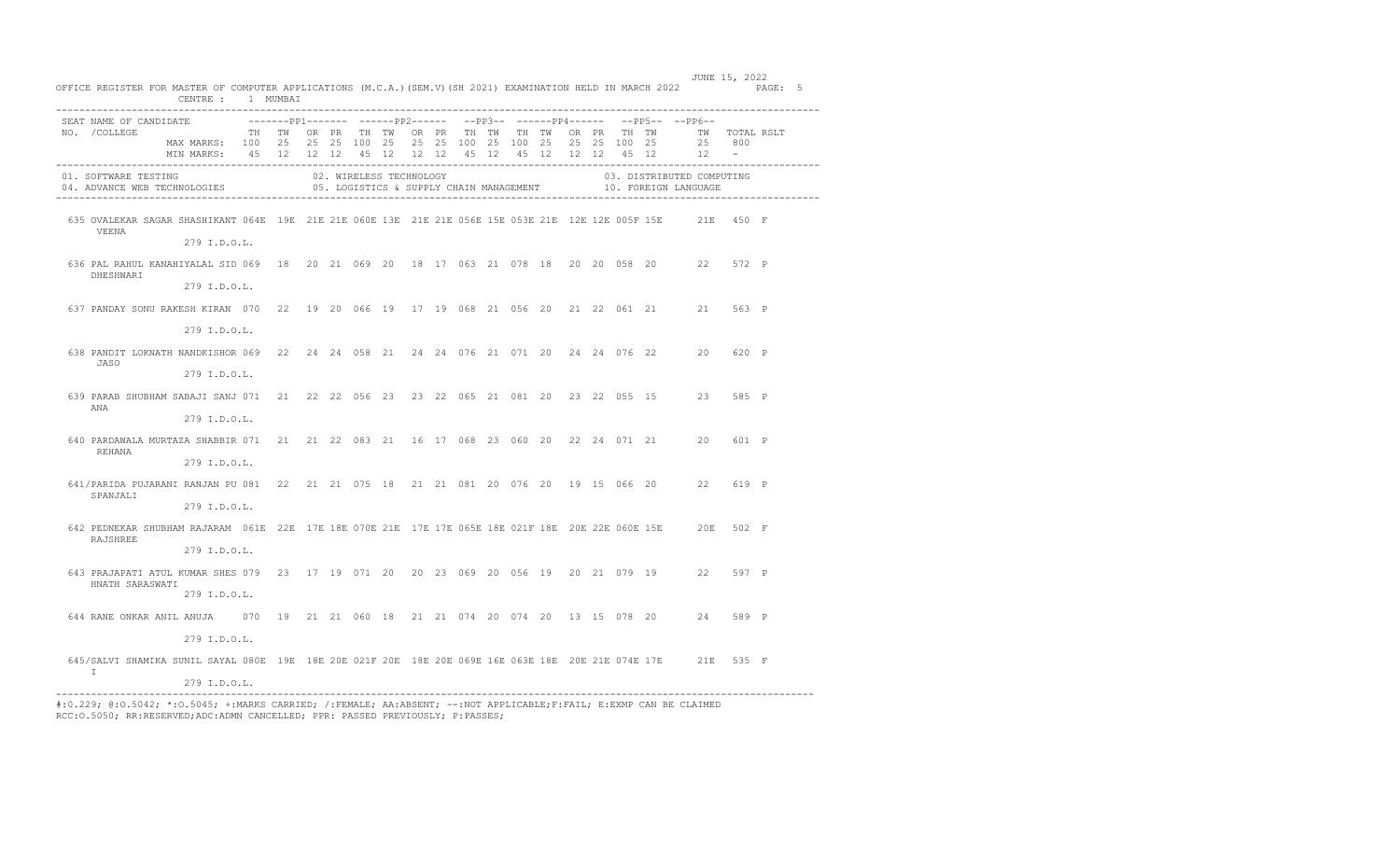| OFFICE REGISTER FOR MASTER OF COMPUTER APPLICATIONS (M.C.A.) (SEM.V) (SH 2021) EXAMINATION HELD IN MARCH 2022 PAGE: 6 | CENTRE : 1 MUMBAI                                                                                                                                                                               |  |  |                         |  |  |                                         |  |                                                                              |                                                   |       |  |
|-----------------------------------------------------------------------------------------------------------------------|-------------------------------------------------------------------------------------------------------------------------------------------------------------------------------------------------|--|--|-------------------------|--|--|-----------------------------------------|--|------------------------------------------------------------------------------|---------------------------------------------------|-------|--|
| SEAT NAME OF CANDIDATE<br>NO. / COLLEGE                                                                               | TH TWORPR THIWORPR THITWITH TWORPR THITWORPR THITWIT OTAL RSLT<br>MAX MARKS: 100 25 25 25 100 25 25 25 100 25 100 25 25 25 100 25<br>MIN MARKS: 45 12 12 12 45 12 12 12 45 12 45 12 12 12 45 12 |  |  |                         |  |  |                                         |  | --------pp1------- -------pp2------ --pp3-- -------pp4------ --pp5-- --pp6-- | 25 800<br>$12 -$                                  |       |  |
| 01. SOFTWARE TESTING<br>04. ADVANCE WEB TECHNOLOGIES                                                                  |                                                                                                                                                                                                 |  |  | 02. WIRELESS TECHNOLOGY |  |  | 05. LOGISTICS & SUPPLY CHAIN MANAGEMENT |  |                                                                              | 03. DISTRIBUTED COMPUTING<br>10. FOREIGN LANGUAGE |       |  |
| 646/SAROJ RUCHITA RAMESH RAJE 065 18 16 17 078 19 20 22 074 23 049 20 22 23 069 21 20 576 P<br>SHREE                  | 279 I.D.O.L.                                                                                                                                                                                    |  |  |                         |  |  |                                         |  |                                                                              |                                                   |       |  |
| 647 SAYYED ZAID ALI MOHAMMED 056E 22E 20E 20E 029F 20E 15E 14E 076E 21E 063E 19E 20E 23E 063E 17E 22E 520 F<br>FATIMA | 279 I.D.O.L.                                                                                                                                                                                    |  |  |                         |  |  |                                         |  |                                                                              |                                                   |       |  |
| 648 SHINDE GAJANAN BHIM GEETA 058 19 20 21 064 21 15 15 073 23 078 20 20 23 050 19 20                                 | 279 I.D.O.L.                                                                                                                                                                                    |  |  |                         |  |  |                                         |  |                                                                              |                                                   | 559 P |  |
| 649/SHINDE POOJA DAGDU LILAVA 078 21 22 22 079 18 22 22 079 20 064 20 18 19 069 16 22 611 P<br>TI                     |                                                                                                                                                                                                 |  |  |                         |  |  |                                         |  |                                                                              |                                                   |       |  |
| 650 SINGH AKASH PREMNARAYAN U 060 22 22 21 055 20 23 22 066 21 065 20 23 22 076 22 21 581 P<br>SHA                    | 279 I.D.O.L.                                                                                                                                                                                    |  |  |                         |  |  |                                         |  |                                                                              |                                                   |       |  |
| 651/TEMREKAR AKSAA AZMUDDIN A 084 19 24 23 074 16 24 24 070 18 064 19 24 24 064 18 20<br>ISHA                         | 279 I.D.O.L.                                                                                                                                                                                    |  |  |                         |  |  |                                         |  |                                                                              |                                                   | 609 P |  |
| 652/TIMAPPA RENUKA NARSIMMA N 055 22 21 21 075 21 21 21 071 23 054 20 20 15 060 15 20 555 P<br>AGAMMA                 | 279 I.D.O.L.                                                                                                                                                                                    |  |  |                         |  |  |                                         |  |                                                                              |                                                   |       |  |
| 653/VANGARI JYOTI SUDARSHAN U 080 22 21 22 074 21 20 19 078 20 064 19 20 21 070 19 22 612 P<br>MA                     | 279 I.D.O.L.                                                                                                                                                                                    |  |  |                         |  |  |                                         |  |                                                                              |                                                   |       |  |
| 654/WAGHELA DISHA RAMESH MEEN 074 23 15 16 081 21 20 20 076 23 075 20 23 25 071 23 22 628 P                           | 279 I.D.O.L.                                                                                                                                                                                    |  |  |                         |  |  |                                         |  |                                                                              |                                                   |       |  |
| A<br>655 YADAV RAHUL INDRADEV SARO 045 22 20 21 050 19 21 23 045 19 045 20 20 22 045 20 21 478 P                      | 279 I.D.O.L.                                                                                                                                                                                    |  |  |                         |  |  |                                         |  |                                                                              |                                                   |       |  |
| J<br>656 YADAV SATISH SUBEDAR RAMA 066 23 21 22 068 21 18 22 088 19 075 18 20 21 083 20 24                            | 279 I.D.O.L.                                                                                                                                                                                    |  |  |                         |  |  |                                         |  |                                                                              |                                                   | 629 P |  |
| <b>VATT</b>                                                                                                           | 279 I.D.O.L.                                                                                                                                                                                    |  |  |                         |  |  |                                         |  |                                                                              |                                                   |       |  |

JUNE 15, 2022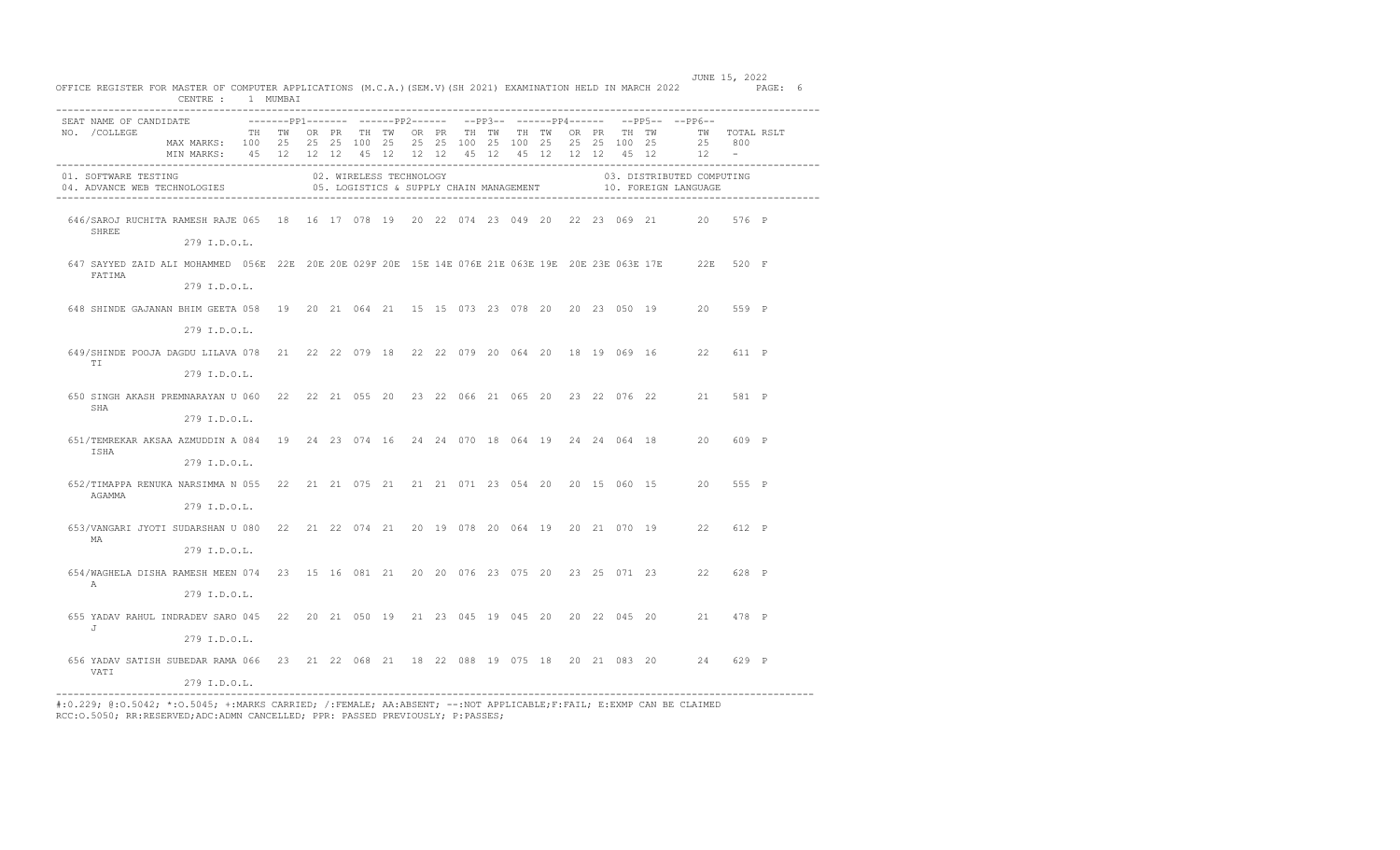|                                                                                | CENTRE :                                     | 1 MIJMBAT                                           |                            |                  |                         |                 |                  |                       |                    |             |                 |                 |                                          |                  |                    |           |                                                   |                             |  |
|--------------------------------------------------------------------------------|----------------------------------------------|-----------------------------------------------------|----------------------------|------------------|-------------------------|-----------------|------------------|-----------------------|--------------------|-------------|-----------------|-----------------|------------------------------------------|------------------|--------------------|-----------|---------------------------------------------------|-----------------------------|--|
| SEAT NAME OF CANDIDATE<br>/COLLEGE<br>NO.                                      | TH<br>100<br>MAX MARKS:<br>4.5<br>MIN MARKS: | -------PP1------- ------PP2------<br>тw<br>25<br>12 | 0 <sub>R</sub><br>25<br>12 | PR.<br>2.5<br>12 | TН<br>100<br>4.5        | TW<br>2.5<br>12 | OR.<br>2.5<br>12 | <b>PR</b><br>25<br>12 | TН<br>100<br>45 12 | тw<br>- 2.5 | TH<br>100<br>45 | тw<br>-25<br>12 | $--PP3-----PP4-----$<br>OR.<br>2.5<br>12 | PR.<br>2.5<br>12 | TН<br>100<br>45 12 | TW<br>2.5 | $--PP5----PP6--$<br>TW<br>2.5<br>12               | TOTAL RSLT<br>800<br>$\sim$ |  |
| 01. SOFTWARE TESTING<br>04. ADVANCE WEB TECHNOLOGIES                           |                                              | 05. LOGISTICS & SUPPLY CHAIN MANAGEMENT             |                            |                  | 02. WIRELESS TECHNOLOGY |                 |                  |                       |                    |             |                 |                 |                                          |                  |                    |           | 03. DISTRIBUTED COMPUTING<br>10. FOREIGN LANGUAGE |                             |  |
| 657/YADAV SEEMA KAILASH URMIL 076 22 23 23 083 21 15 19 071 20 076 20<br>А     | 279 I.D.O.L.                                 |                                                     |                            |                  |                         |                 |                  |                       |                    |             |                 |                 |                                          |                  | 20 15 075 18       |           | 22                                                | 619 P                       |  |
| 658 YADAV SUJIT DAYASHANKAR S 066 23 22 22 084 20 22 22 074 20 060 20<br>HOBHA | 279 I.D.O.L.                                 |                                                     |                            |                  |                         |                 |                  |                       |                    |             |                 |                 | 12 18                                    |                  | 073 17             |           | 21                                                | 596 P                       |  |

 JUNE 15, 2022 OFFICE REGISTER FOR MASTER OF COMPUTER APPLICATIONS (M.C.A.)(SEM.V)(SH 2021) EXAMINATION HELD IN MARCH 2022 PAGE: 7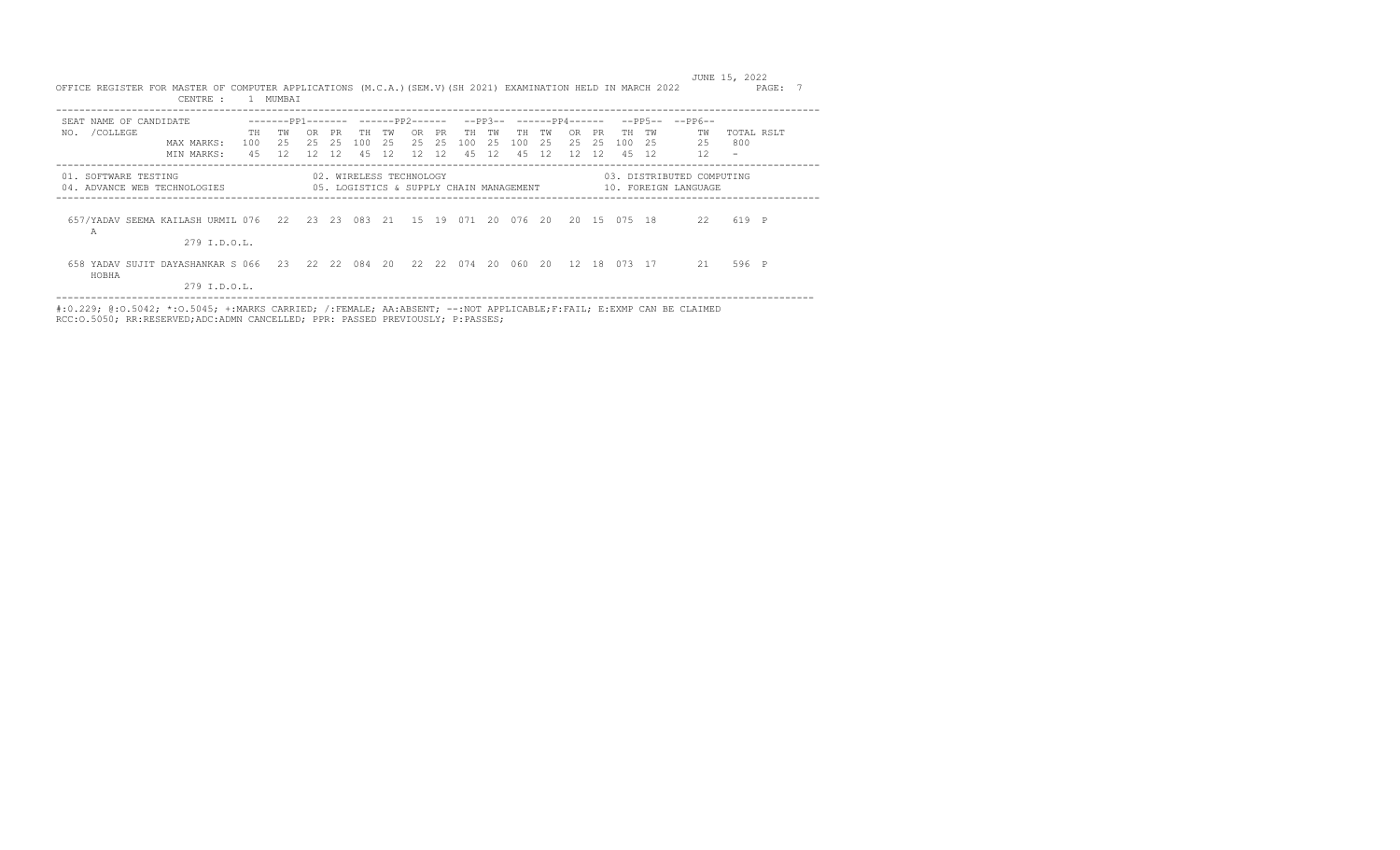|                                                                                                        | CENTRE : 2 VASHI                                           |       |  |                         |  |                   |  |  |  |                                                          |                                                                           |                      |  |
|--------------------------------------------------------------------------------------------------------|------------------------------------------------------------|-------|--|-------------------------|--|-------------------|--|--|--|----------------------------------------------------------|---------------------------------------------------------------------------|----------------------|--|
| SEAT NAME OF CANDIDATE                                                                                 |                                                            |       |  |                         |  |                   |  |  |  |                                                          | -------pp1------- ------pp2------ --pp3-- ------pp4------ --pp5-- --pp6-- |                      |  |
| NO. / COLLEGE                                                                                          | MAX MARKS: 100 25 25 25 100 25                             | TH TW |  | OR PR TH TW             |  | OR PR TH TW TH TW |  |  |  | OR PR TH TW<br>25  25  100  25  100  25  25  25  100  25 | TW TOTAL RSLT                                                             |                      |  |
|                                                                                                        | MIN MARKS: 45 12 12 12 45 12 12 12 45 12 45 12 12 12 45 12 |       |  |                         |  |                   |  |  |  |                                                          | 25 800<br>12                                                              | $\sim 100$ m $^{-1}$ |  |
| 01. SOFTWARE TESTING                                                                                   |                                                            |       |  | 02. WIRELESS TECHNOLOGY |  |                   |  |  |  |                                                          | 03. DISTRIBUTED COMPUTING                                                 |                      |  |
| 04. ADVANCE WEB TECHNOLOGIES                                                                           |                                                            |       |  |                         |  |                   |  |  |  |                                                          | 05. LOGISTICS & SUPPLY CHAIN MANAGEMENT 10. FOREIGN LANGUAGE              |                      |  |
|                                                                                                        |                                                            |       |  |                         |  |                   |  |  |  |                                                          |                                                                           |                      |  |
| 659 AHIREKAR ASHISH ANIL VARS 065 22 16 17 065 21 12 12 074 23 065 19 21 21 054 20 20 547 P            |                                                            |       |  |                         |  |                   |  |  |  |                                                          |                                                                           |                      |  |
| HA                                                                                                     | 279 I.D.O.L.                                               |       |  |                         |  |                   |  |  |  |                                                          |                                                                           |                      |  |
|                                                                                                        |                                                            |       |  |                         |  |                   |  |  |  |                                                          |                                                                           |                      |  |
| 660 AMASA HEMAKUMAR GANESH SH 056 22 22 22 063 21 15 20 070 23 079 20 21 23 071 15 20 583 P<br>ANTI    |                                                            |       |  |                         |  |                   |  |  |  |                                                          |                                                                           |                      |  |
|                                                                                                        | 279 I.D.O.L.                                               |       |  |                         |  |                   |  |  |  |                                                          |                                                                           |                      |  |
| 661 BHILARE DHANANJAY SANJAY 019F 21E AA AA 013F 14E AA AA 045E 20E 056E 14E AA 19E 058E 16E 20E 315 F |                                                            |       |  |                         |  |                   |  |  |  |                                                          |                                                                           |                      |  |
| PUSHPA                                                                                                 |                                                            |       |  |                         |  |                   |  |  |  |                                                          |                                                                           |                      |  |
|                                                                                                        | 279 I.D.O.L.                                               |       |  |                         |  |                   |  |  |  |                                                          |                                                                           |                      |  |
| 662/BISHT_NEHA_NATH_SINGH_DEV_068 23 20 20 075 21 21 25 084 23 078 20 21 23 075 19 21 637 P            |                                                            |       |  |                         |  |                   |  |  |  |                                                          |                                                                           |                      |  |
| ΚI                                                                                                     | 279 I.D.O.L.                                               |       |  |                         |  |                   |  |  |  |                                                          |                                                                           |                      |  |
|                                                                                                        |                                                            |       |  |                         |  |                   |  |  |  |                                                          |                                                                           |                      |  |
| 663 DAWANE MAYUR SHAHAJI VAIS 081 19 18 19 066 19 15 16 056 23 063 20 21 20 060 18 20<br>HALI          |                                                            |       |  |                         |  |                   |  |  |  |                                                          |                                                                           | 554 P                |  |
|                                                                                                        | 279 I.D.O.L.                                               |       |  |                         |  |                   |  |  |  |                                                          |                                                                           |                      |  |
| 664 DEVADE RAKESH GORAKHNATH 069 18 21 21 074 21 21 21 068 16 063 16 12 18 055 19 24 557 P             |                                                            |       |  |                         |  |                   |  |  |  |                                                          |                                                                           |                      |  |
| KAMAL                                                                                                  |                                                            |       |  |                         |  |                   |  |  |  |                                                          |                                                                           |                      |  |
|                                                                                                        | 279 I.D.O.L.                                               |       |  |                         |  |                   |  |  |  |                                                          |                                                                           |                      |  |
| 665/GHODAKE PRATIKSHA AVINASH 074 23 22 22 076 20 22 22 086 23 078 20 12 15 070 20 21 626 P            |                                                            |       |  |                         |  |                   |  |  |  |                                                          |                                                                           |                      |  |
| SUJATA                                                                                                 | 279 I.D.O.L.                                               |       |  |                         |  |                   |  |  |  |                                                          |                                                                           |                      |  |
| 666/HASWARE SHABNAM ABUBAKER 065 19 21 21 066 18 21 21 068 16 063 20 12 18 070 20 21 560 P             |                                                            |       |  |                         |  |                   |  |  |  |                                                          |                                                                           |                      |  |
| ASHRAFUNNISA                                                                                           |                                                            |       |  |                         |  |                   |  |  |  |                                                          |                                                                           |                      |  |
|                                                                                                        | 279 I.D.O.L.                                               |       |  |                         |  |                   |  |  |  |                                                          |                                                                           |                      |  |
| 667 IYER HARIHARAN KUMAR RAMA 079 22 20 20 066 19 20 20 075 20 058 20 12 20 078 18 23 590 P            |                                                            |       |  |                         |  |                   |  |  |  |                                                          |                                                                           |                      |  |
| PRABHA                                                                                                 | 279 I.D.O.L.                                               |       |  |                         |  |                   |  |  |  |                                                          |                                                                           |                      |  |
|                                                                                                        |                                                            |       |  |                         |  |                   |  |  |  |                                                          |                                                                           |                      |  |
| 668 JHA ABHINAV JAYSHANKAR NI 075 22 20 21 064 20 20 25 076 23 069 20 21 22 071 19 21 609 P<br>LU      |                                                            |       |  |                         |  |                   |  |  |  |                                                          |                                                                           |                      |  |
|                                                                                                        | 279 I.D.O.L.                                               |       |  |                         |  |                   |  |  |  |                                                          |                                                                           |                      |  |
| 669 KADAM AMOL SUBHASH ALKA 060 22 19 20 075 16 12 12 046 19 073 19 20 21 060 18 22                    |                                                            |       |  |                         |  |                   |  |  |  |                                                          |                                                                           | 534 P                |  |
|                                                                                                        |                                                            |       |  |                         |  |                   |  |  |  |                                                          |                                                                           |                      |  |
| --------------                                                                                         | 279 I.D.O.L.                                               |       |  |                         |  |                   |  |  |  |                                                          |                                                                           |                      |  |

 JUNE 15, 2022 OFFICE REGISTER FOR MASTER OF COMPUTER APPLICATIONS (M.C.A.)(SEM.V)(SH 2021) EXAMINATION HELD IN MARCH 2022 PAGE: 8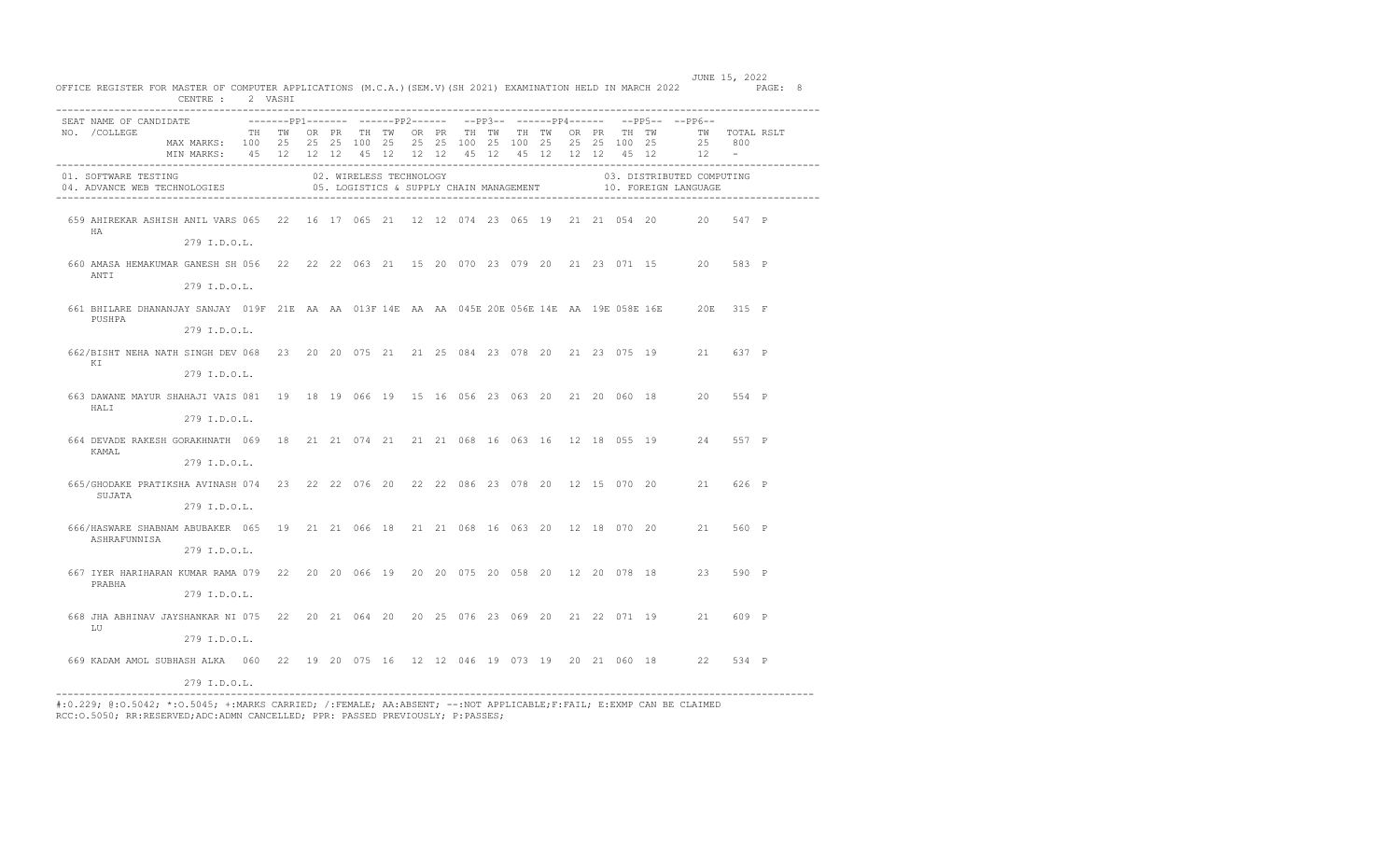|                                         | OFFICE REGISTER FOR MASTER OF COMPUTER APPLICATIONS (M.C.A.) (SEM.V) (SH 2021) EXAMINATION HELD IN MARCH 2022 PAGE: 9<br>CENTRE : 2 VASHI                                        |  |  |                         |  |                                         |  |  |  |                                                                                                                    |  |
|-----------------------------------------|----------------------------------------------------------------------------------------------------------------------------------------------------------------------------------|--|--|-------------------------|--|-----------------------------------------|--|--|--|--------------------------------------------------------------------------------------------------------------------|--|
| SEAT NAME OF CANDIDATE<br>NO. / COLLEGE | TH TW OR PR TH TW OR PR TH TW TH TW OR PR TH TW<br>MAX MARKS: 100 25 25 25 100 25 25 25 100 25 100 25 25 25 100 25<br>MIN MARKS: 45 12 12 12 45 12 12 12 45 12 45 12 12 12 45 12 |  |  |                         |  |                                         |  |  |  | --------pp1------- -------pp2------ --pp3-- ------pp4------ --pp5-- --pp6--<br>TW TOTAL RSLT<br>25 800<br>$12 - -$ |  |
| 01. SOFTWARE TESTING                    | 04. ADVANCE WEB TECHNOLOGIES                                                                                                                                                     |  |  | 02. WIRELESS TECHNOLOGY |  | 05. LOGISTICS & SUPPLY CHAIN MANAGEMENT |  |  |  | 03. DISTRIBUTED COMPUTING<br>10. FOREIGN LANGUAGE                                                                  |  |
| HU                                      | 670/KADAM YOGITA SHANKAR SIND 074 22 20 21 075 21 22 25 076 23 061 19 21 23 065 20 24 612 P<br>279 I.D.O.L.                                                                      |  |  |                         |  |                                         |  |  |  |                                                                                                                    |  |
| JYOTSNA                                 | 671 KHANAVKAR DHIRAJ JAGDISH 073 22 20 21 069 20 22 21 080 20 065 21 22 21 073 20 20 610 P<br>279 I.D.O.L.                                                                       |  |  |                         |  |                                         |  |  |  |                                                                                                                    |  |
| HT.                                     | 672 KONAT DANIEL CHANDRAN SAT 060 22 20 20 063 21 20 20 079 21 075 20 12 15 069 21 21 579 P<br>279 I.D.O.L.                                                                      |  |  |                         |  |                                         |  |  |  |                                                                                                                    |  |
| ALAMELU                                 | 673/KRISHNAN RAMYA SHASHIKANT 083 23 23 23 078 20 23 23 074 20 050 20 22 21 070 20 21 614 P<br>279 I.D.O.L.                                                                      |  |  |                         |  |                                         |  |  |  |                                                                                                                    |  |
| CHANDRAKALA                             | 674 KURAKULA YUGESH SRINIVAS 074 23 20 20 074 18 20 20 074 19 073 20 13 16 071 19 22 596 P<br>279 I.D.O.L.                                                                       |  |  |                         |  |                                         |  |  |  |                                                                                                                    |  |
| SHARADA                                 | 675/MAHADIK MANISHA SHRIRANG 075 18 21 21 060 18 21 21 084 19 050 13 15 15 066 23 20 560 P<br>279 I.D.O.L.                                                                       |  |  |                         |  |                                         |  |  |  |                                                                                                                    |  |
| <b>TTA</b>                              | 676/MORE SRUSHTI BALASAHEB SM 066 22 16 17 079 19 18 24 066 20 045 20 20 22 073 21 22 570 P<br>279 I.D.O.L.                                                                      |  |  |                         |  |                                         |  |  |  |                                                                                                                    |  |
| AVI                                     | 677/PARAB RUTUJA MAHADEV MADH 088 22 21 21 073 23 21 21 073 20 069 19 13 18 066 22 22 612 P<br>279 I.D.O.L.                                                                      |  |  |                         |  |                                         |  |  |  |                                                                                                                    |  |
| UMAR BHAGYASHREE                        | 678 PARDESHI MANGESHJ HEMANTK 060 21 16 18 054 19 21 22 076 20 070 19 20 20 066 20 22 564 P<br>279 I.D.O.L.                                                                      |  |  |                         |  |                                         |  |  |  |                                                                                                                    |  |
| LA                                      | 679 PATIL VISHAL TANAJI SUSHI 069 19 21 21 045 16 21 21 060 19 050 20 16 14 055 18 24 509 P<br>279 I.D.O.L.                                                                      |  |  |                         |  |                                         |  |  |  |                                                                                                                    |  |
| SANTI                                   | 680/RAWOOL SUCHITA SUBHASH VA 048 22 21 21 045 20 21 21 053 20 054 19 12 18 066 15 23 499 P<br>279 I.D.O.L.                                                                      |  |  |                         |  |                                         |  |  |  |                                                                                                                    |  |

JUNE 15, 2022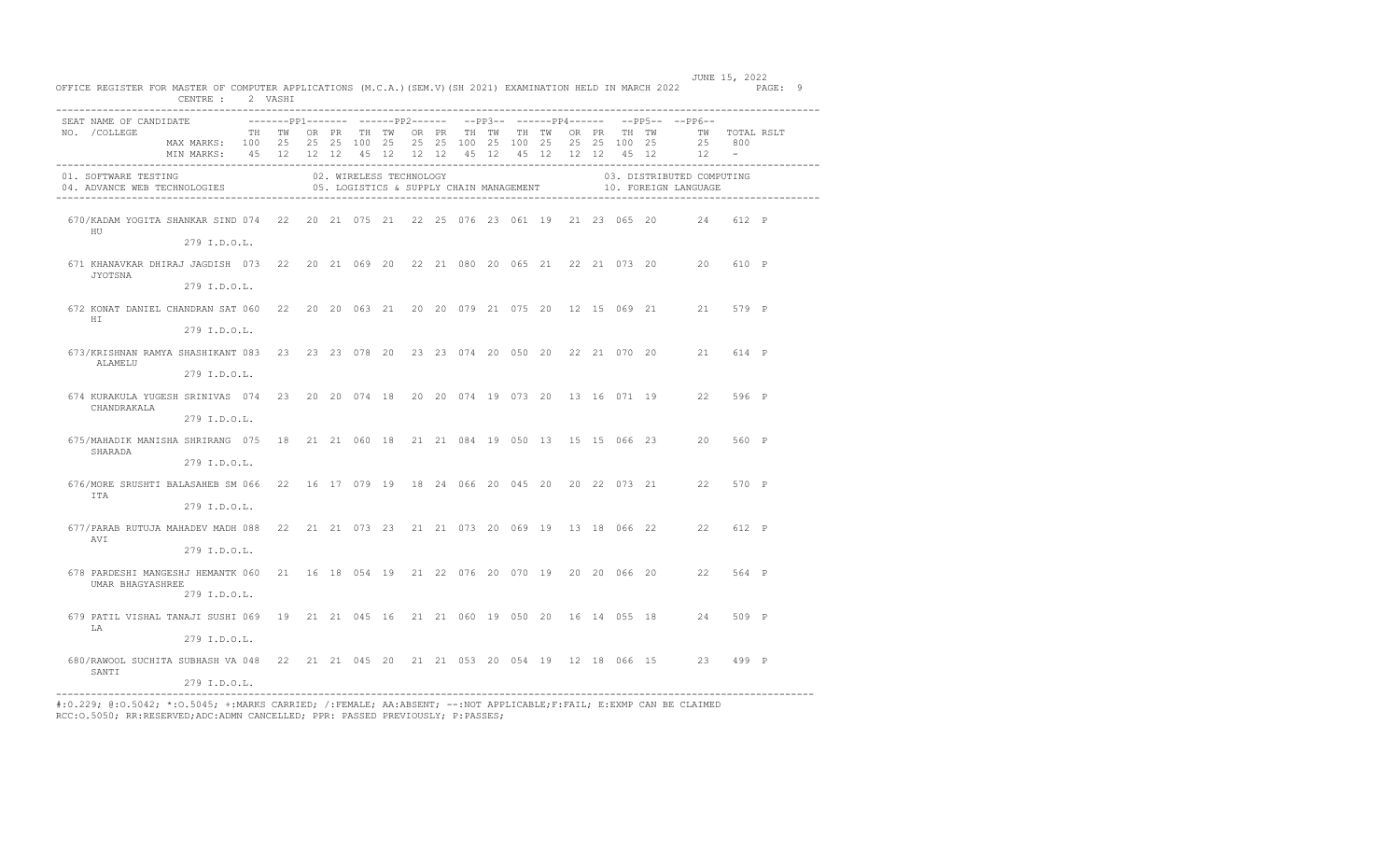|                                                                                                                     | CENTRE :                    | 2 VASHI                             |    |    |       |       |       |               |    |     |       |       |             |                           |               |  |
|---------------------------------------------------------------------------------------------------------------------|-----------------------------|-------------------------------------|----|----|-------|-------|-------|---------------|----|-----|-------|-------|-------------|---------------------------|---------------|--|
| SEAT NAME OF CANDIDATE $---PP1------PP1------PP2----- ---PP3------PP4------$                                        |                             |                                     |    |    |       |       |       |               |    |     |       |       |             | $--PP5----PP6--$          |               |  |
| NO. / COLLEGE                                                                                                       |                             | TH TW                               | OR | PR | TH TW |       | OR PR | TH TW         | TH | TW  |       | OR PR | TH TW       |                           | TW TOTAL RSLT |  |
|                                                                                                                     | MAX MARKS: 100 25 25 25 100 |                                     |    |    |       | 25 25 |       | 25 100 25 100 |    | 2.5 | 25 25 |       |             | 100 25 25 800<br>12       |               |  |
|                                                                                                                     | MIN MARKS:                  | 45 12 12 12 45 12 12 12 45 12 45 12 |    |    |       |       |       |               |    |     |       |       | 12 12 45 12 |                           |               |  |
| 01. SOFTWARE TESTING                                                                                                |                             | 02. WIRELESS TECHNOLOGY             |    |    |       |       |       |               |    |     |       |       |             | 03. DISTRIBUTED COMPUTING |               |  |
| 04. ADVANCE WEB TECHNOLOGIES 6. LOGISTICS & SUPPLY CHAIN MANAGEMENT 10. FOREIGN LANGUAGE                            |                             |                                     |    |    |       |       |       |               |    |     |       |       |             |                           |               |  |
|                                                                                                                     |                             |                                     |    |    |       |       |       |               |    |     |       |       |             |                           |               |  |
| 681 SHAIKH ALIP DASTAGIR ASHR 069 22 22 22 056 21 22 22 065 21 074 20 15 19 059 20 23 572 P<br><b>TPHA</b>          |                             |                                     |    |    |       |       |       |               |    |     |       |       |             |                           |               |  |
|                                                                                                                     | 279 I.D.O.L.                |                                     |    |    |       |       |       |               |    |     |       |       |             |                           |               |  |
|                                                                                                                     |                             |                                     |    |    |       |       |       |               |    |     |       |       |             |                           |               |  |
| 682/SHAIKH SHABANA BAWAJAN SH 046E 19E 21E 21E 020F 20E 21E 21E 035F 15E 045E 23E 15E 16E AA 16E 22E 376 F<br>AHINA |                             |                                     |    |    |       |       |       |               |    |     |       |       |             |                           |               |  |
|                                                                                                                     | 279 I.D.O.L.                |                                     |    |    |       |       |       |               |    |     |       |       |             |                           |               |  |
|                                                                                                                     |                             |                                     |    |    |       |       |       |               |    |     |       |       |             |                           |               |  |
| 683 SHENOY GIRISH GANESH MUKT 070 22 21 21 068 16 21 21 055 15 051 16 19 19 048 18 20 521 P<br>$\triangleright$     |                             |                                     |    |    |       |       |       |               |    |     |       |       |             |                           |               |  |
|                                                                                                                     | $279$ T.D.O.L.              |                                     |    |    |       |       |       |               |    |     |       |       |             |                           |               |  |
| 684 SHITOLE SURESH MACHINDRA 080 22 20 21 083 19 20 22 084 21 085 20 20 22 084 19 22 664 P                          |                             |                                     |    |    |       |       |       |               |    |     |       |       |             |                           |               |  |
| SEEMA                                                                                                               |                             |                                     |    |    |       |       |       |               |    |     |       |       |             |                           |               |  |
|                                                                                                                     | 279 I.D.O.L.                |                                     |    |    |       |       |       |               |    |     |       |       |             |                           |               |  |
| 685 WALANJ ASHISH NARAYAN YOJ 045E 22E 21E 21E 055E 13E 20E 15E 065E 24E 054E 20E 19E 19E 068E 15E AA 496 F         |                             |                                     |    |    |       |       |       |               |    |     |       |       |             |                           |               |  |
| ANA                                                                                                                 |                             |                                     |    |    |       |       |       |               |    |     |       |       |             |                           |               |  |
|                                                                                                                     | 279 I.D.O.L.                |                                     |    |    |       |       |       |               |    |     |       |       |             |                           |               |  |
| 686/YERROLLU NEETA NAGESH USH 069 22 22 22 063 18 22 22 073 20 069 19 15 19 051 20 23 569 P                         |                             |                                     |    |    |       |       |       |               |    |     |       |       |             |                           |               |  |
| $\triangleright$                                                                                                    |                             |                                     |    |    |       |       |       |               |    |     |       |       |             |                           |               |  |
|                                                                                                                     | 279 I.D.O.L.                |                                     |    |    |       |       |       |               |    |     |       |       |             |                           |               |  |

RCC:O.5050; RR:RESERVED;ADC:ADMN CANCELLED; PPR: PASSED PREVIOUSLY; P:PASSES;

OFFICE REGISTER FOR MASTER OF COMPUTER APPLICATIONS (M.C.A.)(SEM.V)(SH 2021) EXAMINATION HELD IN MARCH 2022 PAGE: 10 CENTRE : 2 VASHI SEAT NAME OF CANDIDATE -------PP1------- -----PP2------ --PP3-- ------PP4------ --PP5-- --PP6-- NO. /COLLEGE TH TW OR PR TH TW OR PR TH TW TH TW OR PR TH TW TW TOTAL RSLT MAX MARKS: 100 25 25 25 100 25 25 25 100 25 100 25 25 25 100 25 25 800

JUNE 15, 2022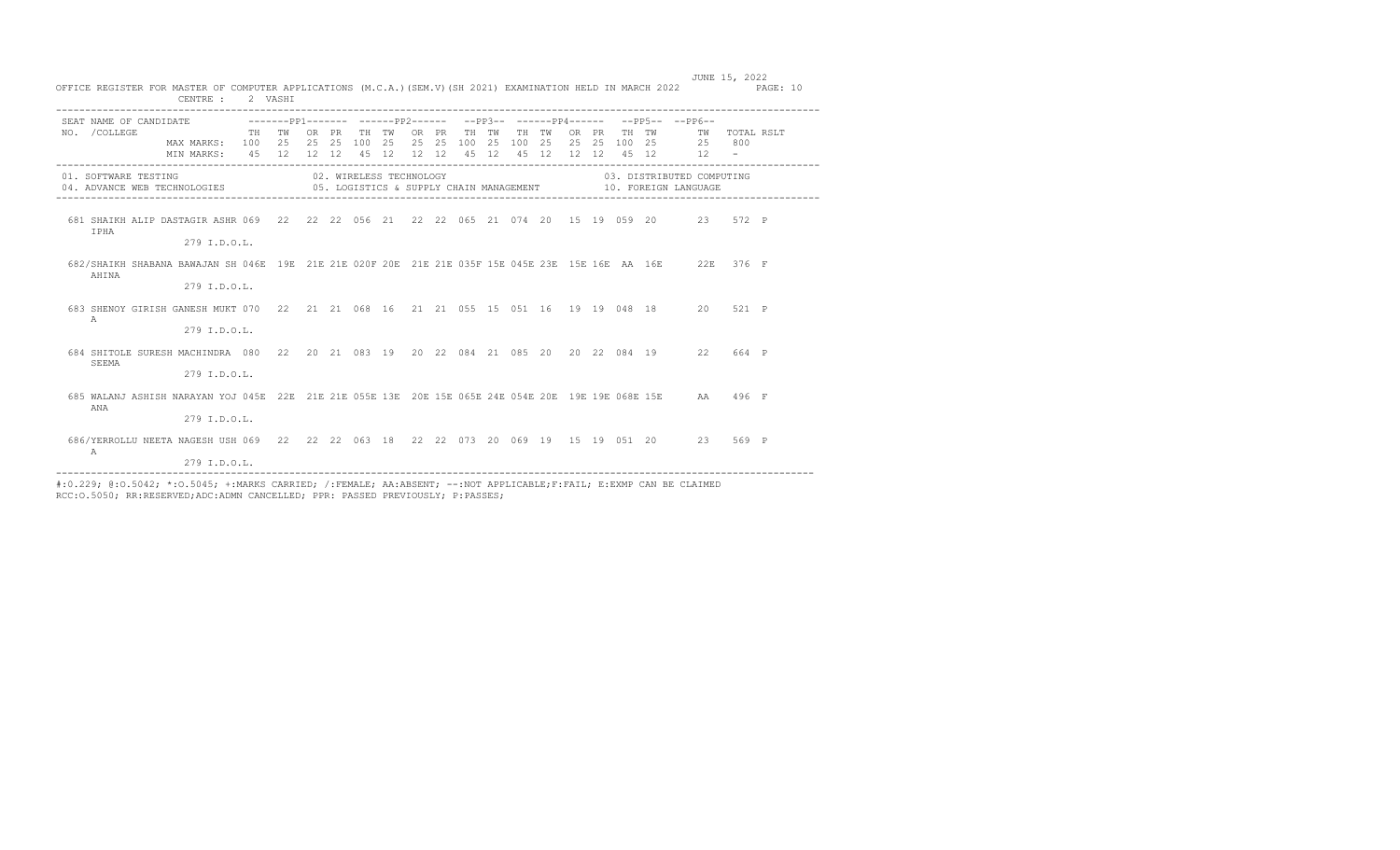| OFFICE REGISTER FOR MASTER OF COMPUTER APPLICATIONS (M.C.A.) (SEM.V) (SH 2021) EXAMINATION HELD IN MARCH 2022 PAGE: 11 | CENTRE: 4 ANDHERI                                               |  |  |  |  |                         |  |  |  | JUNE 15, 2022                                                                             |       |  |
|------------------------------------------------------------------------------------------------------------------------|-----------------------------------------------------------------|--|--|--|--|-------------------------|--|--|--|-------------------------------------------------------------------------------------------|-------|--|
| SEAT NAME OF CANDIDATE                                                                                                 |                                                                 |  |  |  |  |                         |  |  |  | ---------pp1------- -------pp2------ --pp3-- ------pp4------ --pp5-- --pp6--              |       |  |
| NO. / COLLEGE                                                                                                          | TH TWORPR THITWORPR THITWITHITWORPR THITWORTHITWORTHING         |  |  |  |  |                         |  |  |  |                                                                                           |       |  |
|                                                                                                                        | MAX MARKS: 100 25 25 25 100 25 25 25 100 25 100 25 25 25 100 25 |  |  |  |  |                         |  |  |  | 25 800                                                                                    |       |  |
|                                                                                                                        | MIN MARKS: 45 12 12 12 45 12 12 12 45 12 45 12 12 12 45 12 12 - |  |  |  |  |                         |  |  |  |                                                                                           |       |  |
| 01. SOFTWARE TESTING<br>04. ADVANCE WEB TECHNOLOGIES                                                                   |                                                                 |  |  |  |  | 02. WIRELESS TECHNOLOGY |  |  |  | 03. DISTRIBUTED COMPUTING<br>05. LOGISTICS & SUPPLY CHAIN MANAGEMENT 40. FOREIGN LANGUAGE |       |  |
| 687/AGRAHARI POOJA UMESH CHAN 074 21 20 20 068 18 18 19 079 18 070 16 18 21 070 15 24 589 P<br>D SHAILESH DEVI         | 279 I.D.O.L.                                                    |  |  |  |  |                         |  |  |  |                                                                                           |       |  |
|                                                                                                                        |                                                                 |  |  |  |  |                         |  |  |  |                                                                                           |       |  |
| 688/BASUDKAR KOMAL VIJAY ALKA 051 22 20 22 069 20 15 18 071 21 045 20 17 20 058 19 24 532 P                            |                                                                 |  |  |  |  |                         |  |  |  |                                                                                           |       |  |
|                                                                                                                        | 279 I.D.O.L.                                                    |  |  |  |  |                         |  |  |  |                                                                                           |       |  |
| 689 BHAGWAT PRASANNA JAYANT V 069 23 21 22 055 20 23 23 079 21 075 20 23 23 066 20 20 603 P<br>AISHALI                 |                                                                 |  |  |  |  |                         |  |  |  |                                                                                           |       |  |
|                                                                                                                        | 279 I.D.O.L.                                                    |  |  |  |  |                         |  |  |  |                                                                                           |       |  |
| 690 BHALALA PRAMESH BHANUBHAI 070 21 22 21 061 16 22 22 069 19 075 18 22 21 069 18 20 586 P<br>KAILASHBEN              |                                                                 |  |  |  |  |                         |  |  |  |                                                                                           |       |  |
|                                                                                                                        | 279 I.D.O.L.                                                    |  |  |  |  |                         |  |  |  |                                                                                           |       |  |
| 691/BHAYADE SAMIKSHA SURENDRA 085 22 22 23 075 20 22 23 069 19 070 19 22 23 070 22 20 626 P<br>SUCHITRA                |                                                                 |  |  |  |  |                         |  |  |  |                                                                                           |       |  |
|                                                                                                                        | 279 I.D.O.L.                                                    |  |  |  |  |                         |  |  |  |                                                                                           |       |  |
| 692/BIRJE JYOTI ANAND AASHA 058 23 17 17 068 19 20 18 064 20 070 20 20 19 060 20 - 23 556 P                            | 279 I.D.O.L.                                                    |  |  |  |  |                         |  |  |  |                                                                                           |       |  |
| 693 CHAURASIYA ASHISH KAMLESH 048 22 20 20 053 20 15 13 079 21 058 20 16 16 049 20 21 511 P                            |                                                                 |  |  |  |  |                         |  |  |  |                                                                                           |       |  |
| SHIVKUMARI                                                                                                             |                                                                 |  |  |  |  |                         |  |  |  |                                                                                           |       |  |
|                                                                                                                        | 279 I.D.O.L.                                                    |  |  |  |  |                         |  |  |  |                                                                                           |       |  |
| 694 CHAVAN PREM RAJENDRA RENU 074 21 21 22 073 18 23 23 066 18 048 18 23 23 059 20 21 571 P<br>KA                      |                                                                 |  |  |  |  |                         |  |  |  |                                                                                           |       |  |
|                                                                                                                        | 279 I.D.O.L.                                                    |  |  |  |  |                         |  |  |  |                                                                                           |       |  |
| 695 CHOUDHARI ANKIT RAMMOHAN 080 21 17 20 056 20 19 18 088 21 079 19 20 19 063 16 19 595 P<br>MEGHA                    |                                                                 |  |  |  |  |                         |  |  |  |                                                                                           |       |  |
|                                                                                                                        | 279 I.D.O.L.                                                    |  |  |  |  |                         |  |  |  |                                                                                           |       |  |
| 696 DAS AMIT NARAYAN SIKHA 064 22 20 15 075 21 15 13 071 20 063 19 20 17 071 18 23 567 P                               |                                                                 |  |  |  |  |                         |  |  |  |                                                                                           |       |  |
|                                                                                                                        | 279 I.D.O.L.                                                    |  |  |  |  |                         |  |  |  |                                                                                           |       |  |
| 697 DESAI PRATHAMESH SANDEEP 076 22 22 20 054 20 19 19 045 23 045 19 16 16 055 16 22<br>SANJANA                        |                                                                 |  |  |  |  |                         |  |  |  |                                                                                           | 509 P |  |
| -----------------                                                                                                      | 279 I.D.O.L.                                                    |  |  |  |  |                         |  |  |  |                                                                                           |       |  |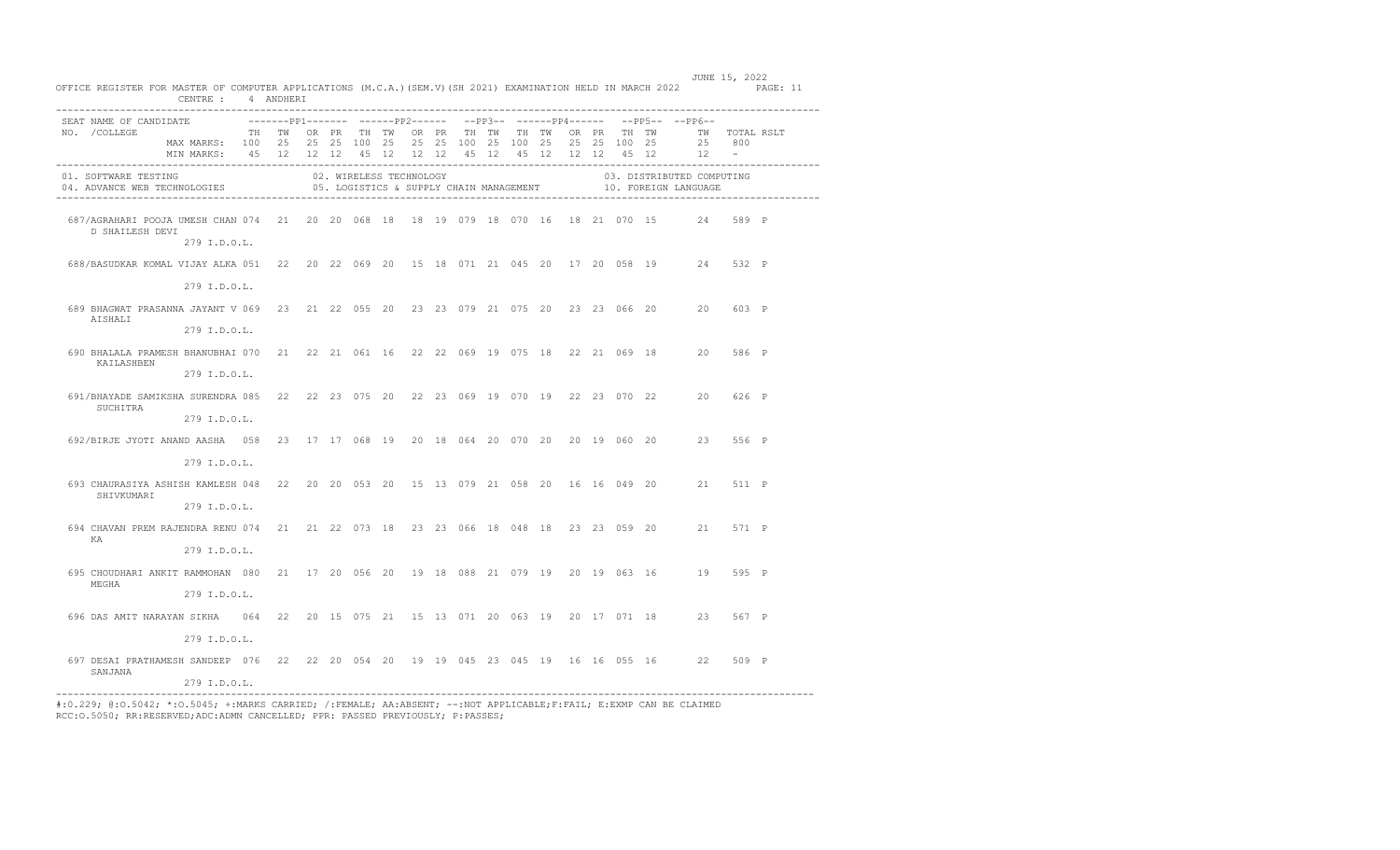| SEAT NAME OF CANDIDATE |                                                                                                                               |  |  |                         |  |  |  |  |  | --------PP1------- ------PP2------ --PP3-- ------PP4------ --PP5-- --PP6--                |     |  |
|------------------------|-------------------------------------------------------------------------------------------------------------------------------|--|--|-------------------------|--|--|--|--|--|-------------------------------------------------------------------------------------------|-----|--|
| NO. / COLLEGE          | TH TWORPR THIWORPR THITWITH TWORPR THITWORPR THITWIT OTAL RSLT                                                                |  |  |                         |  |  |  |  |  |                                                                                           |     |  |
|                        | MAX MARKS: 100 25 25 25 100 25 25 25 100 25 100 25 25 25 100 25<br>MIN MARKS: 45 12 12 12 45 12 12 12 45 12 45 12 12 12 45 12 |  |  |                         |  |  |  |  |  | 25<br>$12 -$                                                                              | 800 |  |
|                        |                                                                                                                               |  |  |                         |  |  |  |  |  |                                                                                           |     |  |
|                        | 01. SOFTWARE TESTING<br>04. ADVANCE WEB TECHNOLOGIES                                                                          |  |  | 02. WIRELESS TECHNOLOGY |  |  |  |  |  | 03. DISTRIBUTED COMPUTING<br>05. LOGISTICS & SUPPLY CHAIN MANAGEMENT 40. FOREIGN LANGUAGE |     |  |
|                        |                                                                                                                               |  |  |                         |  |  |  |  |  |                                                                                           |     |  |
|                        | 698 DHANGAR RAMESH MOGLAPPA M 060 22 21 21 054 20 14 14 054 21 045 19 20 17 048 16 20 486 P                                   |  |  |                         |  |  |  |  |  |                                                                                           |     |  |
| ANIYAMMA               | 279 I.D.O.L.                                                                                                                  |  |  |                         |  |  |  |  |  |                                                                                           |     |  |
|                        |                                                                                                                               |  |  |                         |  |  |  |  |  |                                                                                           |     |  |
| TA                     | 699 DHOTRE SANGEET ANANT ASMI 075 21 24 24 066 20 20 20 076 18 074 20 19 20 065 20 23 605 P                                   |  |  |                         |  |  |  |  |  |                                                                                           |     |  |
|                        | 279 I.D.O.L.                                                                                                                  |  |  |                         |  |  |  |  |  |                                                                                           |     |  |
|                        | 700/GAVAS ANKITA ANAND ASHWIN 054 22 24 24 068 18 22 22 064 20 064 20 25 20 064 22 21 574 P                                   |  |  |                         |  |  |  |  |  |                                                                                           |     |  |
| $\mathbb{I}$           | 279 I.D.O.L.                                                                                                                  |  |  |                         |  |  |  |  |  |                                                                                           |     |  |
|                        | 701/GEDAM POOJA BHARAT ANUSAY 078E AA 24E 23E 076E 21E 24E 23E 078E 23E 061E 20E 24E 23E 066E 19E 22E 605 F                   |  |  |                         |  |  |  |  |  |                                                                                           |     |  |
| $\overline{A}$         | 279 I.D.O.L.                                                                                                                  |  |  |                         |  |  |  |  |  |                                                                                           |     |  |
|                        | 702 GHOSALKAR RUPESH DEEPAK D 073 22 24 23 058 20 24 23 060 20 075 19 24 23 073 20 20 601 P                                   |  |  |                         |  |  |  |  |  |                                                                                           |     |  |
| EEPIKA                 | 279 I.D.O.L.                                                                                                                  |  |  |                         |  |  |  |  |  |                                                                                           |     |  |
|                        | 703 GUPTA NITESH MAHENDRA GEE 055E 21E 23E 20E 054E 18E 15E 13E 060E 21E 034F 20E 20E 15E 055E 20E 22E 486 F                  |  |  |                         |  |  |  |  |  |                                                                                           |     |  |
| TA                     | 279 I.D.O.L.                                                                                                                  |  |  |                         |  |  |  |  |  |                                                                                           |     |  |
|                        | 704/GUPTA PRATIMA GANESH SUNI 049 19 24 24 068 20 20 21 074 18 074 18 20 19 064 18 21 571 P                                   |  |  |                         |  |  |  |  |  |                                                                                           |     |  |
| TA                     | 279 I.D.O.L.                                                                                                                  |  |  |                         |  |  |  |  |  |                                                                                           |     |  |
|                        | 705 GUPTA RANA RAMSAJIVAN KAM 058 19 23 22 066 19 22 21 069 21 074 19 22 21 074 20 24 594 P                                   |  |  |                         |  |  |  |  |  |                                                                                           |     |  |
| LADEVI                 | 279 I.D.O.L.                                                                                                                  |  |  |                         |  |  |  |  |  |                                                                                           |     |  |
|                        | 706 GURAV PRASAD GAJANAN JYOT 061E 22E 22E 23E 064E 15E 21E 22E 063E 19E 031F 21E 21E 22E 069E 20E 24E 540 F                  |  |  |                         |  |  |  |  |  |                                                                                           |     |  |
| $\mathbb{I}$           | 279 I.D.O.L.                                                                                                                  |  |  |                         |  |  |  |  |  |                                                                                           |     |  |
|                        | 707 HORAMBE ROHIT PANDURANG P 064 19 24 24 074 20 19 19 076 21 063 18 20 17 073 20 22 593 P                                   |  |  |                         |  |  |  |  |  |                                                                                           |     |  |
| OOJA                   | 279 I.D.O.L.                                                                                                                  |  |  |                         |  |  |  |  |  |                                                                                           |     |  |
|                        | 708 JADHAV PRATHAMESH SHIVAJI 064E 22E 23E 22E 064E 20E 22E 22E 060E 20E 078E 20E 22E 22E 031F 19E 18E 549 F                  |  |  |                         |  |  |  |  |  |                                                                                           |     |  |
| SHOBHA                 | 279 I.D.O.L.                                                                                                                  |  |  |                         |  |  |  |  |  |                                                                                           |     |  |
|                        |                                                                                                                               |  |  |                         |  |  |  |  |  |                                                                                           |     |  |

---------------------------------------------------------------------------------------------------------------------------------- #:0.229; @:O.5042; \*:O.5045; +:MARKS CARRIED; /:FEMALE; AA:ABSENT; --:NOT APPLICABLE;F:FAIL; E:EXMP CAN BE CLAIMED RCC:O.5050; RR:RESERVED;ADC:ADMN CANCELLED; PPR: PASSED PREVIOUSLY; P:PASSES;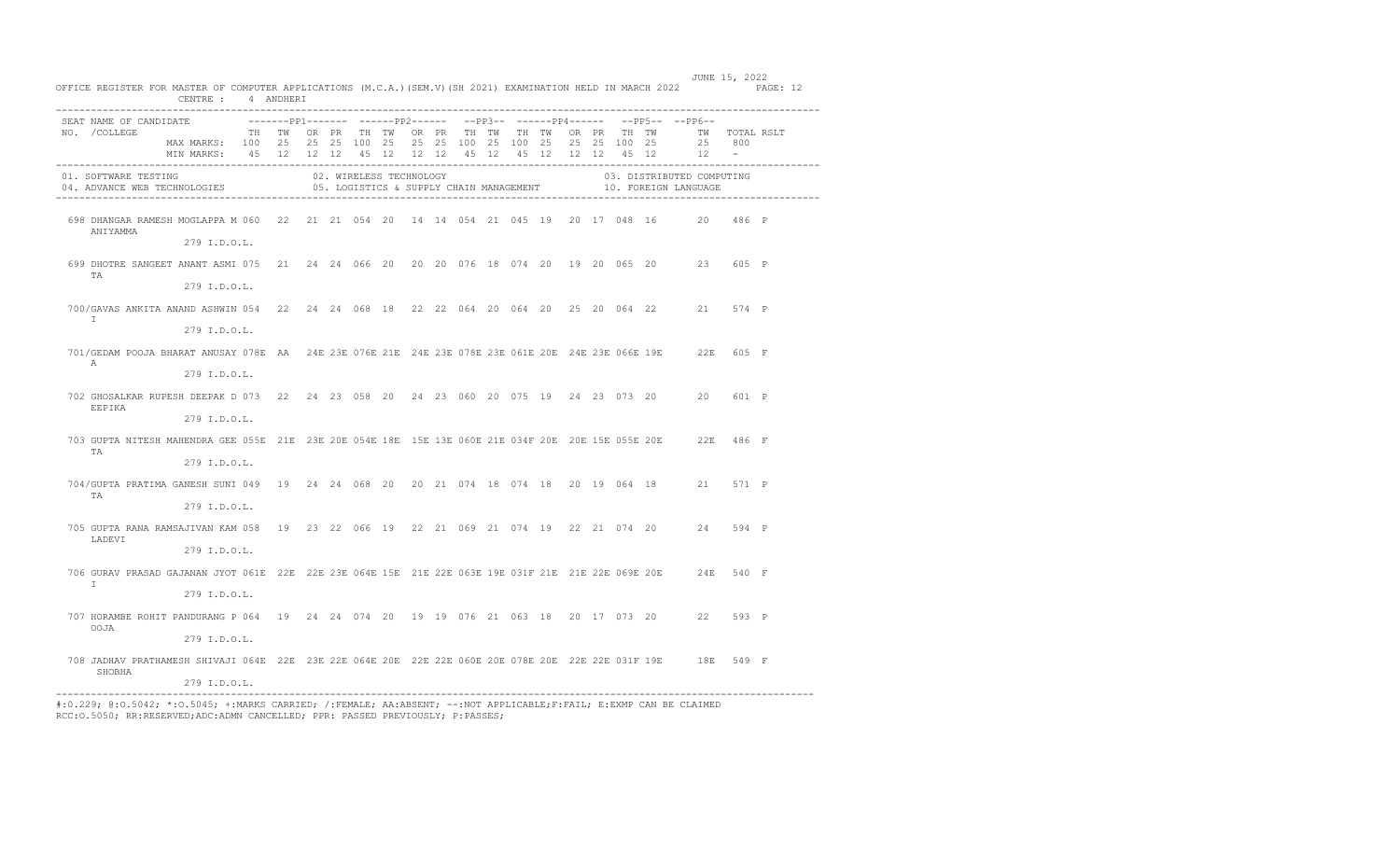|             |                                                                                                                          |                                                                                                                                        |  | CENTRE : 4 ANDHERI |  |  |  |  |  |  |                                                                            |        | OFFICE REGISTER FOR MASTER OF COMPUTER APPLICATIONS (M.C.A.) (SEM.V) (SH 2021) EXAMINATION HELD IN MARCH 2022 PAGE: 13 |
|-------------|--------------------------------------------------------------------------------------------------------------------------|----------------------------------------------------------------------------------------------------------------------------------------|--|--------------------|--|--|--|--|--|--|----------------------------------------------------------------------------|--------|------------------------------------------------------------------------------------------------------------------------|
|             | SEAT NAME OF CANDIDATE                                                                                                   |                                                                                                                                        |  |                    |  |  |  |  |  |  | --------PP1------- ------PP2------ --PP3-- ------PP4------ --PP5-- --PP6-- |        |                                                                                                                        |
|             | NO. / COLLEGE                                                                                                            | TH TWORPR THTWORPR THTWTHTWORPR THTWORPR THTWTWTOTALRSLT                                                                               |  |                    |  |  |  |  |  |  |                                                                            |        |                                                                                                                        |
|             |                                                                                                                          | MAX MARKS: 100 25 25 25 100 25 25 25 100 25 100 25 25 25 100 25 25 800<br>MIN MARKS: 45 12 12 12 45 12 12 12 45 12 45 12 12 12 45 12 1 |  |                    |  |  |  |  |  |  |                                                                            |        |                                                                                                                        |
|             |                                                                                                                          |                                                                                                                                        |  |                    |  |  |  |  |  |  |                                                                            |        |                                                                                                                        |
|             |                                                                                                                          |                                                                                                                                        |  |                    |  |  |  |  |  |  |                                                                            |        |                                                                                                                        |
|             | 709 JETHWA PRADEEP ARVINDBHAI 066 22 23 23 064 18 24 23 063 19 055 20 23 23 060 20 21 567 P<br>JAYABEN                   |                                                                                                                                        |  |                    |  |  |  |  |  |  |                                                                            |        |                                                                                                                        |
|             |                                                                                                                          | 279 I.D.O.L.                                                                                                                           |  |                    |  |  |  |  |  |  |                                                                            |        |                                                                                                                        |
|             | 710 KAMANI RAHIL MUKTARHUSSEI 061E 23E 24E 24E 025F 19E 20E 20E 075E 20E 065E 18E 21E 21E 058E 18E 23E 535 F<br>N NEELAM |                                                                                                                                        |  |                    |  |  |  |  |  |  |                                                                            |        |                                                                                                                        |
|             |                                                                                                                          | 279 I.D.O.L.                                                                                                                           |  |                    |  |  |  |  |  |  |                                                                            |        |                                                                                                                        |
| A           | 711 KAMBLE RAHUL BHARAT MAMAT 064 21 18 20 054 23 15 15 069 21 074 19 19 19 045 15 21 532 P                              |                                                                                                                                        |  |                    |  |  |  |  |  |  |                                                                            |        |                                                                                                                        |
|             |                                                                                                                          | 279 I.D.O.L.                                                                                                                           |  |                    |  |  |  |  |  |  |                                                                            |        |                                                                                                                        |
|             | 712 KHADAPKAR ROHAN TUKARAM T 064 22 21 21 055 20 21 21 049 21 045 20 19 17 054 20 21 511 P<br>EJASWINI                  |                                                                                                                                        |  |                    |  |  |  |  |  |  |                                                                            |        |                                                                                                                        |
|             |                                                                                                                          | 279 I.D.O.L.                                                                                                                           |  |                    |  |  |  |  |  |  |                                                                            |        |                                                                                                                        |
|             | 713/KHANDEKAR BAYDA ATMARAM L 080 22 21 23 079 18 22 23 073 19 070 20 22 23 069 18 20 622 P<br>AXMI                      |                                                                                                                                        |  |                    |  |  |  |  |  |  |                                                                            |        |                                                                                                                        |
|             |                                                                                                                          | 279 I.D.O.L.                                                                                                                           |  |                    |  |  |  |  |  |  |                                                                            |        |                                                                                                                        |
|             | 714/LOLE SWARANJALEE PANDURAN 070 17 23 23 071 19 16 15 079 18 070 20 21 21 074 18 23 598 P<br>G VAISHALI                |                                                                                                                                        |  |                    |  |  |  |  |  |  |                                                                            |        |                                                                                                                        |
|             |                                                                                                                          | 279 I.D.O.L.                                                                                                                           |  |                    |  |  |  |  |  |  |                                                                            |        |                                                                                                                        |
|             | 715/MAHADIK KSHITIJA CHANDRAS 079 22 19 17 081 21 19 20 063 21 056 20 19 17 064 19 21 578 P<br>HEKHAR SUPRIYA            |                                                                                                                                        |  |                    |  |  |  |  |  |  |                                                                            |        |                                                                                                                        |
|             |                                                                                                                          | 279 I.D.O.L.                                                                                                                           |  |                    |  |  |  |  |  |  |                                                                            |        |                                                                                                                        |
| $T_{\rm t}$ | 716 MAHETA SAGAR ASHOK SHEETA 049 21 23 23 065 20 23 23 064 21 068 20 23 23 068 15 22 571 P                              |                                                                                                                                        |  |                    |  |  |  |  |  |  |                                                                            |        |                                                                                                                        |
|             |                                                                                                                          | 279 I.D.O.L.                                                                                                                           |  |                    |  |  |  |  |  |  |                                                                            |        |                                                                                                                        |
|             | 717 MEHER SAMEER VINOD MINAKS 088 22 19 17 070 20 20 17 081 20 084 20 20 18 083 20 20<br>HT.                             |                                                                                                                                        |  |                    |  |  |  |  |  |  |                                                                            | 639 P  |                                                                                                                        |
|             |                                                                                                                          | 279 I.D.O.L.                                                                                                                           |  |                    |  |  |  |  |  |  |                                                                            |        |                                                                                                                        |
|             | 718/MEHWALA NIDHI RAJNIKANT H 048 22 20 20 061 21 15 15 056 21 056 20 20 20 061 21 24 521 P<br>EENA                      |                                                                                                                                        |  |                    |  |  |  |  |  |  |                                                                            |        |                                                                                                                        |
|             |                                                                                                                          | 279 I.D.O.L.                                                                                                                           |  |                    |  |  |  |  |  |  |                                                                            |        |                                                                                                                        |
|             | 719/MISHRA ROOPAM KUMARI NARE 085 22 22 23 066 21 22 22 081 20 076 19 22 22 073 19 22<br>NDRA KUMAR REKHA                | 279 I.D.O.L.                                                                                                                           |  |                    |  |  |  |  |  |  |                                                                            | 6.37 P |                                                                                                                        |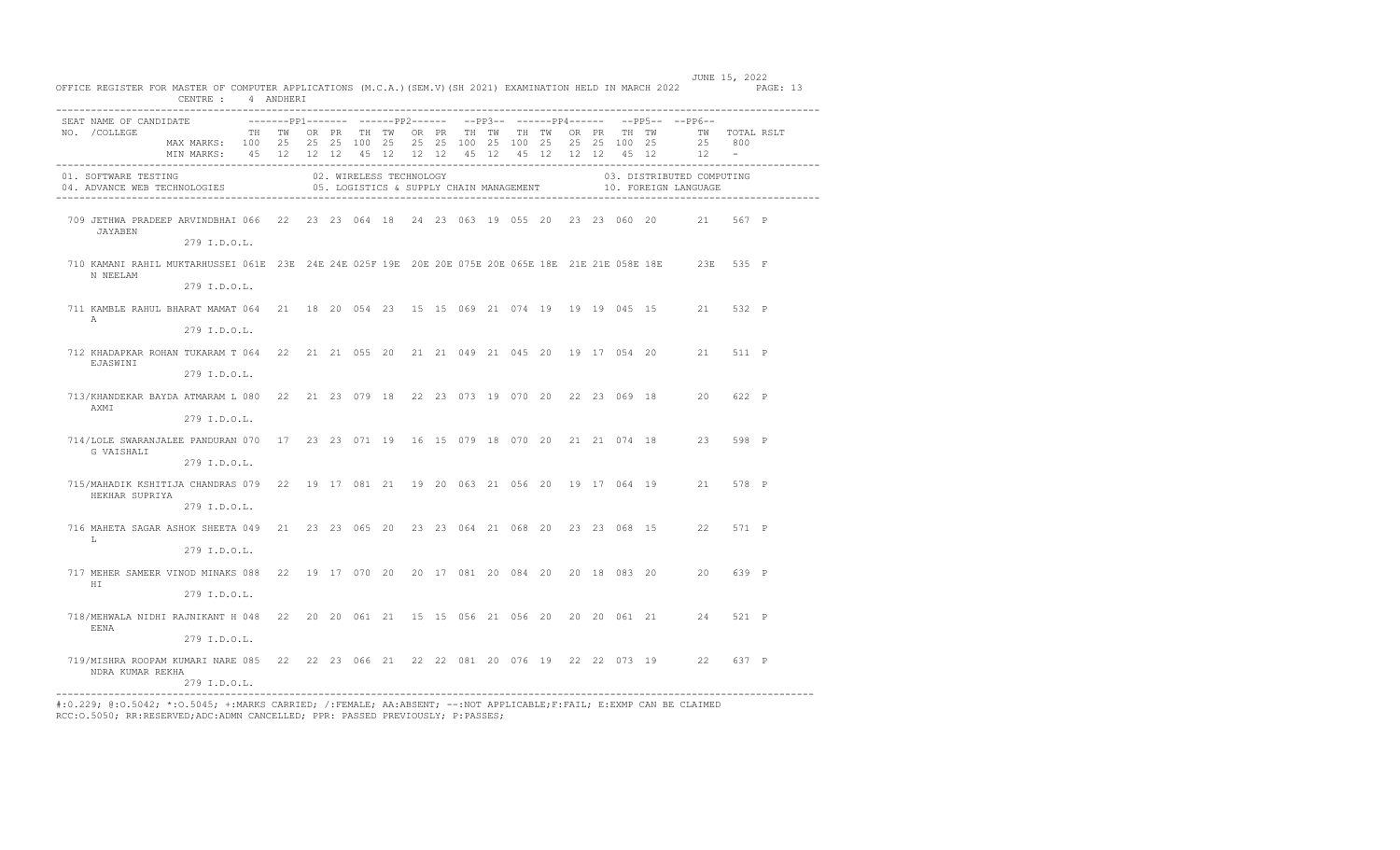| OFFICE REGISTER FOR MASTER OF COMPUTER APPLICATIONS (M.C.A.) (SEM.V) (SH 2021) EXAMINATION HELD IN MARCH 2022 PAGE: 14                     | CENTRE : 4 ANDHERI                                              |  |  |                         |  |  |  |  |  | JUNE 15, 2022                                                              |  |
|--------------------------------------------------------------------------------------------------------------------------------------------|-----------------------------------------------------------------|--|--|-------------------------|--|--|--|--|--|----------------------------------------------------------------------------|--|
| SEAT NAME OF CANDIDATE                                                                                                                     |                                                                 |  |  |                         |  |  |  |  |  | --------PP1------- ------PP2------ --PP3-- ------PP4------ --PP5-- --PP6-- |  |
|                                                                                                                                            |                                                                 |  |  |                         |  |  |  |  |  |                                                                            |  |
|                                                                                                                                            | MAX MARKS: 100 25 25 25 100 25 25 25 100 25 100 25 25 25 100 25 |  |  |                         |  |  |  |  |  | 25 800                                                                     |  |
|                                                                                                                                            | MIN MARKS: 45 12 12 12 45 12 12 12 45 12 45 12 12 12 45 12 12 - |  |  |                         |  |  |  |  |  |                                                                            |  |
| 01. SOFTWARE TESTING<br>05. SOFTMAND IDSITING<br>04. ADVANCE WEB TECHNOLOGIES 05. LOGISTICS & SUPPLY CHAIN MANAGEMENT 10. FOREIGN LANGUAGE |                                                                 |  |  | 02. WIRELESS TECHNOLOGY |  |  |  |  |  | 03. DISTRIBUTED COMPUTING                                                  |  |
| 720 MISHRA VISHAL VAIKUNTHNAT 075 23 20 20 065 20 19 19 075 21 079 21 18 19 078 19 22 613 P<br>H KUSUM                                     |                                                                 |  |  |                         |  |  |  |  |  |                                                                            |  |
|                                                                                                                                            | 279 I.D.O.L.                                                    |  |  |                         |  |  |  |  |  |                                                                            |  |
| 721 NADAR VIVEKANAND RAJALING 066 22 24 23 069 19 24 24 074 19 045 20 24 24 056 20 23 576 P<br>AM INDIRA                                   |                                                                 |  |  |                         |  |  |  |  |  |                                                                            |  |
|                                                                                                                                            | 279 I.D.O.L.                                                    |  |  |                         |  |  |  |  |  |                                                                            |  |
| 722 PAL SHAILENDRA RAMANAND R 059 22 21 24 053 21 13 13 075 23 071 20 20 19 056 20 23 553 P<br>AJKUMARI                                    |                                                                 |  |  |                         |  |  |  |  |  |                                                                            |  |
|                                                                                                                                            | 279 I.D.O.L.                                                    |  |  |                         |  |  |  |  |  |                                                                            |  |
| 723/PANIGRAHI SWASMITA AMARNA 060 23 23 23 063 20 22 23 070 21 079 19 22 23 059 20 23 593 P<br>TH KISHWARI                                 |                                                                 |  |  |                         |  |  |  |  |  |                                                                            |  |
|                                                                                                                                            | 279 I.D.O.L.                                                    |  |  |                         |  |  |  |  |  |                                                                            |  |
| 724 PARAB SAMBHAJI JAGANNATH 074 22 24 23 076 20 23 23 076 20 064 20 23 23 079 18 21 629 P<br>VARSHA                                       |                                                                 |  |  |                         |  |  |  |  |  |                                                                            |  |
|                                                                                                                                            | 279 I.D.O.L.                                                    |  |  |                         |  |  |  |  |  |                                                                            |  |
| 725/PATIL PRAJAKTA ANANT SAVI 083 22 23 23 070 21 20 20 073 21 071 20 21 24 073 20 20 625 P<br>TA                                          |                                                                 |  |  |                         |  |  |  |  |  |                                                                            |  |
|                                                                                                                                            | 279 I.D.O.L.                                                    |  |  |                         |  |  |  |  |  |                                                                            |  |
| 726 PAWAR SHUBHAM JAYRAM JYOS 076 22 20 16 059 21 18 19 074 21 078 20 20 18 073 21 20 596 P<br>TNA                                         |                                                                 |  |  |                         |  |  |  |  |  |                                                                            |  |
|                                                                                                                                            | 279 I.D.O.L.                                                    |  |  |                         |  |  |  |  |  |                                                                            |  |
| 727 POOJARI MAHESH SHEKHAR YE 061 22 18 16 056 20 14 14 050 23 045 19 20 20 045 17 21 481 P<br>LLAMMA                                      |                                                                 |  |  |                         |  |  |  |  |  |                                                                            |  |
|                                                                                                                                            | 279 I.D.O.L.                                                    |  |  |                         |  |  |  |  |  |                                                                            |  |
| 728 PRAJAPATI ASHISH HARILAL 021F 21E 22E 22E 065E 19E 21E 21E 071E 21E 058E 21E 21E 21E 059E 18E AA 502 F<br>SAROJ                        |                                                                 |  |  |                         |  |  |  |  |  |                                                                            |  |
|                                                                                                                                            | 279 I.D.O.L.                                                    |  |  |                         |  |  |  |  |  |                                                                            |  |
| 729 PRAJAPATI DHEERAJKUMAR BR 059 23 20 21 073 20 18 18 074 21 050 19 20 20 074 19 21 570 P<br>IJPAL NIRMALA DE                            | 279 I.D.O.L.                                                    |  |  |                         |  |  |  |  |  |                                                                            |  |
| 730 PRAJAPATI RAJMANI PYARELA 074 22 23 23 080 21 22 22 076 19 060 20 22 23 073 16 20 616 P                                                |                                                                 |  |  |                         |  |  |  |  |  |                                                                            |  |
| L PRAMILA                                                                                                                                  | 279 I.D.O.L.                                                    |  |  |                         |  |  |  |  |  |                                                                            |  |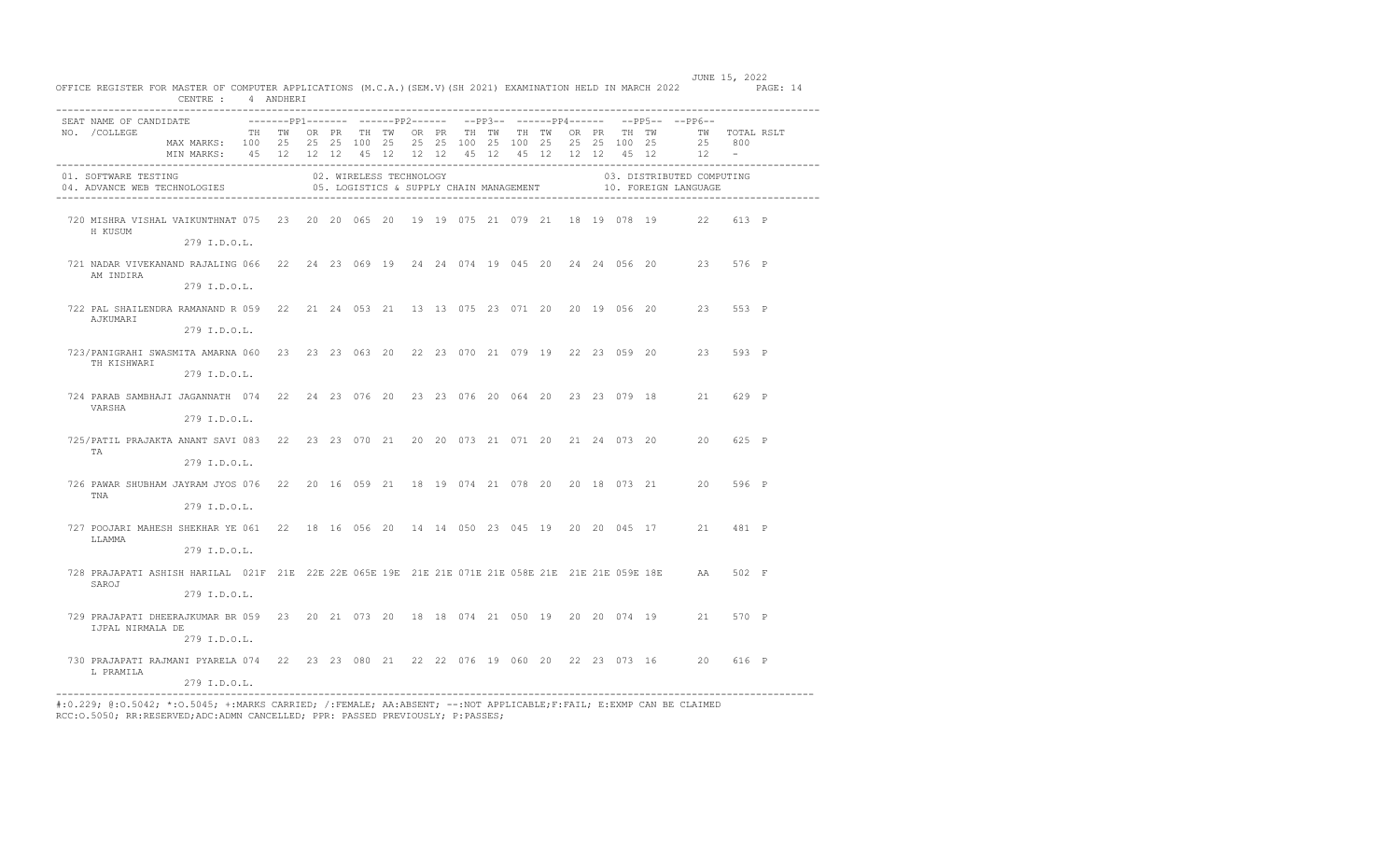| OFFICE REGISTER FOR MASTER OF COMPUTER APPLICATIONS (M.C.A.) (SEM.V) (SH 2021) EXAMINATION HELD IN MARCH 2022 PAGE: 15 | CENTRE : 4 ANDHERI                                                                                                                                                                              |  |  |                         |  |  |  |  |  |                                                                           | JUNE 15, 2022 |       |  |
|------------------------------------------------------------------------------------------------------------------------|-------------------------------------------------------------------------------------------------------------------------------------------------------------------------------------------------|--|--|-------------------------|--|--|--|--|--|---------------------------------------------------------------------------|---------------|-------|--|
| SEAT NAME OF CANDIDATE<br>NO. / COLLEGE                                                                                | TH TWORPR THTWORPR THTWTH TWORPR THTWORTH TWO TWOTAL RSLT<br>MAX MARKS: 100 25 25 25 100 25 25 25 100 25 100 25 25 25 100 25<br>MIN MARKS: 45 12 12 12 45 12 12 12 45 12 45 12 12 12 45 12 12 - |  |  |                         |  |  |  |  |  | -------PP1------- ------PP2------ --PP3-- ------PP4------ --PP5-- --PP6-- | 25 800        |       |  |
| 01. SOFTWARE TESTING                                                                                                   |                                                                                                                                                                                                 |  |  | 02. WIRELESS TECHNOLOGY |  |  |  |  |  | 03. DISTRIBUTED COMPUTING                                                 |               |       |  |
| 731 PUJARI ASHOK NARSAPPA SAR 064E 18E 18E 20E 036F 19E 16E 16E 048E 21E 048E 19E 17E 17E 048E 15E 23E 463 F<br>ASWATI | 279 I.D.O.L.                                                                                                                                                                                    |  |  |                         |  |  |  |  |  |                                                                           |               |       |  |
| 732 RAI RAHUL RAVISHANKAR ART 073 21 21 22 084 20 21 21 069 20 075 19 21 21 084 20 22 634 P<br>T                       | 279 I.D.O.L.                                                                                                                                                                                    |  |  |                         |  |  |  |  |  |                                                                           |               |       |  |
| 733/SAHU USHA LALBIHARI CHANA 066 18 22 21 080 16 22 21 070 19 046 19 22 21 064 20 21 568 P<br>DEVI                    | 279 I.D.O.L.                                                                                                                                                                                    |  |  |                         |  |  |  |  |  |                                                                           |               |       |  |
| 734 SAKHARKAR GAURAV KAIVARI 065 21 19 17 053 14 20 17 059 21 056 16 20 17 053 21 21 510 P<br>KALPITA                  | 279 I.D.O.L.                                                                                                                                                                                    |  |  |                         |  |  |  |  |  |                                                                           |               |       |  |
| 735/SAKPAL ANKITA MADHUKAR DE 076 18 18 20 064 14 20 17 070 18 071 21 20 19 058 16 23 563 P<br>EPA                     | 279 I.D.O.L.                                                                                                                                                                                    |  |  |                         |  |  |  |  |  |                                                                           |               |       |  |
| 736 SAKPAL ATISH MADHUKAR DEE 066 22 24 23 071 20 24 24 080 18 065 21 24 24 078 15 21<br>PA                            | 279 I.D.O.L.                                                                                                                                                                                    |  |  |                         |  |  |  |  |  |                                                                           |               | 620 P |  |
| 737/SAKPAL RASHMI VILAS JYOTI 075 23 19 16 071 21 19 18 074 20 069 20 19 18 068 23 20                                  | 279 I.D.O.L.                                                                                                                                                                                    |  |  |                         |  |  |  |  |  |                                                                           |               | 593 P |  |
| 738 SALVI PRANAV MAHENDRA MAN 060 19 22 22 069 20 15 13 080 19 064 19 19 19 061 20 19 560 P<br>JIRI                    | 279 I.D.O.L.                                                                                                                                                                                    |  |  |                         |  |  |  |  |  |                                                                           |               |       |  |
| 739/SATAM PRANALI DASHRATH NA 076 22 20 22 071 21 18 15 068 19 058 20 21 21 059 21 22 574 P<br>MRATA                   | 279 I.D.O.L.                                                                                                                                                                                    |  |  |                         |  |  |  |  |  |                                                                           |               |       |  |
| 740/SATIM PRIYANKA ASHOK SNEH 076 22 20 20 068 20 16 16 076 23 076 20 19 19 066 21 21 599 P<br>A                       | 279 I.D.O.L.                                                                                                                                                                                    |  |  |                         |  |  |  |  |  |                                                                           |               |       |  |
| 741/SAWANT AKSHATA CHANDRAKAN 045E 19E AA AA 021F 20E AA AA 074E AA 063E 21E 20E 20E 064E 15E AA 382 F<br>T RUCHITA    | 279 I.D.O.L.                                                                                                                                                                                    |  |  |                         |  |  |  |  |  |                                                                           |               |       |  |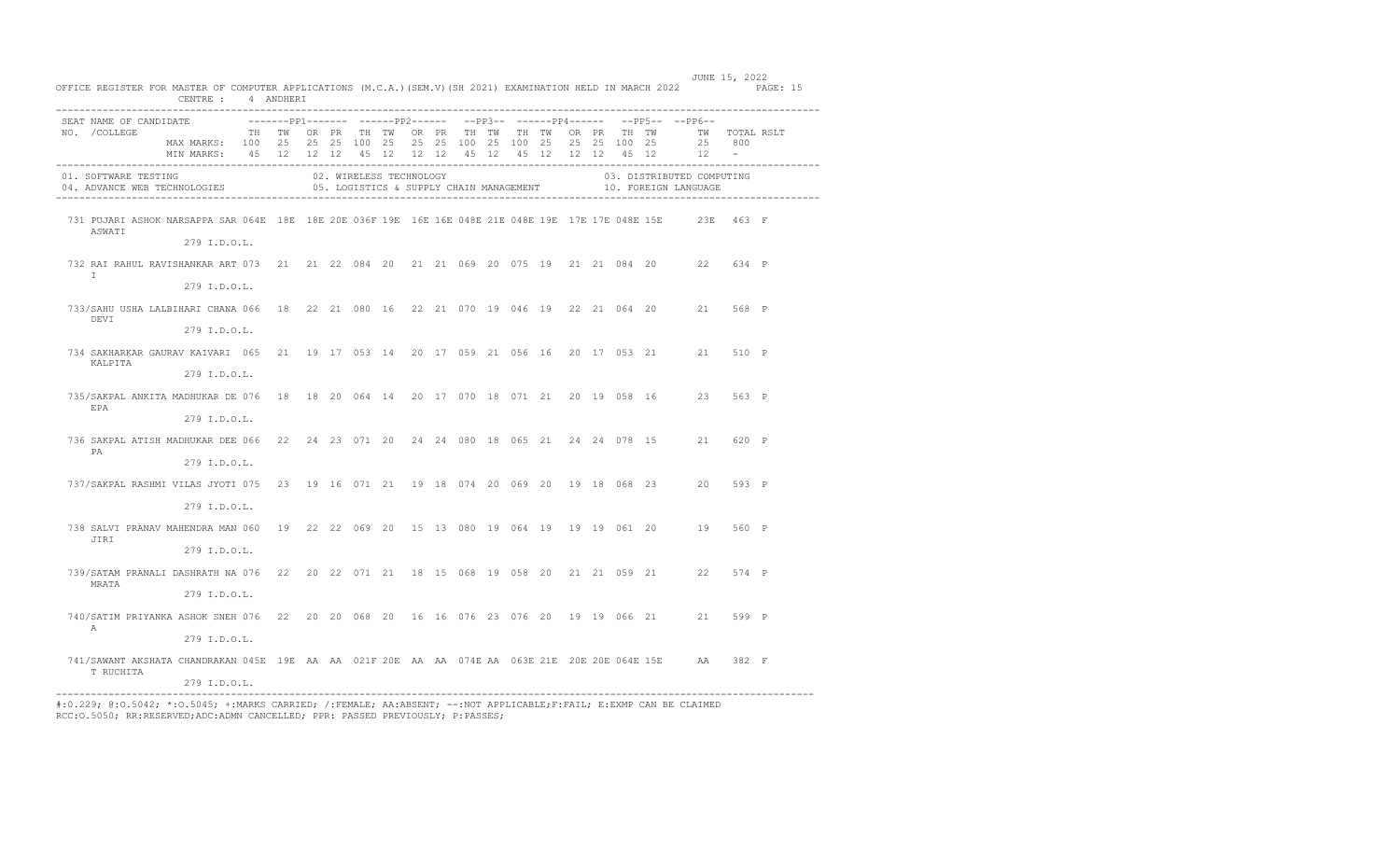| OFFICE REGISTER FOR MASTER OF COMPUTER APPLICATIONS (M.C.A.) (SEM.V) (SH 2021) EXAMINATION HELD IN MARCH 2022 PAGE: 16                                                                                                         | CENTRE : 4 ANDHERI                                                                                                                                                                                        |  |  |  |  |  |  |  |  | JUNE 15, 2022                                                                       |       |  |
|--------------------------------------------------------------------------------------------------------------------------------------------------------------------------------------------------------------------------------|-----------------------------------------------------------------------------------------------------------------------------------------------------------------------------------------------------------|--|--|--|--|--|--|--|--|-------------------------------------------------------------------------------------|-------|--|
| SEAT NAME OF CANDIDATE<br>NO. / COLLEGE                                                                                                                                                                                        | TH TWORPR THITWORPR THITWITH TWORPR THITWORPR THITWAT TWITCTAL RSLT<br>MAX MARKS: 100 25 25 25 100 25 25 25 100 25 100 25 25 25 100 25<br>MIN MARKS: 45 12 12 12 45 12 12 12 45 12 45 12 12 12 45 12 12 - |  |  |  |  |  |  |  |  | -------PP1------- ------PP2------ --PP3-- ------PP4------ --PP5-- --PP6--<br>25 800 |       |  |
| 01. SOFTWARE TESTING COMPUTER SOLUTIONS ON THE SAME RECHNOLOGY SOLUTIONS ON THE SERVICE OF COMPUTER ON SUPPLY CHAIN ANNAGEMENT THE SERVING SOLUTION OF SUPPLY CHAIN ANNAGEMENT THE SOLUTION OF SUPPLY CHAIN ANNAGEMENT THE SOL |                                                                                                                                                                                                           |  |  |  |  |  |  |  |  | 03. DISTRIBUTED COMPUTING                                                           |       |  |
| 742 SHAH FENIL AJAY NISHA 070 22 23 23 064 21 23 23 063 20 045 20 23 23 061 19 23 566 P                                                                                                                                        |                                                                                                                                                                                                           |  |  |  |  |  |  |  |  |                                                                                     |       |  |
|                                                                                                                                                                                                                                | 279 I.D.O.L.                                                                                                                                                                                              |  |  |  |  |  |  |  |  |                                                                                     |       |  |
| 743 SHAH SAGAR MUKESH DAXA 084 21 24 24 073 19 24 24 076 18 064 19 24 24 065 20 22 625 P                                                                                                                                       |                                                                                                                                                                                                           |  |  |  |  |  |  |  |  |                                                                                     |       |  |
|                                                                                                                                                                                                                                | 279 I.D.O.L.                                                                                                                                                                                              |  |  |  |  |  |  |  |  |                                                                                     |       |  |
| 744/SHAIKH SAHANARA MOHSIN JA 025F 16E 20E 21E 025F 18E 17E 17E 061E 21E 061E 19E 17E 17E 049E 18E 20E 442 F<br>ITUN                                                                                                           |                                                                                                                                                                                                           |  |  |  |  |  |  |  |  |                                                                                     |       |  |
|                                                                                                                                                                                                                                | 279 I.D.O.L.                                                                                                                                                                                              |  |  |  |  |  |  |  |  |                                                                                     |       |  |
| 745/SHEKHDA VIBHUSHA NARESH B 076 23 23 23 068 21 24 23 066 20 068 20 24 23 070 20 20 612 P<br>HARATI                                                                                                                          |                                                                                                                                                                                                           |  |  |  |  |  |  |  |  |                                                                                     |       |  |
|                                                                                                                                                                                                                                | 279 I.D.O.L.                                                                                                                                                                                              |  |  |  |  |  |  |  |  |                                                                                     |       |  |
| 746 SHINDE AJINKYA RAJU INDUM 064 21 19 20 073 21 20 19 081 21 070 20 20 19 074 18 23 603 P<br>ATI                                                                                                                             |                                                                                                                                                                                                           |  |  |  |  |  |  |  |  |                                                                                     |       |  |
|                                                                                                                                                                                                                                | 279 I.D.O.L.                                                                                                                                                                                              |  |  |  |  |  |  |  |  |                                                                                     |       |  |
| 747/SHINDE PRAJAKTA MADHUKAR 078 22 22 23 065 20 15 15 084 19 073 21 19 19 078 20 21 614 P<br>MANJUSHA                                                                                                                         |                                                                                                                                                                                                           |  |  |  |  |  |  |  |  |                                                                                     |       |  |
|                                                                                                                                                                                                                                | 279 I.D.O.L.                                                                                                                                                                                              |  |  |  |  |  |  |  |  |                                                                                     |       |  |
| 748 SHINGARE PRADIP ASHOK IND 070 21 17 18 056 19 18 19 069 21 055 19 20 18 074 18 24 556 P<br>$\mathbf{U}$                                                                                                                    |                                                                                                                                                                                                           |  |  |  |  |  |  |  |  |                                                                                     |       |  |
|                                                                                                                                                                                                                                | 279 I.D.O.L.                                                                                                                                                                                              |  |  |  |  |  |  |  |  |                                                                                     |       |  |
| 749/SINGH KAVITA HARIDWAR SHA 076 22 23 23 076 20 23 23 073 18 069 19 23 23 059 20 23 613 P<br>KUNTALA                                                                                                                         |                                                                                                                                                                                                           |  |  |  |  |  |  |  |  |                                                                                     |       |  |
|                                                                                                                                                                                                                                | 279 I.D.O.L.                                                                                                                                                                                              |  |  |  |  |  |  |  |  |                                                                                     |       |  |
| 750/SINGH MANISHA VIRENDRA RE 073E 22E 20E 23E 048E 21E 14E 14E 081E 20E 073E 21E 20E 16E 076E 20E AA 562 F<br>KHA                                                                                                             |                                                                                                                                                                                                           |  |  |  |  |  |  |  |  |                                                                                     |       |  |
|                                                                                                                                                                                                                                | 279 I.D.O.L.                                                                                                                                                                                              |  |  |  |  |  |  |  |  |                                                                                     |       |  |
| 751/SINGH MINAXI RAMNARAYAN R 074 21 20 22 066 19 21 21 065 19 051 18 21 21 066 19 21 565 P<br>ADHANA                                                                                                                          |                                                                                                                                                                                                           |  |  |  |  |  |  |  |  |                                                                                     |       |  |
|                                                                                                                                                                                                                                | 279 I.D.O.L.                                                                                                                                                                                              |  |  |  |  |  |  |  |  |                                                                                     |       |  |
| 752/SINGH SHIKHA ANIL SINGH D 074 22 23 23 085 19 23 23 075 19 074 21 23 23 070 20 23<br>EEPA SINGH                                                                                                                            |                                                                                                                                                                                                           |  |  |  |  |  |  |  |  |                                                                                     | 640 P |  |
|                                                                                                                                                                                                                                | 279 I.D.O.L.                                                                                                                                                                                              |  |  |  |  |  |  |  |  |                                                                                     |       |  |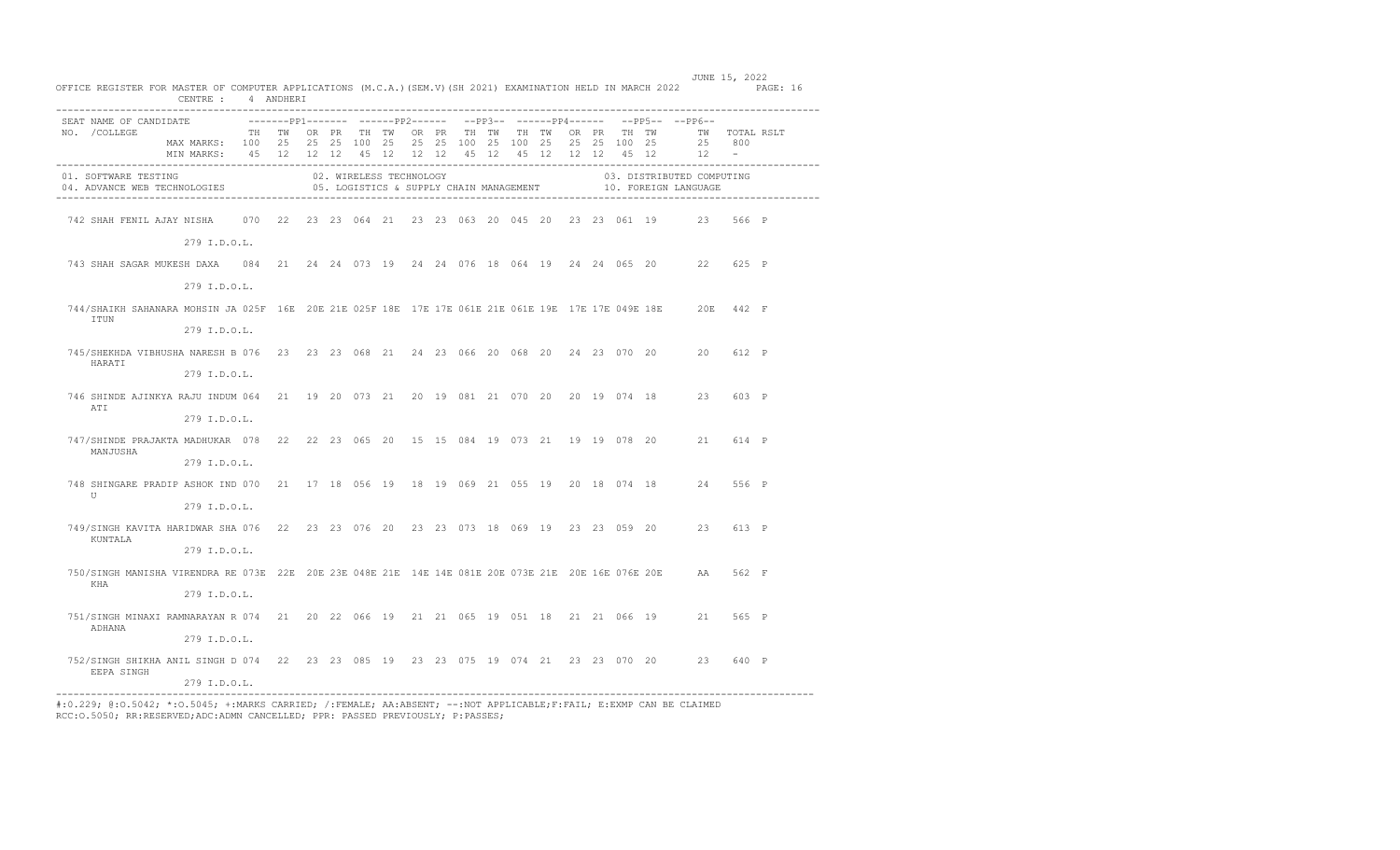| OFFICE REGISTER FOR MASTER OF COMPUTER APPLICATIONS (M.C.A.) (SEM.V) (SH 2021) EXAMINATION HELD IN MARCH 2022 PAGE: 17 | CENTRE : 4 ANDHERI                                                                                                                                                                                    |  |  |                         |  |  |  |  |  | JUNE 15, 2022                                                                             |       |  |
|------------------------------------------------------------------------------------------------------------------------|-------------------------------------------------------------------------------------------------------------------------------------------------------------------------------------------------------|--|--|-------------------------|--|--|--|--|--|-------------------------------------------------------------------------------------------|-------|--|
| SEAT NAME OF CANDIDATE<br>NO. / COLLEGE                                                                                | TH TWORPR THIWORPR THITWITH TWORPR THITWORPR THITWATWITWITHING.<br>MAX MARKS: 100 25 25 25 100 25 25 25 100 25 100 25 25 25 100 25<br>MIN MARKS: 45 12 12 12 45 12 12 12 45 12 45 12 12 12 45 12 12 - |  |  |                         |  |  |  |  |  | ---------pp1------- -------pp2------ --pp3-- ------pp4------ --pp5-- --pp6--<br>25 800    |       |  |
| 01. SOFTWARE TESTING<br>04. ADVANCE WEB TECHNOLOGIES                                                                   |                                                                                                                                                                                                       |  |  | 02. WIRELESS TECHNOLOGY |  |  |  |  |  | 03. DISTRIBUTED COMPUTING<br>05. LOGISTICS & SUPPLY CHAIN MANAGEMENT 40. FOREIGN LANGUAGE |       |  |
| 753 SUNASRA AKBAR ALI GULAM M 080 21 22 22 059 21 23 22 071 19 075 20 22 21 070 21 20 609 P<br>OHAMMAD SHAMSHAD        | 279 I.D.O.L.                                                                                                                                                                                          |  |  |                         |  |  |  |  |  |                                                                                           |       |  |
| 754/SUTAR SHILPA MONAPPA MAHA 066 22 20 17 070 20 19 19 073 20 068 20 19 18 074 23 21 589 P<br>DEVI                    | 279 I.D.O.L.                                                                                                                                                                                          |  |  |                         |  |  |  |  |  |                                                                                           |       |  |
| 755 TANAWADE OMKAR CHANDRAKAN 071 23 24 24 070 21 20 23 054 20 061 20 22 22 065 22 24<br>T MANSI                       | 279 I.D.O.L.                                                                                                                                                                                          |  |  |                         |  |  |  |  |  |                                                                                           | 586 P |  |
| 756/TANDEL VIBHAVARI MOHAN AR 060 23 20 16 079 21 19 19 090 20 076 20 19 18 078 19 24<br>CHANA                         | 279 I.D.O.L.                                                                                                                                                                                          |  |  |                         |  |  |  |  |  |                                                                                           | 621 P |  |
| 757 THAKUR AWADHESH RAMESH PO 084 23 22 23 068 20 16 17 073 20 065 20 20 17 071 20 19 598 P<br>ONAM                    | 279 I.D.O.L.                                                                                                                                                                                          |  |  |                         |  |  |  |  |  |                                                                                           |       |  |
| 758 THAYIL JONES GEORGE LISSY 065E 21E 23E 23E 054E 21E 16E 18E 038F 23E 051E 21E 20E 21E 035F 16E 22E 488 F           | 279 I.D.O.L.                                                                                                                                                                                          |  |  |                         |  |  |  |  |  |                                                                                           |       |  |
| 759 TURDE SOMSEH DEEPAK DEEPI 075 22 20 20 064 20 15 15 085 20 069 18 20 21 074 18 21<br>KA                            | 279 I.D.O.L.                                                                                                                                                                                          |  |  |                         |  |  |  |  |  |                                                                                           | 597 P |  |
| 760 VADYARAPU SAGAR JANARDHAN 063 22 22 21 069 20 22 22 073 18 049 20 22 22 061 19 21 566 P<br>SUJATA                  | 279 I.D.O.L.                                                                                                                                                                                          |  |  |                         |  |  |  |  |  |                                                                                           |       |  |
| 761/VARDHAVALLI GOUTHAMI ANJA 064 21 22 22 071 18 23 23 070 19 070 25 23 23 060 15 20 589 P<br>YYA ANJALI              | 279 I.D.O.L.                                                                                                                                                                                          |  |  |                         |  |  |  |  |  |                                                                                           |       |  |
| 762/VISHWAKARMA GAYATRI PARSH 064 22 22 22 071 19 22 22 066 20 056 19 22 22 066 20 24 579 P<br>URAM RAMBHA             | 279 I.D.O.L.                                                                                                                                                                                          |  |  |                         |  |  |  |  |  |                                                                                           |       |  |
| 763/VISHWASRAO SHALAKA SANTOS 076 22 17 20 064 19 20 18 058 21 045 21 19 18 060 18 23 539 P<br>H SMITA                 | 279 I.D.O.L.                                                                                                                                                                                          |  |  |                         |  |  |  |  |  |                                                                                           |       |  |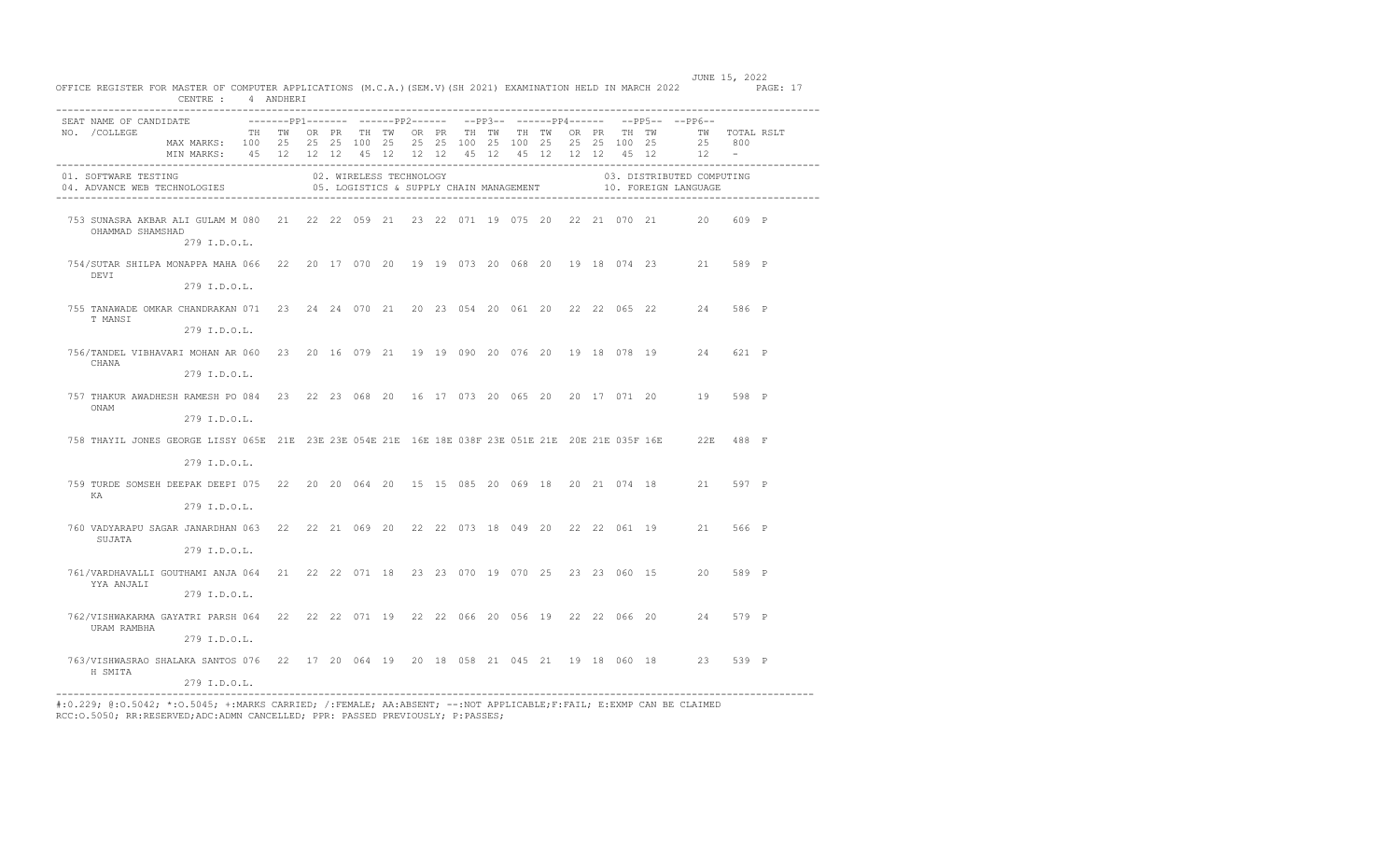| OFFICE REGISTER FOR MASTER OF COMPUTER APPLICATIONS (M.C.A.)(SEM.V)(SH 2021) EXAMINATION HELD IN MARCH 2022<br>CENTRE : |                                         | 4 ANDHERI                           |                                      |                 |                                     |                                             |                 |                              |                 |                                    |                  |                  |                  |                 |                                                   | JUNE 15, 2022                   | PAGE: 18   |
|-------------------------------------------------------------------------------------------------------------------------|-----------------------------------------|-------------------------------------|--------------------------------------|-----------------|-------------------------------------|---------------------------------------------|-----------------|------------------------------|-----------------|------------------------------------|------------------|------------------|------------------|-----------------|---------------------------------------------------|---------------------------------|------------|
| SEAT NAME OF CANDIDATE<br>/COLLEGE<br>NO.<br>MAX MARKS:<br>MIN MARKS:                                                   | <b>TH</b><br>100<br>45                  | $-----PP1------$<br>TW<br>2.5<br>12 | OR.<br>PR.<br>2.5<br>2.5<br>12<br>12 | TH<br>100<br>45 | -------PP2------<br>TW<br>2.5<br>12 | <b>PR</b><br>OR.<br>2.5<br>2.5<br>12<br>-12 | TН<br>100<br>45 | $--PP3--$<br>тw<br>2.5<br>12 | TH<br>100<br>45 | ------PP4------<br>TW<br>2.5<br>12 | OR.<br>2.5<br>12 | PR.<br>2.5<br>12 | TH.<br>100<br>45 | TW<br>2.5<br>12 | $--PP5----PP6--$<br>TW<br>25<br>12                | 800<br>$\overline{\phantom{a}}$ | TOTAL RSLT |
| 01. SOFTWARE TESTING<br>04. ADVANCE WEB TECHNOLOGIES                                                                    | 05. LOGISTICS & SUPPLY CHAIN MANAGEMENT |                                     |                                      |                 | 02. WIRELESS TECHNOLOGY             |                                             |                 |                              |                 |                                    |                  |                  |                  |                 | 03. DISTRIBUTED COMPUTING<br>10. FOREIGN LANGUAGE |                                 |            |
| 764/WAGH PRAJAKTA MANGALDAS S 070 21 22 22 058 14<br>HAILA<br>279 I.D.O.L.                                              |                                         |                                     |                                      |                 |                                     | 21 22 085 14                                |                 |                              | 064 20          |                                    | 22               |                  | 22 066 20        |                 | 2.4                                               | 587 P                           |            |
| 765 YADAV DEEPAKKUMAR HARINAT 081<br>H PREMA DEVI<br>279 I.D.O.L.                                                       |                                         |                                     | 22 24 23 081 20                      |                 |                                     | 24 23 089 21                                |                 |                              | 078 19          |                                    |                  |                  | 24 23 085 20     |                 | 20                                                | 677 P                           |            |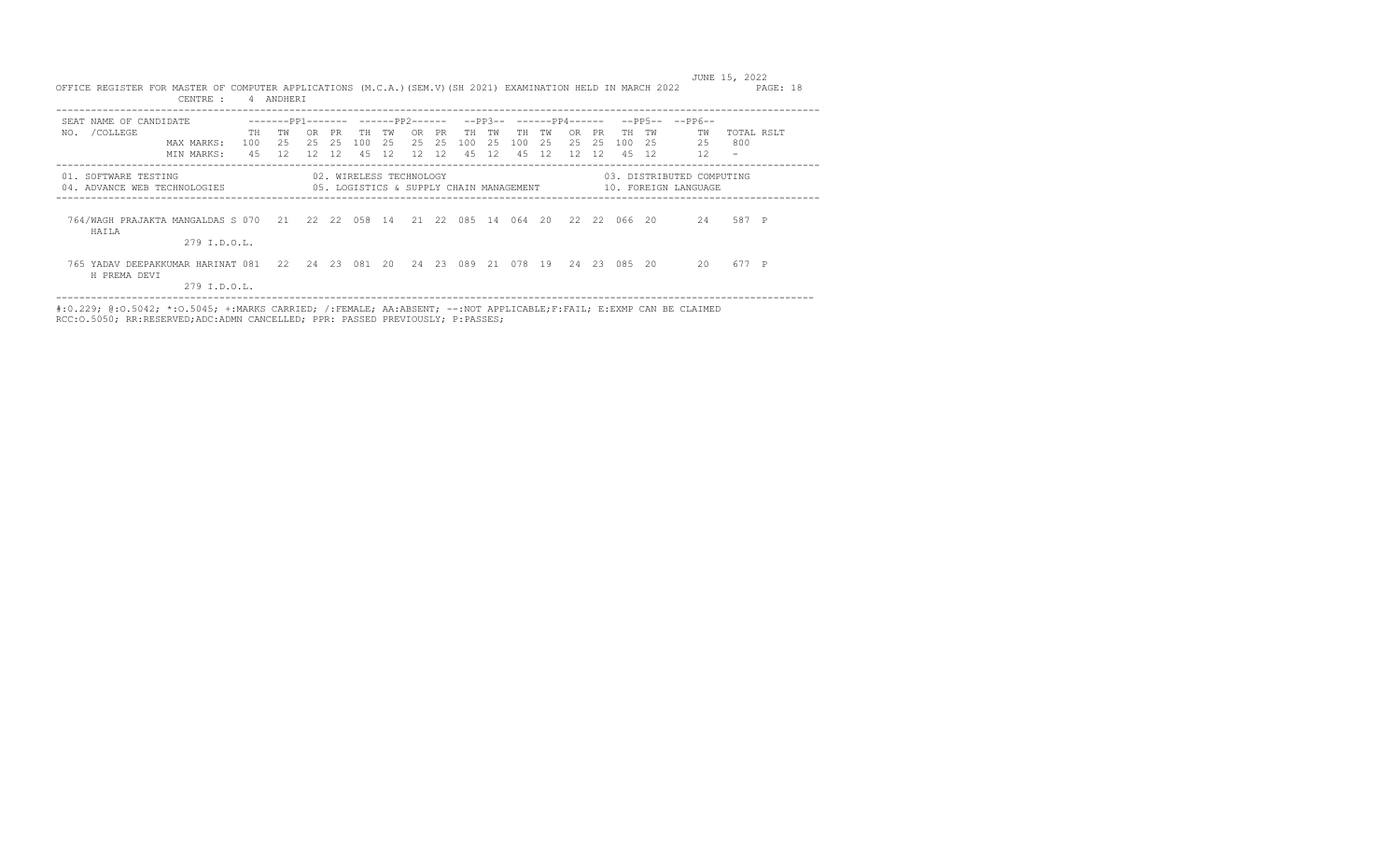| OFFICE REGISTER FOR MASTER OF COMPUTER APPLICATIONS (M.C.A.) (SEM.V) (SH 2021) EXAMINATION HELD IN MARCH 2022 PAGE: 19             | CENTRE : 5 GHATKOPAR                                                                                                                   |  |  |                         |  |  |  |  |  |                                                                           | JUNE 15, 2022 |  |
|------------------------------------------------------------------------------------------------------------------------------------|----------------------------------------------------------------------------------------------------------------------------------------|--|--|-------------------------|--|--|--|--|--|---------------------------------------------------------------------------|---------------|--|
| SEAT NAME OF CANDIDATE                                                                                                             |                                                                                                                                        |  |  |                         |  |  |  |  |  | -------PP1------- ------PP2------ --PP3-- ------PP4------ --PP5-- --PP6-- |               |  |
| NO. / COLLEGE                                                                                                                      | TH TWORPR THTWORPR THTWTH TWORPR THTWORPR THTWT TWTOTAL RSLT                                                                           |  |  |                         |  |  |  |  |  |                                                                           |               |  |
|                                                                                                                                    | MAX MARKS: 100 25 25 25 100 25 25 25 100 25 100 25 25 25 100 25 25 800<br>MIN MARKS: 45 12 12 12 45 12 12 12 45 12 45 12 12 12 45 12 1 |  |  |                         |  |  |  |  |  |                                                                           |               |  |
|                                                                                                                                    |                                                                                                                                        |  |  |                         |  |  |  |  |  |                                                                           |               |  |
| 01. SOFTWARE TESTING<br>04. ADVANCE WEB TECHNOLOGIES <b>1999 CONTAINERTY CONTRACT SUPPLY CHAIN MANAGEMENT</b> 10. FOREIGN LANGUAGE |                                                                                                                                        |  |  | 02. WIRELESS TECHNOLOGY |  |  |  |  |  | 03. DISTRIBUTED COMPUTING                                                 |               |  |
|                                                                                                                                    |                                                                                                                                        |  |  |                         |  |  |  |  |  |                                                                           |               |  |
|                                                                                                                                    | 279 I.D.O.L.                                                                                                                           |  |  |                         |  |  |  |  |  |                                                                           |               |  |
| 767/ADAL SABITA JOGINDAR MAHA 071 23 21 21 070 20 21 21 079 20 073 20 16 15 056 19 20 586 P<br>LAXMI                               |                                                                                                                                        |  |  |                         |  |  |  |  |  |                                                                           |               |  |
|                                                                                                                                    | 279 I.D.O.L.                                                                                                                           |  |  |                         |  |  |  |  |  |                                                                           |               |  |
| AARTI                                                                                                                              |                                                                                                                                        |  |  |                         |  |  |  |  |  |                                                                           |               |  |
|                                                                                                                                    | 279 I.D.O.L.                                                                                                                           |  |  |                         |  |  |  |  |  |                                                                           |               |  |
| 769 DHAWAN CHETAN VIDYADHAR V 065 18 21 21 069 19 21 21 069 15 050 19 20 21 063 20 19 551 P<br>AISHALI                             |                                                                                                                                        |  |  |                         |  |  |  |  |  |                                                                           |               |  |
|                                                                                                                                    | 279 I.D.O.L.                                                                                                                           |  |  |                         |  |  |  |  |  |                                                                           |               |  |
| 770/ETAMBE VRUSHALI SATEJ VAI 075 22 21 21 075 20 21 21 073 19 066 20 20 18 068 19 19 598 P<br>SHALI                               |                                                                                                                                        |  |  |                         |  |  |  |  |  |                                                                           |               |  |
|                                                                                                                                    | 279 I.D.O.L.                                                                                                                           |  |  |                         |  |  |  |  |  |                                                                           |               |  |
| 771 GAUDA CHETAN SUBASHCHANDR 065E 20E 22E 22E 045E 20E 22E 22E 075E 20E 061E 19E 12E 12E 019F 18E 23E 497 F<br>A RAJESHWARI       |                                                                                                                                        |  |  |                         |  |  |  |  |  |                                                                           |               |  |
|                                                                                                                                    | 279 I.D.O.L.                                                                                                                           |  |  |                         |  |  |  |  |  |                                                                           |               |  |
| 772/GUPTA SANDHYA RAMSINGAR M 066 16 18 19 058 16 14 15 069 16 060 18 20 21 054 17 20 517 P<br>ANJU DEVI                           |                                                                                                                                        |  |  |                         |  |  |  |  |  |                                                                           |               |  |
|                                                                                                                                    | 279 I.D.O.L.                                                                                                                           |  |  |                         |  |  |  |  |  |                                                                           |               |  |
| 773 HADAWALE RITESH BALU SAVI 020F 19E 19E 20E 061E 12E 19E 20E 053E 14E 045E 14E 20E 17E 045E 18E 21E 437 F<br>TA                 |                                                                                                                                        |  |  |                         |  |  |  |  |  |                                                                           |               |  |
|                                                                                                                                    | 279 I.D.O.L.                                                                                                                           |  |  |                         |  |  |  |  |  |                                                                           |               |  |
| 774 HOGE VIJAY LAXMAN TARA 085 23 22 22 068 20 22 22 080 23 071 20 12 15 070 17 22 614 P                                           |                                                                                                                                        |  |  |                         |  |  |  |  |  |                                                                           |               |  |
|                                                                                                                                    | 279 I.D.O.L.                                                                                                                           |  |  |                         |  |  |  |  |  |                                                                           |               |  |
| 775 JADHAV KETAN RAJENDRA KIR 075E 18E 16E 17E 070E 16E 15E 13E 065E 18E 054E 18E 20E 20E 024F 17E 18E 494 F<br>AN                 |                                                                                                                                        |  |  |                         |  |  |  |  |  |                                                                           |               |  |
|                                                                                                                                    | 279 I.D.O.L.                                                                                                                           |  |  |                         |  |  |  |  |  |                                                                           |               |  |
| 776/KALE SAYLI MADHAV PADMA 083 22 21 21 071 16 21 21 068 19 061 20 20 19 070 16 21 590 P                                          |                                                                                                                                        |  |  |                         |  |  |  |  |  |                                                                           |               |  |
|                                                                                                                                    | 279 I.D.O.L.                                                                                                                           |  |  |                         |  |  |  |  |  |                                                                           |               |  |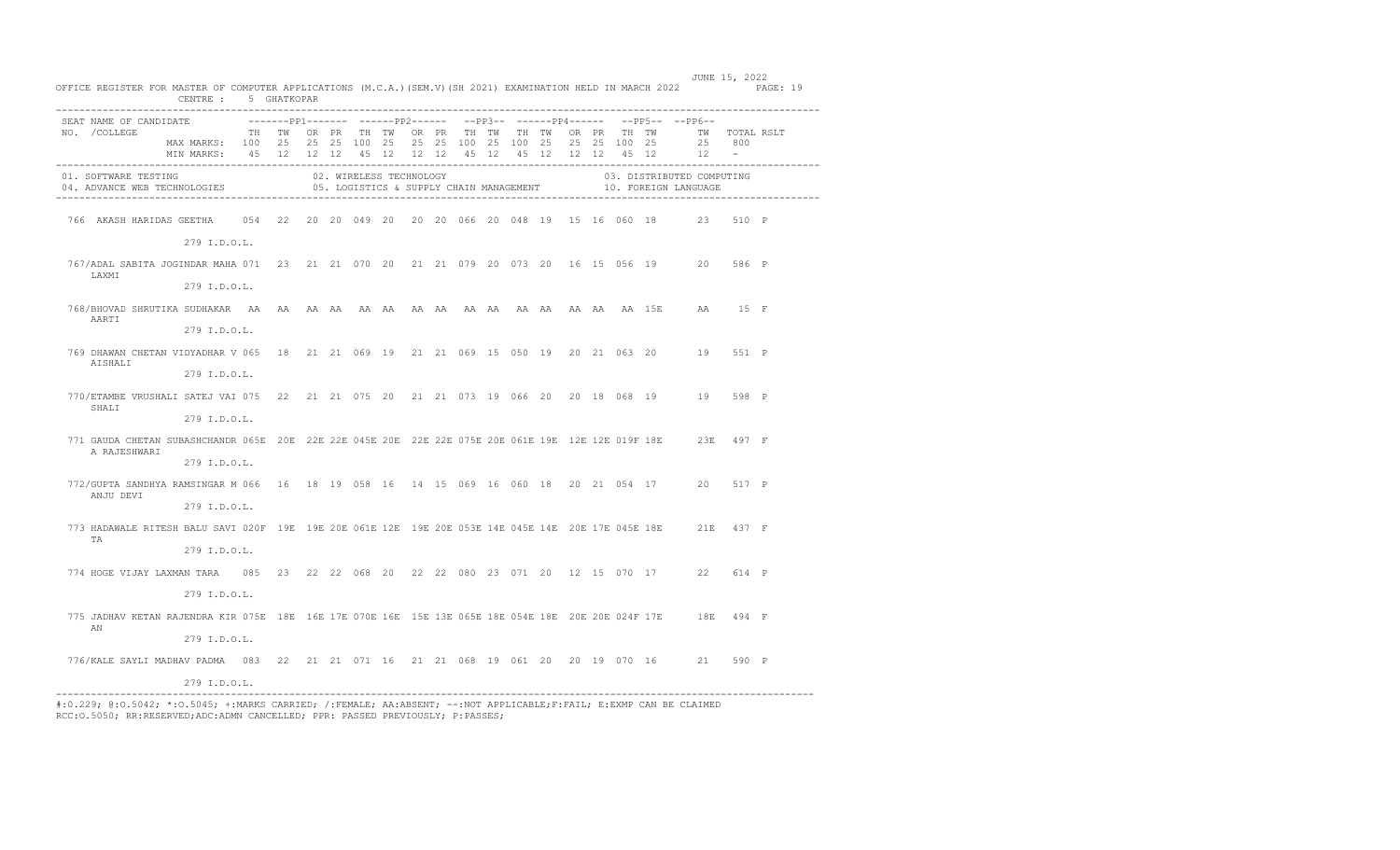| SEAT NAME OF CANDIDATE<br>NO. / COLLEGE | TH TWORPR THTWORPR THTWTH TWORPR THTWORPR THTWT TWTOTAL RSLT<br>MAX MARKS: 100 25 25 25 100 25 25 25 100 25 100 25 25 25 100 25<br>MIN MARKS: 45 12 12 12 45 12 12 12 45 12 45 12 12 12 45 12 12 -<br>$02. \hspace{0.1cm} \texttt{WIRE} \hspace{0.1cm} \texttt{TESTING} \hspace{1.5cm} 03. \hspace{0.1cm} \texttt{DISTI}} \hspace{0.3cm} 03. \hspace{0.1cm} \texttt{DISTI}} \hspace{0.3cm} \texttt{DISTI}} \hspace{0.3cm} \texttt{CMPU} \hspace{0.3cm} 04. \hspace{0.1cm} \texttt{ADVANCE} \hspace{0.3cm} \texttt{WBC} \hspace{0.3cm} \texttt{NEDS} \hspace{0.3cm} 05. \hspace{0.1cm} \texttt{LOGIST$ |  |  |  |  |  |  |  |  |                                                                            |  |
|-----------------------------------------|-------------------------------------------------------------------------------------------------------------------------------------------------------------------------------------------------------------------------------------------------------------------------------------------------------------------------------------------------------------------------------------------------------------------------------------------------------------------------------------------------------------------------------------------------------------------------------------------------------|--|--|--|--|--|--|--|--|----------------------------------------------------------------------------|--|
|                                         |                                                                                                                                                                                                                                                                                                                                                                                                                                                                                                                                                                                                       |  |  |  |  |  |  |  |  | --------PP1------- ------PP2------ --PP3-- ------PP4------ --PP5-- --PP6-- |  |
|                                         |                                                                                                                                                                                                                                                                                                                                                                                                                                                                                                                                                                                                       |  |  |  |  |  |  |  |  |                                                                            |  |
|                                         |                                                                                                                                                                                                                                                                                                                                                                                                                                                                                                                                                                                                       |  |  |  |  |  |  |  |  | 25 800                                                                     |  |
|                                         |                                                                                                                                                                                                                                                                                                                                                                                                                                                                                                                                                                                                       |  |  |  |  |  |  |  |  |                                                                            |  |
|                                         |                                                                                                                                                                                                                                                                                                                                                                                                                                                                                                                                                                                                       |  |  |  |  |  |  |  |  |                                                                            |  |
|                                         |                                                                                                                                                                                                                                                                                                                                                                                                                                                                                                                                                                                                       |  |  |  |  |  |  |  |  | 03. DISTRIBUTED COMPUTING                                                  |  |
| NITA                                    | 777/KARPE AISHWARYA MAHESH SU 069 22 22 22 066 16 22 22 068 18 070 19 16 18 054 18 21 563 P                                                                                                                                                                                                                                                                                                                                                                                                                                                                                                           |  |  |  |  |  |  |  |  |                                                                            |  |
|                                         | 279 I.D.O.L.                                                                                                                                                                                                                                                                                                                                                                                                                                                                                                                                                                                          |  |  |  |  |  |  |  |  |                                                                            |  |
| $\mathbb{A}$                            | 778/KHADE POOJA DIPCHAND KANT 064 21 20 20 051 15 22 22 073 21 073 20 17 20 070 20 24 573 P                                                                                                                                                                                                                                                                                                                                                                                                                                                                                                           |  |  |  |  |  |  |  |  |                                                                            |  |
|                                         | 279 I.D.O.L.                                                                                                                                                                                                                                                                                                                                                                                                                                                                                                                                                                                          |  |  |  |  |  |  |  |  |                                                                            |  |
| RAJAKTA                                 | 779/KULKARNI PRERANA HEMANT P 068 22 20 20 069 20 20 20 074 21 048 21 20 18 064 19 21 565 P                                                                                                                                                                                                                                                                                                                                                                                                                                                                                                           |  |  |  |  |  |  |  |  |                                                                            |  |
|                                         | 279 I.D.O.L.                                                                                                                                                                                                                                                                                                                                                                                                                                                                                                                                                                                          |  |  |  |  |  |  |  |  |                                                                            |  |
| CHITA                                   | 780 LANJWAL AKSHAY VISHWAS SU 074 21 21 21 059 20 21 21 078 20 073 20 16 15 056 20 22 578 P                                                                                                                                                                                                                                                                                                                                                                                                                                                                                                           |  |  |  |  |  |  |  |  |                                                                            |  |
|                                         | 279 I.D.O.L.                                                                                                                                                                                                                                                                                                                                                                                                                                                                                                                                                                                          |  |  |  |  |  |  |  |  |                                                                            |  |
|                                         | 781 PADAD SAJAN ASHOK ANKITA 075 22 23 22 075 20 23 22 084 21 070 20 15 18 081 19 24 634 P                                                                                                                                                                                                                                                                                                                                                                                                                                                                                                            |  |  |  |  |  |  |  |  |                                                                            |  |
|                                         | 279 I.D.O.L.                                                                                                                                                                                                                                                                                                                                                                                                                                                                                                                                                                                          |  |  |  |  |  |  |  |  |                                                                            |  |
|                                         | 782/PARAB PRACHI ANIL ANITA 079 22 20 20 060 23 20 20 068 21 050 20 12 15 063 17 24 554 P                                                                                                                                                                                                                                                                                                                                                                                                                                                                                                             |  |  |  |  |  |  |  |  |                                                                            |  |
|                                         | 279 I.D.O.L.                                                                                                                                                                                                                                                                                                                                                                                                                                                                                                                                                                                          |  |  |  |  |  |  |  |  |                                                                            |  |
| KALPANA                                 | 783 PARADKAR AVINASH KASHIRAM 075 22 20 20 060 21 20 20 070 21 086 20 18 20 069 19 24 605 P                                                                                                                                                                                                                                                                                                                                                                                                                                                                                                           |  |  |  |  |  |  |  |  |                                                                            |  |
|                                         | 279 I.D.O.L.                                                                                                                                                                                                                                                                                                                                                                                                                                                                                                                                                                                          |  |  |  |  |  |  |  |  |                                                                            |  |
| IBEN                                    | 784 PATEL BABULAL AKHAI HARBA 048 21 21 21 065 16 21 21 080 16 068 19 20 19 066 20 21 563 P                                                                                                                                                                                                                                                                                                                                                                                                                                                                                                           |  |  |  |  |  |  |  |  |                                                                            |  |
|                                         | 279 I.D.O.L.                                                                                                                                                                                                                                                                                                                                                                                                                                                                                                                                                                                          |  |  |  |  |  |  |  |  |                                                                            |  |
| ATH VAISHALI                            | 785 PEDNEKAR CHETAN PANDHARIN 055 22 22 22 068 19 22 22 069 20 059 20 12 20 045 17 19 533 P                                                                                                                                                                                                                                                                                                                                                                                                                                                                                                           |  |  |  |  |  |  |  |  |                                                                            |  |
|                                         | 279 I.D.O.L.                                                                                                                                                                                                                                                                                                                                                                                                                                                                                                                                                                                          |  |  |  |  |  |  |  |  |                                                                            |  |
| AJKUMARI                                | 786/RAJBHAR SWATI INDRAJEET R 074 22 22 22 085 21 22 22 080 20 074 19 15 20 076 19 21 634 P                                                                                                                                                                                                                                                                                                                                                                                                                                                                                                           |  |  |  |  |  |  |  |  |                                                                            |  |
|                                         | 279 I.D.O.L.                                                                                                                                                                                                                                                                                                                                                                                                                                                                                                                                                                                          |  |  |  |  |  |  |  |  |                                                                            |  |
|                                         | 787 RANE AMOL ANANT ANITA 063 23 21 21 073 21 21 21 081 23 078 20 16 14 074 19 24 613 P                                                                                                                                                                                                                                                                                                                                                                                                                                                                                                               |  |  |  |  |  |  |  |  |                                                                            |  |
|                                         | 279 I.D.O.L.                                                                                                                                                                                                                                                                                                                                                                                                                                                                                                                                                                                          |  |  |  |  |  |  |  |  |                                                                            |  |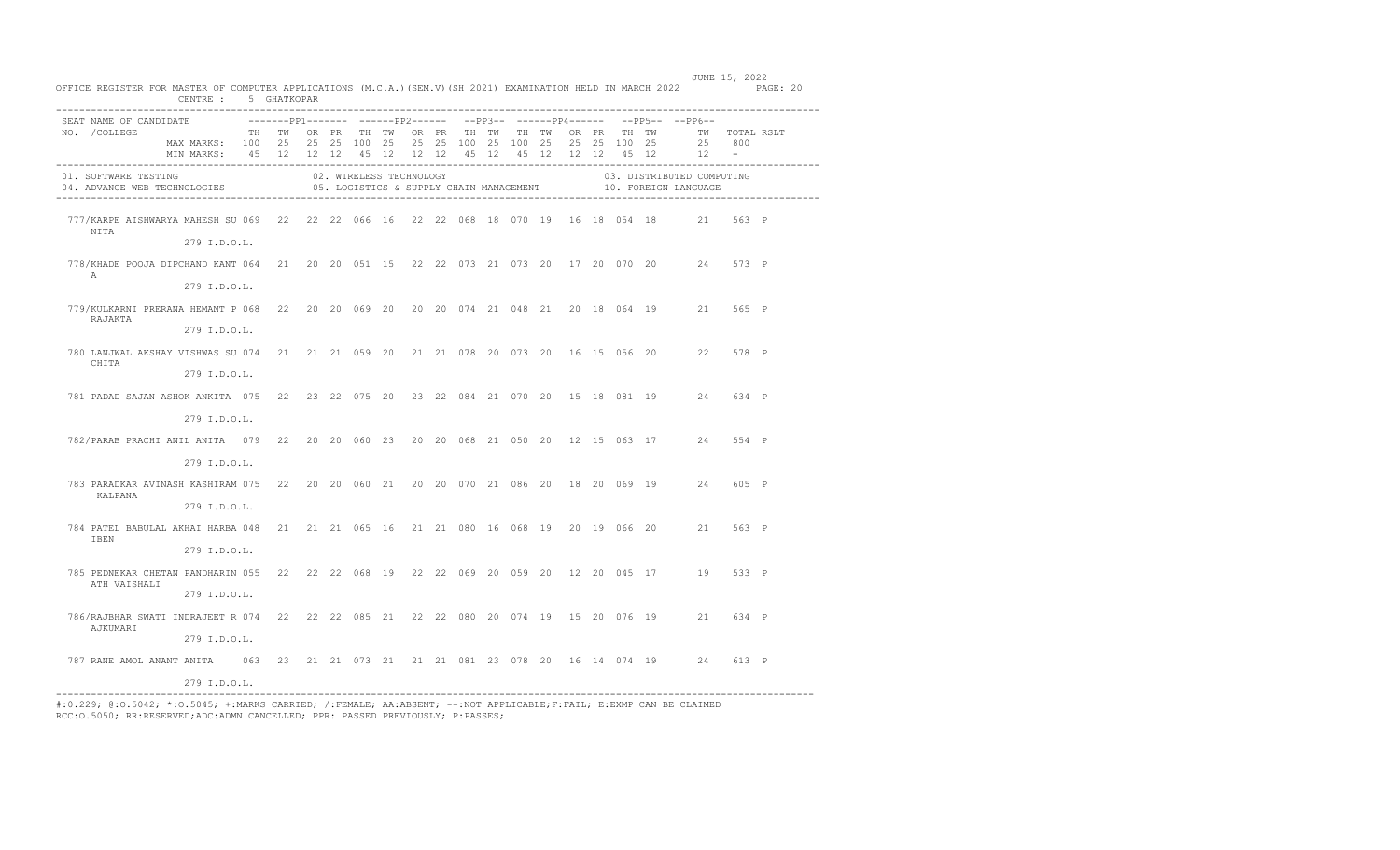| OFFICE REGISTER FOR MASTER OF COMPUTER APPLICATIONS (M.C.A.)(SEM.V)(SH 2021) EXAMINATION HELD IN MARCH 2022     | CENTRE :                 |           | 5 GHATKOPAR              |            |            |                         |           |                     |           |                 |                 |                 |                 |                  |                        |                  |                 |                                                                                               | JUNE 15, 2022     | PAGE: 21 |
|-----------------------------------------------------------------------------------------------------------------|--------------------------|-----------|--------------------------|------------|------------|-------------------------|-----------|---------------------|-----------|-----------------|-----------------|-----------------|-----------------|------------------|------------------------|------------------|-----------------|-----------------------------------------------------------------------------------------------|-------------------|----------|
| SEAT NAME OF CANDIDATE<br>NO. / COLLEGE                                                                         | MAX MARKS:<br>MIN MARKS: | TH<br>100 | TW<br>2.5<br>45 12 12 12 | OR.<br>2.5 | PR.<br>2.5 | TН<br>100<br>45 12      | TW<br>2.5 | OR.<br>2.5<br>12 12 | PR<br>2.5 | TН<br>100<br>45 | тw<br>2.5<br>12 | TН<br>100<br>45 | TW<br>2.5<br>12 | OR.<br>2.5<br>12 | <b>PR</b><br>2.5<br>12 | TH.<br>100<br>45 | TW<br>-25<br>12 | $-PP3- ---PP4---- ---PP5- ---PP5--$<br>TW<br>25                                               | TOTAL RSLT<br>800 |          |
| 01. SOFTWARE TESTING<br>04. ADVANCE WEB TECHNOLOGIES                                                            |                          |           |                          |            |            | 02. WIRELESS TECHNOLOGY |           |                     |           |                 |                 |                 |                 |                  |                        |                  |                 | 03. DISTRIBUTED COMPUTING<br>05. LOGISTICS & SUPPLY CHAIN MANAGEMENT 600 10. FOREIGN LANGUAGE |                   |          |
| 788/SARFARE AKANKSHA DATTARAM 073 22 22 22 079 18 22 22 053 18 053 19 19 16 054 20 21 553 P<br>DIPIKA           | 279 I.D.O.L.             |           |                          |            |            |                         |           |                     |           |                 |                 |                 |                 |                  |                        |                  |                 |                                                                                               |                   |          |
| 789 SHAIKH MOHOMED AZIM MOHAM 056 17 16 17 051 20 13 12 050 19 055 16 20 21 045 17 20 465 P<br>MED HAROON NAJMA | 279 I.D.O.L.             |           |                          |            |            |                         |           |                     |           |                 |                 |                 |                 |                  |                        |                  |                 |                                                                                               |                   |          |
| 790/WAKSHE AMRUTA BHARAT CHHA 070 23 20 20 078 18 20 20 070 16 070 20 14 16 063 16 23 577 P<br>YA               | 279 I.D.O.L.             |           |                          |            |            |                         |           |                     |           |                 |                 |                 |                 |                  |                        |                  |                 |                                                                                               |                   |          |
| 791 YADAV GAURAV LALCHAND KIS 045 21 18 19 046 19 16 17 054 14 045 12 20 21 054 15 24 460 P<br>MATI             | 279 I.D.O.L.             |           |                          |            |            |                         |           |                     |           |                 |                 |                 |                 |                  |                        |                  |                 |                                                                                               |                   |          |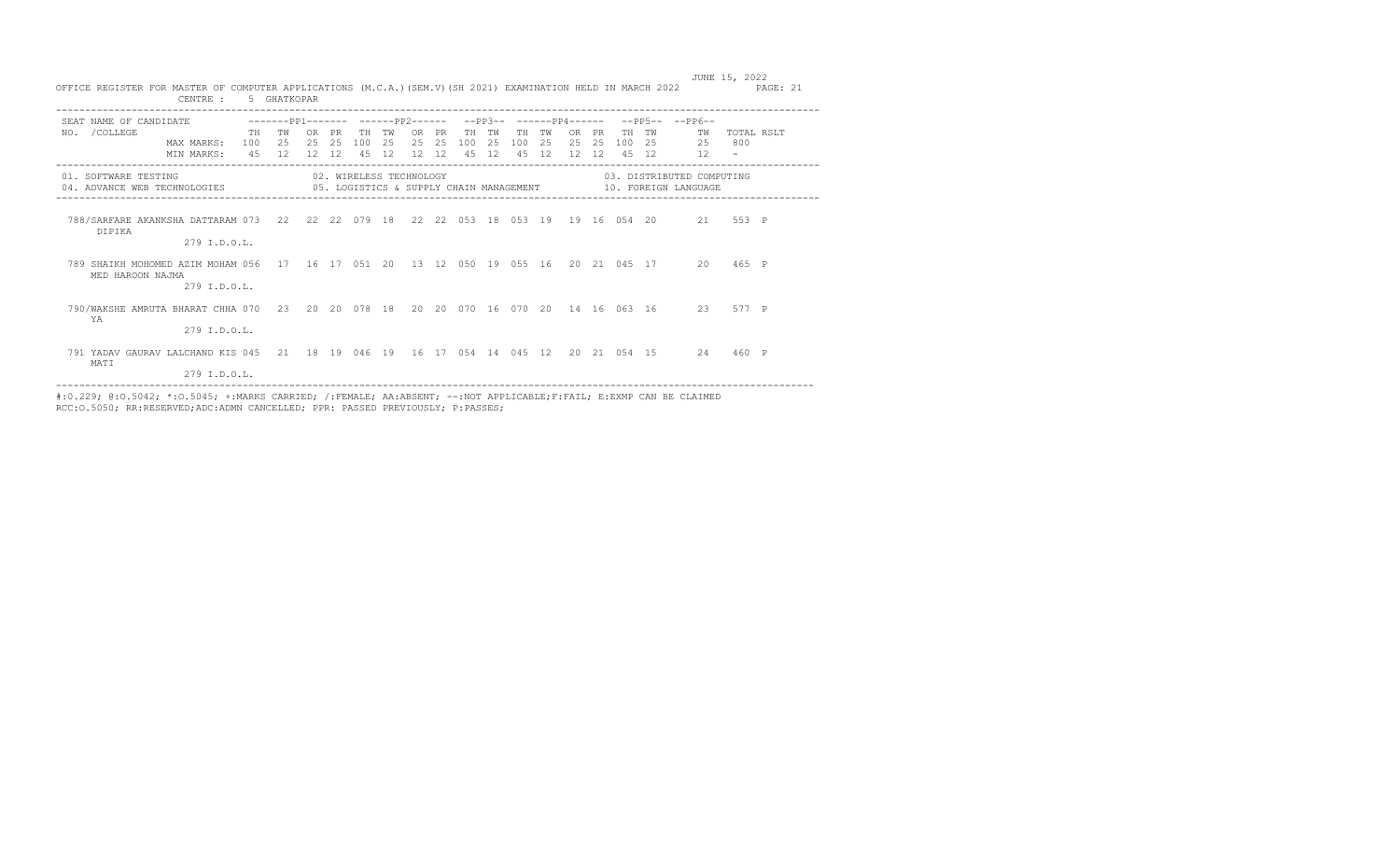| OFFICE REGISTER FOR MASTER OF COMPUTER APPLICATIONS (M.C.A.) (SEM.V) (SH 2021) EXAMINATION HELD IN MARCH 2022 PAGE: 22 | CENTRE : 6 THANE                                                |  |  |  |  |                         |  |  |  | JUNE 15, 2022                                                                             |  |
|------------------------------------------------------------------------------------------------------------------------|-----------------------------------------------------------------|--|--|--|--|-------------------------|--|--|--|-------------------------------------------------------------------------------------------|--|
| SEAT NAME OF CANDIDATE                                                                                                 |                                                                 |  |  |  |  |                         |  |  |  | ---------pp1------- -------pp2------ --pp3-- ------pp4------ --pp5-- --pp6--              |  |
| NO. / COLLEGE                                                                                                          | TH TWOOR PROTH TWOOR PROTH TWOTH TWOOR PROTH TWO TWO TOTAL RSLT |  |  |  |  |                         |  |  |  |                                                                                           |  |
|                                                                                                                        | MAX MARKS: 100 25 25 25 100 25 25 25 100 25 100 25 25 25 100 25 |  |  |  |  |                         |  |  |  | 25 800                                                                                    |  |
|                                                                                                                        | MIN MARKS: 45 12 12 12 45 12 12 12 45 12 45 12 12 12 45 12      |  |  |  |  |                         |  |  |  | $12 -$                                                                                    |  |
| 01. SOFTWARE TESTING<br>04. ADVANCE WEB TECHNOLOGIES                                                                   |                                                                 |  |  |  |  | 02. WIRELESS TECHNOLOGY |  |  |  | 03. DISTRIBUTED COMPUTING<br>05. LOGISTICS & SUPPLY CHAIN MANAGEMENT 40. FOREIGN LANGUAGE |  |
| 792/AMBLLATHAR APARNA MADHAVA 046 17 21 21 050 15 21 21 060 18 064 18 12 19 054 20 21 498 P<br>N VINDU                 |                                                                 |  |  |  |  |                         |  |  |  |                                                                                           |  |
|                                                                                                                        | 279 I.D.O.L.                                                    |  |  |  |  |                         |  |  |  |                                                                                           |  |
| 793 ANSARI MOHD DANISH MOHD M 070 21 22 23 066 20 20 20 086 20 079 20 20 20 066 19 20 612 P<br>AROOF MARIYAM           |                                                                 |  |  |  |  |                         |  |  |  |                                                                                           |  |
|                                                                                                                        | 279 I.D.O.L.                                                    |  |  |  |  |                         |  |  |  |                                                                                           |  |
| 794/BHANUSHALI ANKITA MAVJI M 084 23 20 20 075 20 20 20 073 23 068 20 18 18 079 20 21 622 P<br>ANGLA                   |                                                                 |  |  |  |  |                         |  |  |  |                                                                                           |  |
|                                                                                                                        | 279 I.D.O.L.                                                    |  |  |  |  |                         |  |  |  |                                                                                           |  |
| 795/BHOJANE DIKSHA RAMESH NAM 076 22 22 21 064 18 21 21 056 21 056 20 21 21 045 21 23 549 P<br>RATA                    |                                                                 |  |  |  |  |                         |  |  |  |                                                                                           |  |
|                                                                                                                        | 279 I.D.O.L.                                                    |  |  |  |  |                         |  |  |  |                                                                                           |  |
| 796 CHAVAN NIRANJAN SHARAD SA 063 22 21 21 055 18 21 21 069 14 071 19 15 18 073 20 21 562 P<br>RTTA                    |                                                                 |  |  |  |  |                         |  |  |  |                                                                                           |  |
|                                                                                                                        | 279 I.D.O.L.                                                    |  |  |  |  |                         |  |  |  |                                                                                           |  |
| 797 CHAVAN SANKET RAMESH RUPA 084 23 23 22 073 16 16 16 073 20 060 19 21 24 076 17 22 605 P<br>T.T                     |                                                                 |  |  |  |  |                         |  |  |  |                                                                                           |  |
|                                                                                                                        | 279 I.D.O.L.                                                    |  |  |  |  |                         |  |  |  |                                                                                           |  |
| 798 CHAVAN VIKRANT BABURAO SA 083 22 20 22 073 20 14 14 075 19 074 21 20 20 066 20 23 606 P<br>DHANA                   |                                                                 |  |  |  |  |                         |  |  |  |                                                                                           |  |
|                                                                                                                        | 279 I.D.O.L.                                                    |  |  |  |  |                         |  |  |  |                                                                                           |  |
| 799 DAS NILESH KARTICK SANDHY 063 21 21 21 064 21 21 21 063 23 049 20 14 20 060 19 22 543 P<br>$\mathbb{A}$            |                                                                 |  |  |  |  |                         |  |  |  |                                                                                           |  |
|                                                                                                                        | 279 I.D.O.L.                                                    |  |  |  |  |                         |  |  |  |                                                                                           |  |
| 800/DASI SAISWATI PRABHAKAR V 055 21 21 21 053 18 21 21 065 19 050 20 12 12 046 20 20 495 P<br>IJAYA                   |                                                                 |  |  |  |  |                         |  |  |  |                                                                                           |  |
|                                                                                                                        | 279 I.D.O.L.                                                    |  |  |  |  |                         |  |  |  |                                                                                           |  |
| 801 DHOKE NIKHIL BHASKAR AISH 058 23 24 23 060 19 22 23 076 20 064 19 20 21 064 19 21 576 P<br>WARYA                   |                                                                 |  |  |  |  |                         |  |  |  |                                                                                           |  |
|                                                                                                                        | 279 I.D.O.L.                                                    |  |  |  |  |                         |  |  |  |                                                                                           |  |
| 802 GADEKAR DATTA KONDIBA RUK 054 21 20 18 059 16 19 18 065 18 073 20 18 17 063 15 23 537 P<br>MINI                    |                                                                 |  |  |  |  |                         |  |  |  |                                                                                           |  |
| --------------                                                                                                         | 279 I.D.O.L.                                                    |  |  |  |  |                         |  |  |  |                                                                                           |  |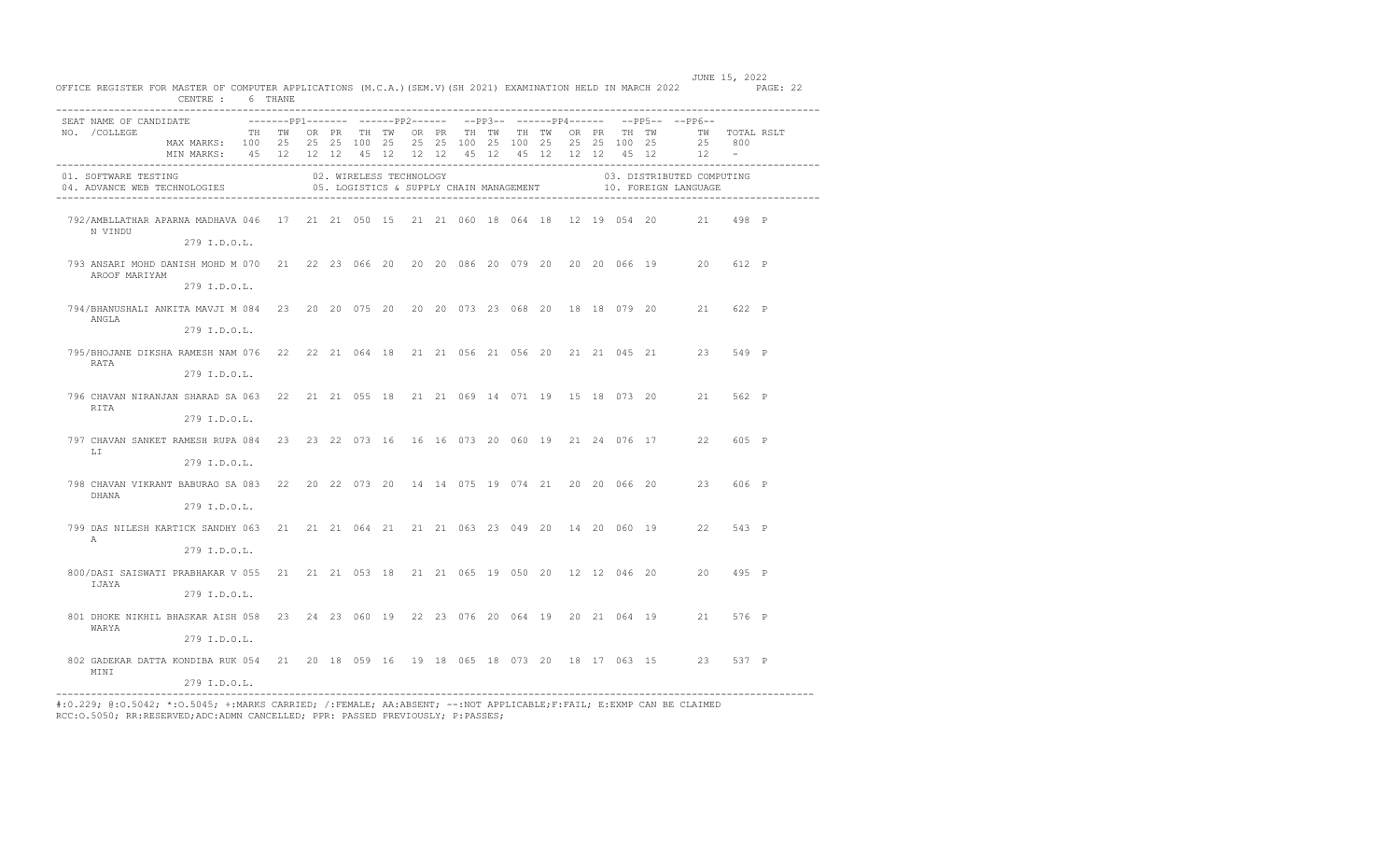| CENTRE : 6 THANE                                                                                                                                    |  |                         |  |  |  |  |  |                                                                                           |       |  |
|-----------------------------------------------------------------------------------------------------------------------------------------------------|--|-------------------------|--|--|--|--|--|-------------------------------------------------------------------------------------------|-------|--|
| SEAT NAME OF CANDIDATE                                                                                                                              |  |                         |  |  |  |  |  | -------pp1------- ------pp2------ --pp3-- ------pp4------ --pp5-- --pp6--                 |       |  |
| TH TW OR PR TH TW OR PR TH TW TH TW OR PR TH TW   TW TOTAL RSLT<br>NO. / COLLEGE<br>MAX MARKS: 100 25 25 25 100 25 25 25 100 25 100 25 25 25 100 25 |  |                         |  |  |  |  |  | 25 800                                                                                    |       |  |
| MIN MARKS: 45 12 12 12 45 12 12 12 45 12 45 12 12 12 45 12                                                                                          |  |                         |  |  |  |  |  | $12 -$                                                                                    |       |  |
| 01. SOFTWARE TESTING<br>04. ADVANCE WEB TECHNOLOGIES                                                                                                |  | 02. WIRELESS TECHNOLOGY |  |  |  |  |  | 03. DISTRIBUTED COMPUTING<br>05. LOGISTICS & SUPPLY CHAIN MANAGEMENT 40. FOREIGN LANGUAGE |       |  |
| 803/GADHAVE DARSHANA JAGANNAT 064 22 21 21 070 21 21 21 070 20 060 19 12 18 075 20 22 577 P<br>H MANJULA<br>279 I.D.O.L.                            |  |                         |  |  |  |  |  |                                                                                           |       |  |
|                                                                                                                                                     |  |                         |  |  |  |  |  |                                                                                           |       |  |
| 804 GHADAGE AKASH SHIVAJI IND 075 23 21 21 069 18 21 21 078 20 069 19 16 17 078 21 21 608 P<br>UBAI                                                 |  |                         |  |  |  |  |  |                                                                                           |       |  |
| 279 I.D.O.L.                                                                                                                                        |  |                         |  |  |  |  |  |                                                                                           |       |  |
| 805 IYER SURAJ SUNDARAN MYTHI 084 23 22 22 076 21 22 22 081 20 081 20 19 15 080 19 21 648 P<br>T.T                                                  |  |                         |  |  |  |  |  |                                                                                           |       |  |
| 279 I.D.O.L.                                                                                                                                        |  |                         |  |  |  |  |  |                                                                                           |       |  |
| 806 KADAM GAJANAN GANGARAM SA 061 19 21 21 074 19 21 21 056 20 060 20 12 20 063 20 24 552 P                                                         |  |                         |  |  |  |  |  |                                                                                           |       |  |
| NGITA<br>279 I.D.O.L.                                                                                                                               |  |                         |  |  |  |  |  |                                                                                           |       |  |
| 807/KAMBLI DHANASHREE SANJAY 065 22 22 22 065 18 22 22 065 16 060 20 12 19 069 19 21<br>SNEHA                                                       |  |                         |  |  |  |  |  |                                                                                           | 559 P |  |
| 279 I.D.O.L.                                                                                                                                        |  |                         |  |  |  |  |  |                                                                                           |       |  |
| 808/KUDTARKAR KAJAL VIJAY VIJ 053 22 22 22 046 20 22 22 065 23 060 19 12 19 061 19 20 527 P<br>AYA                                                  |  |                         |  |  |  |  |  |                                                                                           |       |  |
| 279 I.D.O.L.                                                                                                                                        |  |                         |  |  |  |  |  |                                                                                           |       |  |
| 809 MAAJID ABDUL KADER BASHA 011F 14E 22E 22E 013F 21E 22E 22E 056E 18E 045E 20E 18E 18E 014F 18E 20E 374 F<br>RAMEEZA BEGUM                        |  |                         |  |  |  |  |  |                                                                                           |       |  |
| 279 I.D.O.L.                                                                                                                                        |  |                         |  |  |  |  |  |                                                                                           |       |  |
| 810 MALI SWAPNIL RAMESH MANGA 073 18 21 20 051 19 21 22 060 20 064 19 12 18 058 20 23 539 P                                                         |  |                         |  |  |  |  |  |                                                                                           |       |  |
| T.<br>279 I.D.O.L.                                                                                                                                  |  |                         |  |  |  |  |  |                                                                                           |       |  |
| 811 MANE ANIRUDDHA ANIL ANITA 064 21 20 20 055 20 20 20 065 20 063 21 12 19 076 20 23 559 P                                                         |  |                         |  |  |  |  |  |                                                                                           |       |  |
| 279 I.D.O.L.                                                                                                                                        |  |                         |  |  |  |  |  |                                                                                           |       |  |
| 812 MORE SAHIL SANJAY SHALAKA 066 19 22 20 053 19 20 16 065 15 048 18 19 19 061 16 24 520 P                                                         |  |                         |  |  |  |  |  |                                                                                           |       |  |
| 279 I.D.O.L.                                                                                                                                        |  |                         |  |  |  |  |  |                                                                                           |       |  |
| 813 MUSALE YUVRAJ MADHUKAR SH 070 21 21 21 070 20 21 21 074 20 073 20 12 14 074 19 23                                                               |  |                         |  |  |  |  |  |                                                                                           | 594 P |  |
| ARADA<br>279 I.D.O.L.                                                                                                                               |  |                         |  |  |  |  |  |                                                                                           |       |  |

JUNE 15, 2022 OFFICE REGISTER FOR MASTER OF COMPUTER APPLICATIONS (M.C.A.)(SEM.V)(SH 2021) EXAMINATION HELD IN MARCH 2022 PAGE: 23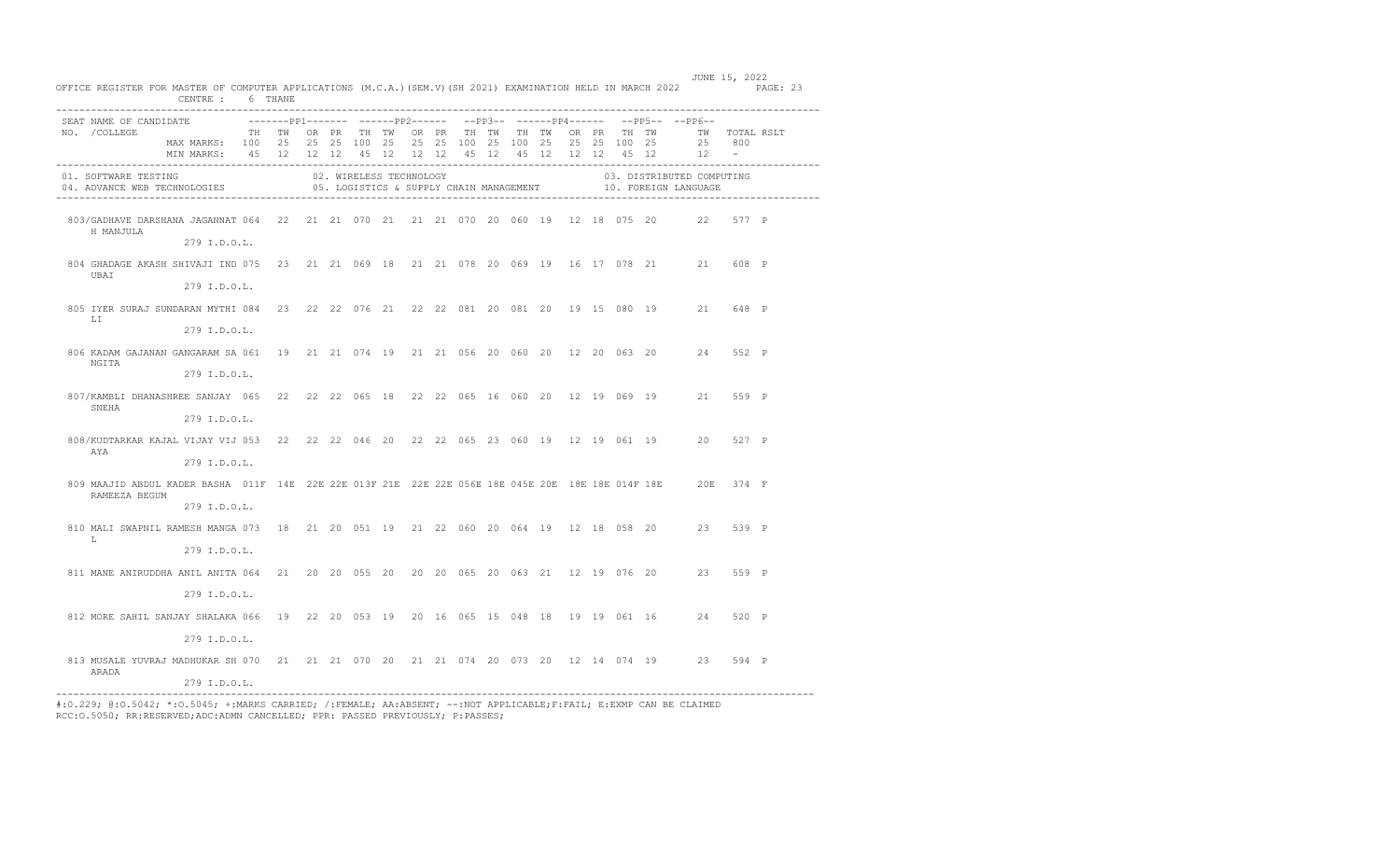|                                                                                                                              | CENTRE : 6 THANE                                                                                                                    |  |  |                         |  |  |  |  |  |                                                                             |       |  |
|------------------------------------------------------------------------------------------------------------------------------|-------------------------------------------------------------------------------------------------------------------------------------|--|--|-------------------------|--|--|--|--|--|-----------------------------------------------------------------------------|-------|--|
| SEAT NAME OF CANDIDATE                                                                                                       |                                                                                                                                     |  |  |                         |  |  |  |  |  | --------pp1------- ------pp2------ --pp3-- ------pp4------ --pp5-- --pp6--  |       |  |
| NO. /COLLEGE                                                                                                                 | MAX MARKS: 100 25 25 25 100 25 25 25 100 25 100 25 25 25 100 25<br>MIN MARKS: 45 12 12 12 45 12 12 12 45 12 45 12 12 12 45 12 12 12 |  |  |                         |  |  |  |  |  | TH TW OR PR TH TW OR PR TH TW TH TW OR PR TH TW     TW TOTAL RSLT<br>25 800 |       |  |
| 01. SOFTWARE TESTING<br>04. ADVANCE WEB TECHNOLOGIES 6 05. LOGISTICS & SUPPLY CHAIN MANAGEMENT 10. FOREIGN LANGUAGE          |                                                                                                                                     |  |  | 02. WIRELESS TECHNOLOGY |  |  |  |  |  | 03. DISTRIBUTED COMPUTING                                                   |       |  |
| 814 NAIR NITHIN NANDAKUMAR NA 085 23 23 24 074 21 23 24 083 20 078 20 19 18 081 20 23 659 P<br>LINI                          | 279 I.D.O.L.                                                                                                                        |  |  |                         |  |  |  |  |  |                                                                             |       |  |
| 815 PAL SACHIN DEVKARAN SHARA 056 21 20 20 075 23 20 20 058 23 055 18 18 17 063 20 22 549 P<br>DA                            | 279 I.D.O.L.                                                                                                                        |  |  |                         |  |  |  |  |  |                                                                             |       |  |
| 816 PAL YOGESH KUMAR RAM LAL 075 22 21 21 060 16 21 21 056 16 061 19 15 17 058 19 24 542 P<br>PRABHAVATI                     | 279 I.D.O.L.                                                                                                                        |  |  |                         |  |  |  |  |  |                                                                             |       |  |
| 817 PALVI CHARUDATTA SURESH S 076 22 20 20 068 20 20 20 086 20 080 20 12 19 079 20 22 624 P<br>HILPA                         |                                                                                                                                     |  |  |                         |  |  |  |  |  |                                                                             |       |  |
|                                                                                                                              | 279 I.D.O.L.                                                                                                                        |  |  |                         |  |  |  |  |  |                                                                             |       |  |
| 818/PANCHAL POOJA MAHENDRA HA 071 22 22 22 075 19 22 22 066 21 061 20 19 17 075 20 20 594 P<br>NSA                           | 279 I.D.O.L.                                                                                                                        |  |  |                         |  |  |  |  |  |                                                                             |       |  |
| 819 PANDEY MAHENDRA CHANDRABH 071E 22E 23E 23E 071E 18E 23E 23E 081E 19E 029F 20E 12E 12E 070E 21E 24E 562 F<br>USHAN GULABI |                                                                                                                                     |  |  |                         |  |  |  |  |  |                                                                             |       |  |
|                                                                                                                              | 279 I.D.O.L.                                                                                                                        |  |  |                         |  |  |  |  |  |                                                                             |       |  |
| 820 PARAB SARTHAK SUHAS SUMAN 075 22 17 17 078 20 18 19 089 21 075 19 19 17 079 20 24 629 P                                  |                                                                                                                                     |  |  |                         |  |  |  |  |  |                                                                             |       |  |
|                                                                                                                              | $279$ T.D.O.L.                                                                                                                      |  |  |                         |  |  |  |  |  |                                                                             |       |  |
| 821 PATIL SHAILESH MARUTI VID 063 23 20 20 079 20 20 20 056 21 060 20 16 15 071 20 24 568 P<br>YA                            |                                                                                                                                     |  |  |                         |  |  |  |  |  |                                                                             |       |  |
|                                                                                                                              | 279 I.D.O.L.                                                                                                                        |  |  |                         |  |  |  |  |  |                                                                             |       |  |
| 822 PATNE PRATIK SURESH SHUBH 075 23 21 21 061 18 21 21 080 19 074 20 14 17 066 16 20 587 P<br>ANGI                          |                                                                                                                                     |  |  |                         |  |  |  |  |  |                                                                             |       |  |
|                                                                                                                              | 279 I.D.O.L.                                                                                                                        |  |  |                         |  |  |  |  |  |                                                                             |       |  |
| 823 PEDNEKAR PRAKASH ARVIND A 064 22 22 21 056 19 23 21 066 16 070 21 23 21 050 21 24 560 P<br>RCHANA                        |                                                                                                                                     |  |  |                         |  |  |  |  |  |                                                                             |       |  |
|                                                                                                                              | 279 I.D.O.L.                                                                                                                        |  |  |                         |  |  |  |  |  |                                                                             |       |  |
| 824/PISAL MADHURI SHIVAJI USH 071 21 22 22 065 21 22 22 049 21 061 19 15 19 075 20 24<br>$\mathbb A$                         |                                                                                                                                     |  |  |                         |  |  |  |  |  |                                                                             | 569 P |  |
|                                                                                                                              | 279 I.D.O.L.                                                                                                                        |  |  |                         |  |  |  |  |  |                                                                             |       |  |

JUNE 15, 2022 OFFICE REGISTER FOR MASTER OF COMPUTER APPLICATIONS (M.C.A.)(SEM.V)(SH 2021) EXAMINATION HELD IN MARCH 2022 PAGE: 24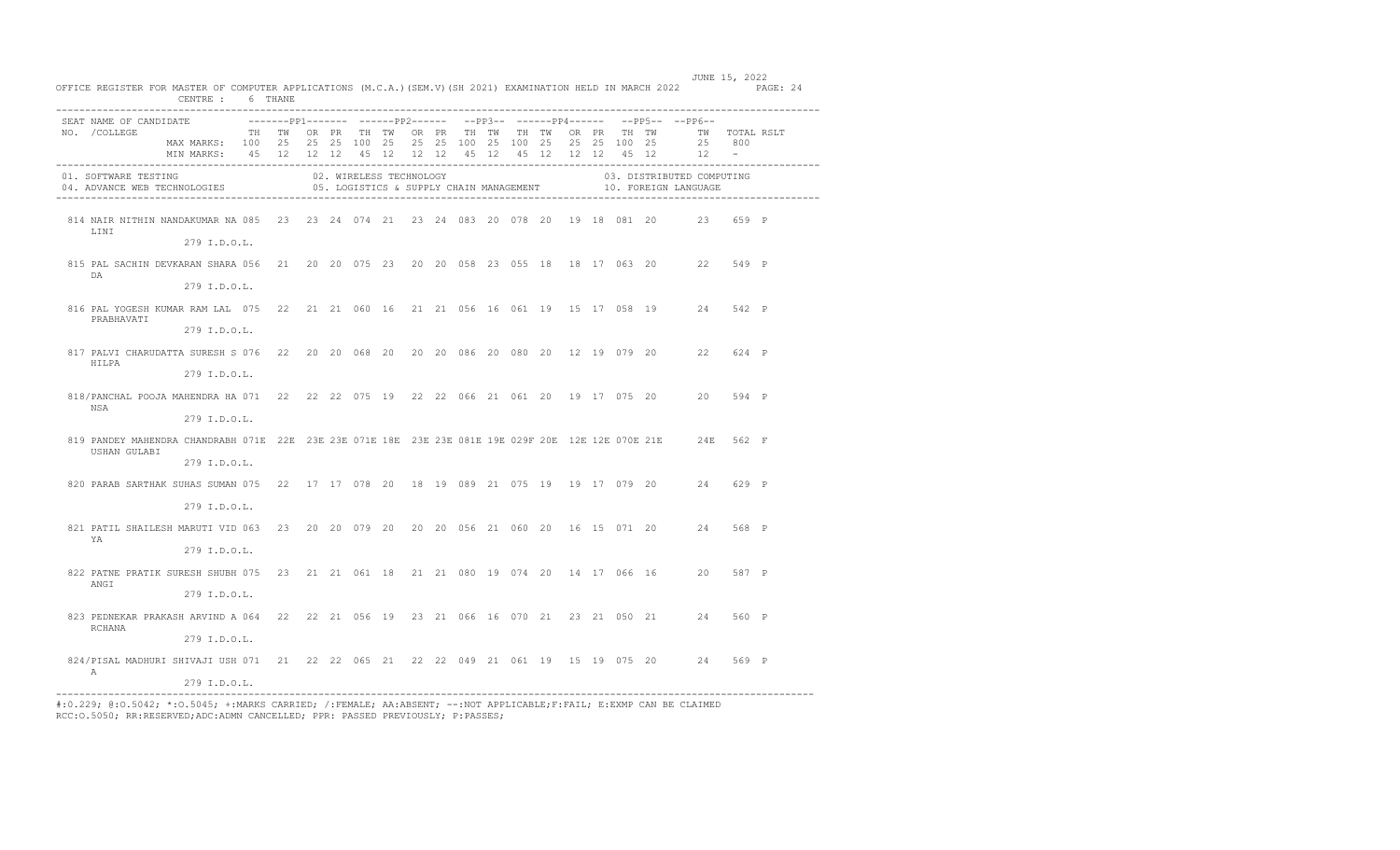| OFFICE REGISTER FOR MASTER OF COMPUTER APPLICATIONS (M.C.A.) (SEM.V) (SH 2021) EXAMINATION HELD IN MARCH 2022 PAGE: 25 | CENTRE : 6 THANE                                                                                                              |  |  |                         |  |  |  |  |                                                                                |  | JUNE 15, 2022                                                                             |  |
|------------------------------------------------------------------------------------------------------------------------|-------------------------------------------------------------------------------------------------------------------------------|--|--|-------------------------|--|--|--|--|--------------------------------------------------------------------------------|--|-------------------------------------------------------------------------------------------|--|
| SEAT NAME OF CANDIDATE                                                                                                 |                                                                                                                               |  |  |                         |  |  |  |  | ---------pp1-------- -------pp2------ --pp3-- -------pp4------ --pp5-- --pp6-- |  |                                                                                           |  |
| NO. / COLLEGE                                                                                                          | TH TWORPR THITWORPR THITWITHITWORPR THITWORPR THITWITOTAL RSLT                                                                |  |  |                         |  |  |  |  |                                                                                |  |                                                                                           |  |
|                                                                                                                        | MAX MARKS: 100 25 25 25 100 25 25 25 100 25 100 25 25 25 100 25<br>MIN MARKS: 45 12 12 12 45 12 12 12 45 12 45 12 12 12 45 12 |  |  |                         |  |  |  |  |                                                                                |  | 25 800<br>$12 -$                                                                          |  |
|                                                                                                                        |                                                                                                                               |  |  |                         |  |  |  |  |                                                                                |  |                                                                                           |  |
| 01. SOFTWARE TESTING<br>04. ADVANCE WEB TECHNOLOGIES                                                                   |                                                                                                                               |  |  | 02. WIRELESS TECHNOLOGY |  |  |  |  |                                                                                |  | 03. DISTRIBUTED COMPUTING<br>05. LOGISTICS & SUPPLY CHAIN MANAGEMENT 40. FOREIGN LANGUAGE |  |
| 825/PISAL VARSHARANI SHIVAJI 068 22 22 22 080 21 22 22 085 19 074 19 16 18 078 20 20 628 P<br>USHA                     |                                                                                                                               |  |  |                         |  |  |  |  |                                                                                |  |                                                                                           |  |
|                                                                                                                        | 279 I.D.O.L.                                                                                                                  |  |  |                         |  |  |  |  |                                                                                |  |                                                                                           |  |
| 826 POWAR ANIKET SAMBHAJI SUV 069 23 22 21 068 21 18 18 061 18 060 19 20 17 064 15 23 557 P<br>ARNA                    |                                                                                                                               |  |  |                         |  |  |  |  |                                                                                |  |                                                                                           |  |
|                                                                                                                        | 279 I.D.O.L.                                                                                                                  |  |  |                         |  |  |  |  |                                                                                |  |                                                                                           |  |
| 827 SAHU GANESH KALUCHARAN RA 058 19 21 21 051 15 21 21 053 19 045 18 14 21 045 18 21 481 P<br>SHMITA                  |                                                                                                                               |  |  |                         |  |  |  |  |                                                                                |  |                                                                                           |  |
|                                                                                                                        | 279 I.D.O.L.                                                                                                                  |  |  |                         |  |  |  |  |                                                                                |  |                                                                                           |  |
| 828 SHARMA MANOJKUMAR MITHAIL 079 22 20 19 076 21 15 15 070 20 069 20 20 19 060 20 21 586 P<br>AL SHEELA               |                                                                                                                               |  |  |                         |  |  |  |  |                                                                                |  |                                                                                           |  |
|                                                                                                                        | 279 I.D.O.L.                                                                                                                  |  |  |                         |  |  |  |  |                                                                                |  |                                                                                           |  |
| 829 SHEMNA MOHAMMAD AMIR SHAR 066 21 16 18 068 19 19 25 076 20 069 20 21 22 075 20 22 597 P<br>FUDDIN SHAGUFTA         |                                                                                                                               |  |  |                         |  |  |  |  |                                                                                |  |                                                                                           |  |
|                                                                                                                        | 279 I.D.O.L.                                                                                                                  |  |  |                         |  |  |  |  |                                                                                |  |                                                                                           |  |
| 830 SINGH JITESHKUMAR JAYKUMA 085 22 19 20 069 20 19 20 060 21 050 19 18 15 064 19 20 560 P<br>R PUSHPA                |                                                                                                                               |  |  |                         |  |  |  |  |                                                                                |  |                                                                                           |  |
|                                                                                                                        | 279 I.D.O.L.                                                                                                                  |  |  |                         |  |  |  |  |                                                                                |  |                                                                                           |  |
| 831/SINGH JUHI AKHILESH BABIT 063 23 21 21 071 20 21 21 069 21 069 20 14 17 066 17 24 578 P<br>$\mathbb{A}$            |                                                                                                                               |  |  |                         |  |  |  |  |                                                                                |  |                                                                                           |  |
|                                                                                                                        | 279 I.D.O.L.                                                                                                                  |  |  |                         |  |  |  |  |                                                                                |  |                                                                                           |  |
| 832/SINGH JYOTI SURESH SHEELA 084 22 24 24 083 21 15 15 074 20 079 19 20 16 079 18 20 633 P                            |                                                                                                                               |  |  |                         |  |  |  |  |                                                                                |  |                                                                                           |  |
|                                                                                                                        | 279 I.D.O.L.                                                                                                                  |  |  |                         |  |  |  |  |                                                                                |  |                                                                                           |  |
| 833/SINGH SHWETA MANOJ SAROJ 070 22 20 20 070 23 20 20 045 21 061 21 15 16 074 19 20 557 P                             |                                                                                                                               |  |  |                         |  |  |  |  |                                                                                |  |                                                                                           |  |
|                                                                                                                        | 279 I.D.O.L.                                                                                                                  |  |  |                         |  |  |  |  |                                                                                |  |                                                                                           |  |
| 834 SONAR SUPRIT SANTOSH HEML 075 23 22 23 070 20 18 20 074 20 070 19 21 21 066 20 20 602 P<br>ATA                     |                                                                                                                               |  |  |                         |  |  |  |  |                                                                                |  |                                                                                           |  |
|                                                                                                                        | 279 I.D.O.L.                                                                                                                  |  |  |                         |  |  |  |  |                                                                                |  |                                                                                           |  |
| 835/SONAWANE ASHWINI MAHENDRA 058 19 21 21 055 19 21 21 063 19 068 13 12 18 049 19 23 519 P<br>SAVITA                  |                                                                                                                               |  |  |                         |  |  |  |  |                                                                                |  |                                                                                           |  |
|                                                                                                                        | 279 I.D.O.L.                                                                                                                  |  |  |                         |  |  |  |  |                                                                                |  |                                                                                           |  |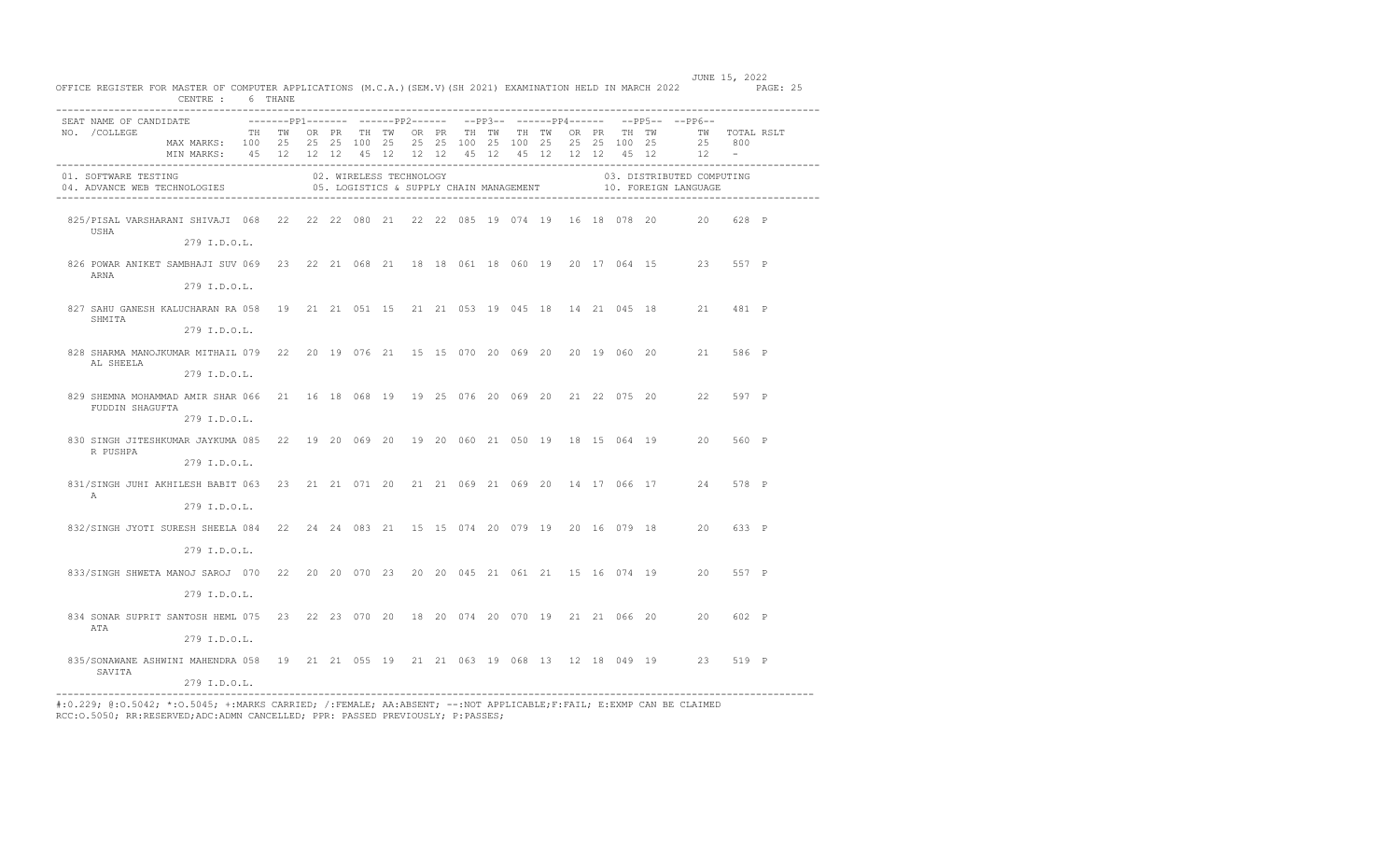| OFFICE REGISTER FOR MASTER OF COMPUTER APPLICATIONS (M.C.A.)(SEM.V)(SH 2021) EXAMINATION HELD IN MARCH 2022 PAGE: 26          | CENTRE: 6 THANE                                                   |  |  |                         |  |                                                                           |  |  |  |  |  |  |  |                                                                                           |  |  |
|-------------------------------------------------------------------------------------------------------------------------------|-------------------------------------------------------------------|--|--|-------------------------|--|---------------------------------------------------------------------------|--|--|--|--|--|--|--|-------------------------------------------------------------------------------------------|--|--|
| SEAT NAME OF CANDIDATE                                                                                                        |                                                                   |  |  |                         |  | -------PP1------- ------PP2------ --PP3-- ------PP4------ --PP5-- --PP6-- |  |  |  |  |  |  |  |                                                                                           |  |  |
| NO. / COLLEGE                                                                                                                 |                                                                   |  |  |                         |  |                                                                           |  |  |  |  |  |  |  | TH TWORPR TH TWORPR TH TWTH TWORPR TH TWO TWTOTAL RSLT                                    |  |  |
|                                                                                                                               | MAX MARKS: 100 25 25 25 100 25 25 25 100 25 100 25 25 25 100 25   |  |  |                         |  |                                                                           |  |  |  |  |  |  |  | 25 800                                                                                    |  |  |
|                                                                                                                               | MINIMARKS: 45 12 12 12 45 12 12 12 45 12 45 12 12 12 45 12 - 23 - |  |  |                         |  |                                                                           |  |  |  |  |  |  |  |                                                                                           |  |  |
| 01. SOFTWARE TESTING<br>UI. SUFTWARE TESTING<br>04. ADVANCE WEB TECHNOLOGIES                                                  |                                                                   |  |  | 02. WIRELESS TECHNOLOGY |  |                                                                           |  |  |  |  |  |  |  | 03. DISTRIBUTED COMPUTING<br>05. LOGISTICS & SUPPLY CHAIN MANAGEMENT 40. FOREIGN LANGUAGE |  |  |
| 836/SONAWANE ASMITA DILIP SAN 076 19 21 21 074 20 21 21 071 19 066 20 15 20 079 20 20 603 P<br>GEETA                          |                                                                   |  |  |                         |  |                                                                           |  |  |  |  |  |  |  |                                                                                           |  |  |
|                                                                                                                               | 279 I.D.O.L.                                                      |  |  |                         |  |                                                                           |  |  |  |  |  |  |  |                                                                                           |  |  |
| 837 SUBRANAMIAN ANUSH SUBRAMA 065 22 21 21 063 18 21 21 081 14 063 21 15 14 046 18 21 545 P<br>NIAN JAYA                      |                                                                   |  |  |                         |  |                                                                           |  |  |  |  |  |  |  |                                                                                           |  |  |
|                                                                                                                               | 279 I.D.O.L.                                                      |  |  |                         |  |                                                                           |  |  |  |  |  |  |  |                                                                                           |  |  |
| 838 TIWARI PRABHATKUMAR RAKES 078 22 21 21 071 20 21 21 075 21 075 20 19 18 071 18 21 613 P<br>HCHANDRA USHA                  |                                                                   |  |  |                         |  |                                                                           |  |  |  |  |  |  |  |                                                                                           |  |  |
|                                                                                                                               | 279 I.D.O.L.                                                      |  |  |                         |  |                                                                           |  |  |  |  |  |  |  |                                                                                           |  |  |
| 839 VADHVANA KEVALKUMAR MAGAN 068E 23E 21E 21E 056E 23E 21E 21E 045E 18E 036F 20E 12E 17E 054E 20E 21E 497 F<br>BHAI KAMLABEN |                                                                   |  |  |                         |  |                                                                           |  |  |  |  |  |  |  |                                                                                           |  |  |
|                                                                                                                               | 279 I.D.O.L.                                                      |  |  |                         |  |                                                                           |  |  |  |  |  |  |  |                                                                                           |  |  |
| 840/VEKHANDE BHAKTI PARASHARA 076 22 20 20 063 16 20 20 074 19 076 20 12 18 068 22 24 590 P<br>M PRAPTI                       |                                                                   |  |  |                         |  |                                                                           |  |  |  |  |  |  |  |                                                                                           |  |  |
|                                                                                                                               | 279 I.D.O.L.                                                      |  |  |                         |  |                                                                           |  |  |  |  |  |  |  |                                                                                           |  |  |
| 841 WIKAL AKHILESH KUMAR RADH 034F 23E 17E 18E 081E 21E 20E 19E 083E 21E 068E 20E 20E 18E 056E 20E 21E 560 F<br>ESHYAM SAVITA |                                                                   |  |  |                         |  |                                                                           |  |  |  |  |  |  |  |                                                                                           |  |  |
|                                                                                                                               | 279 I.D.O.L.                                                      |  |  |                         |  |                                                                           |  |  |  |  |  |  |  |                                                                                           |  |  |
| 842 YADAV ABHAY ISHVERDEV RAM 071 22 15 15 068 23 15 15 071 21 071 19 16 20 073 20 21 576 P<br><b>BHA</b>                     |                                                                   |  |  |                         |  |                                                                           |  |  |  |  |  |  |  |                                                                                           |  |  |
|                                                                                                                               | 279 I.D.O.L.                                                      |  |  |                         |  |                                                                           |  |  |  |  |  |  |  |                                                                                           |  |  |
| 843/YADAV SAVITA MEGHLAL DEVA 069 22 20 20 056 18 20 20 078 20 064 20 18 17 059 20 24 565 P                                   |                                                                   |  |  |                         |  |                                                                           |  |  |  |  |  |  |  |                                                                                           |  |  |
| NTI                                                                                                                           | 279 I.D.O.L.                                                      |  |  |                         |  |                                                                           |  |  |  |  |  |  |  |                                                                                           |  |  |
| 844 YADAV SHIVAM RAJARAM SHAR 083 22 23 24 075 21 20 23 084 21 076 20 20 17 075 18 24 646 P<br>ADA                            |                                                                   |  |  |                         |  |                                                                           |  |  |  |  |  |  |  |                                                                                           |  |  |
|                                                                                                                               | 279 I.D.O.L.                                                      |  |  |                         |  |                                                                           |  |  |  |  |  |  |  |                                                                                           |  |  |
| 845/YADAV SUNDARAM RAJARAM SH 069 22 24 24 066 21 20 13 078 21 055 19 19 19 074 17 24 585 P<br>ARADA                          |                                                                   |  |  |                         |  |                                                                           |  |  |  |  |  |  |  |                                                                                           |  |  |
|                                                                                                                               | 279 I.D.O.L.                                                      |  |  |                         |  |                                                                           |  |  |  |  |  |  |  |                                                                                           |  |  |

JUNE 15, 2022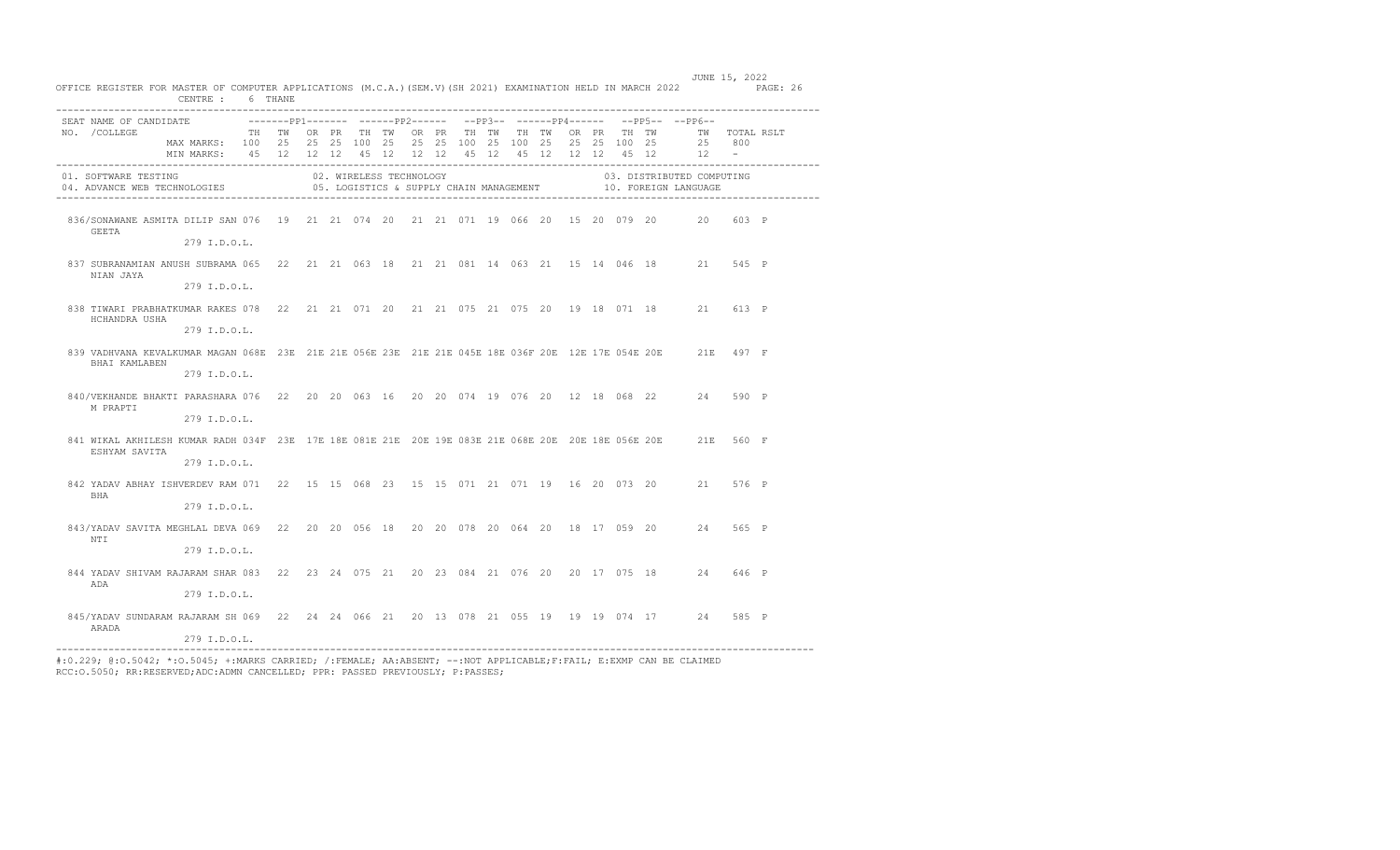CENTRE : 7 KARJAT ----------------------------------------------------------------------------------------------------------------------------------- SEAT NAME OF CANDIDATE -------PP1------- ------PP2------ --PP3-- ------PP4------ --PP5-- --PP6-- TH TW OR PR TH TW OR PR TH TW TH TW OR PR TH TW TW TOTAL RSLT MAX MARKS: 100 25 25 25 100 25 25 25 100 25 100 25 25 25 100 25 25 800 MIN MARKS: 45 12 12 12 45 12 12 12 45 12 45 12 12 12 45 12 12 - ----------------------------------------------------------------------------------------------------------------------------------- 01. SOFTWARE TESTING 02. WIRELESS TECHNOLOGY 03. DISTRIBUTED COMPUTING 04. ADVANCE WEB TECHNOLOGIES 05. LOGISTICS & SUPPLY CHAIN MANAGEMENT 10. FOREIGN LANGUAGE -----------------------------------------------------------------------------------------------------------------------------------

----------------------------------------------------------------------------------------------------------------------------------

OFFICE REGISTER FOR MASTER OF COMPUTER APPLICATIONS (M.C.A.)(SEM.V)(SH 2021) EXAMINATION HELD IN MARCH 2022 PAGE: 27

JUNE 15, 2022

 846 PANDEY SURAJ HARIKESH ASH 076 21 21 21 059 18 20 20 068 18 071 20 19 19 060 20 22 573 P A

279 I.D.O.L.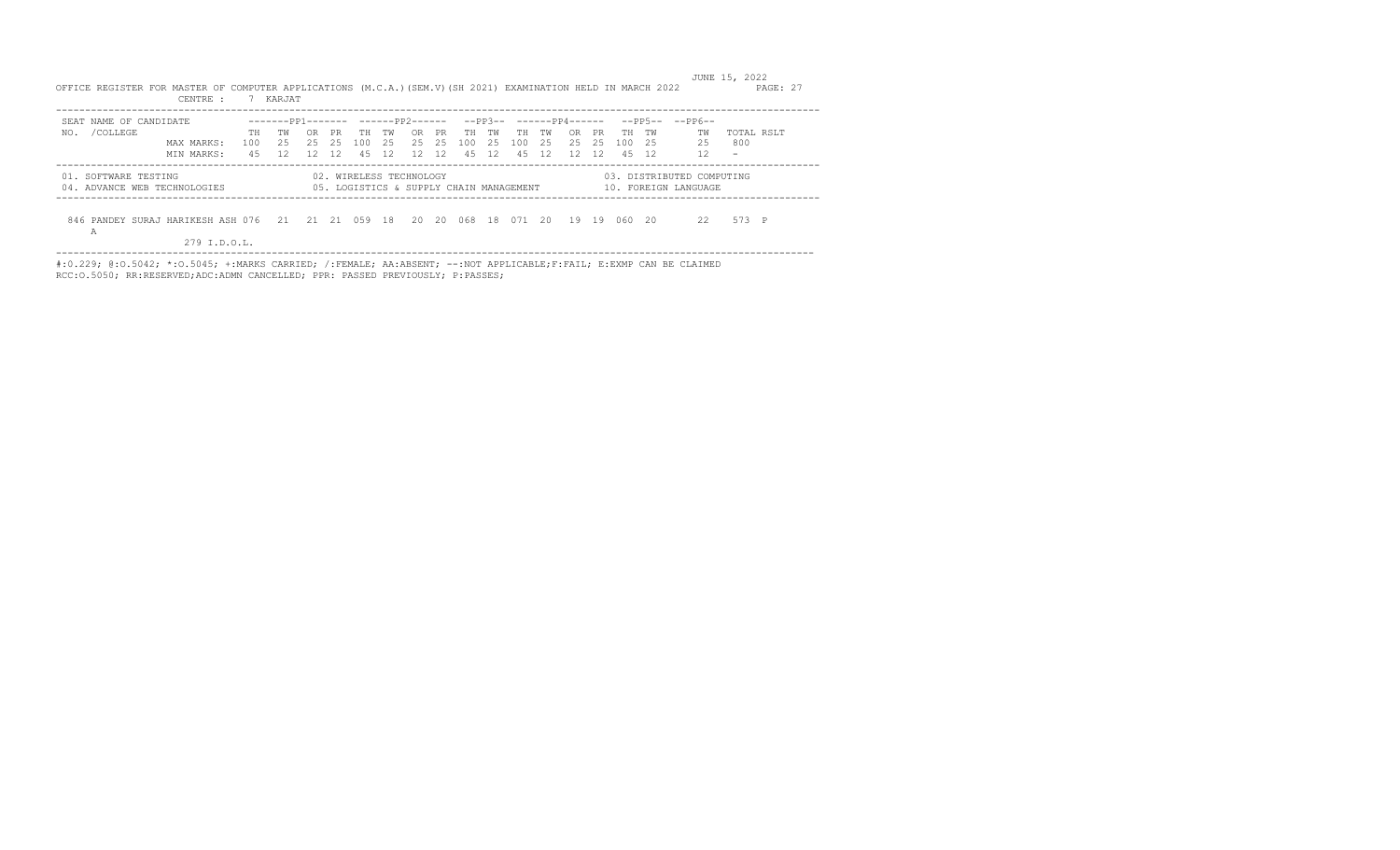| OFFICE REGISTER FOR MASTER OF COMPUTER APPLICATIONS (M.C.A.) (SEM.V) (SH 2021) EXAMINATION HELD IN MARCH 2022 PAGE: 28 | CENTRE : 8 VASAI                                                                                                                                                                                      |  |  |                         |  |  |         |  |  | JUNE 15, 2022                                                                                  |       |  |
|------------------------------------------------------------------------------------------------------------------------|-------------------------------------------------------------------------------------------------------------------------------------------------------------------------------------------------------|--|--|-------------------------|--|--|---------|--|--|------------------------------------------------------------------------------------------------|-------|--|
| SEAT NAME OF CANDIDATE<br>NO. / COLLEGE                                                                                | TH TW OR PR TH TW OR PR TH TW TH TW OR PR TH TW      TW   TOTAL RSLT<br>MAX MARKS: 100 25 25 25 100 25 25 25 100 25 100 25 25 25 100 25<br>MIN MARKS: 45 12 12 12 45 12 12 12 45 12 45 12 12 12 45 12 |  |  |                         |  |  |         |  |  | --------pp1------- ------pp2------ --pp3-- ------pp4------ --pp5-- --pp6--<br>25 800<br>$12 -$ |       |  |
| 01. SOFTWARE TESTING<br>04. ADVANCE WEB TECHNOLOGIES                                                                   |                                                                                                                                                                                                       |  |  | 02. WIRELESS TECHNOLOGY |  |  |         |  |  | 03. DISTRIBUTED COMPUTING<br>05. LOGISTICS & SUPPLY CHAIN MANAGEMENT 40. FOREIGN LANGUAGE      |       |  |
| 847/AKRE SHRADDHA PRALHAD PRI 058 16 20 17 063 13 18 20 065 14 038 12 19 18 065 20 21 497 P<br>YANKA                   | 279 I.D.O.L.                                                                                                                                                                                          |  |  |                         |  |  | $\star$ |  |  |                                                                                                |       |  |
| 848 ANGWALKAR ROHAN PRADEEP R 085 22 17 19 066 20 20 20 069 20 045 21 19 17 065 20 20 565 P<br>ASHMI                   | 279 I.D.O.L.                                                                                                                                                                                          |  |  |                         |  |  |         |  |  |                                                                                                |       |  |
| 849/CHAUDHARI BHAKTI HRIDAY B 076 22 18 20 074 21 19 18 073 21 069 20 21 19 064 22 24 601 P<br>HARTI                   | 279 I.D.O.L.                                                                                                                                                                                          |  |  |                         |  |  |         |  |  |                                                                                                |       |  |
| 850/DESAI SAYALI HEMANT POOJA 075 22 18 19 074 20 19 20 074 20 058 19 20 18 080 20 21 597 P                            | 279 I.D.O.L.                                                                                                                                                                                          |  |  |                         |  |  |         |  |  |                                                                                                |       |  |
| 851 DSOUZA DANIEL ALPHONSE FE 020F 22E AA AA AA 19E 18E 20E AA 19E AA 24E AA AA AA 14E 22E 178 F<br>LCY                |                                                                                                                                                                                                       |  |  |                         |  |  |         |  |  |                                                                                                |       |  |
| 852/GOSAVI HARSHADA VITTHAL V 068 22 16 17 073 21 20 19 064 21 050 20 20 19 071 21 19 561 P<br>AISHALI                 | 279 I.D.O.L.                                                                                                                                                                                          |  |  |                         |  |  |         |  |  |                                                                                                |       |  |
| 853 GUPTA HARGOVINDKUMAR SHYA 078 22 21 20 074 21 22 22 084 23 079 20 23 22 070 20 20 641 P<br>MNARAYAN ASHA           | 279 I.D.O.L.                                                                                                                                                                                          |  |  |                         |  |  |         |  |  |                                                                                                |       |  |
| 854 GUPTA PRADEEP RAMESH VIMA 079 23 19 19 074 20 20 20 079 20 083 20 21 20 079 20 24<br>LA                            | 279 I.D.O.L.                                                                                                                                                                                          |  |  |                         |  |  |         |  |  |                                                                                                | 640 P |  |
| 855 GUPTA SANKET SURENDRA ASH 070 18 17 18 064 18 20 19 070 23 054 20 20 18 075 16 24 564 P<br>A                       | 279 I.D.O.L.                                                                                                                                                                                          |  |  |                         |  |  |         |  |  |                                                                                                |       |  |
| 856 HANJANKAR SAGAR UDAY ARUN 069 22 19 19 071 20 20 18 078 16 071 20 20 18 056 17 21 575 P<br>А                       | 279 I.D.O.L.                                                                                                                                                                                          |  |  |                         |  |  |         |  |  |                                                                                                |       |  |
| 857/JOSHI RUTUJA BHARAT MANJU 076 21 19 18 083 19 19 20 081 19 079 20 19 17 076 20 21 627 P<br>SHA                     | 279 I.D.O.L.                                                                                                                                                                                          |  |  |                         |  |  |         |  |  |                                                                                                |       |  |
|                                                                                                                        | 279 I.D.O.L.                                                                                                                                                                                          |  |  |                         |  |  |         |  |  |                                                                                                |       |  |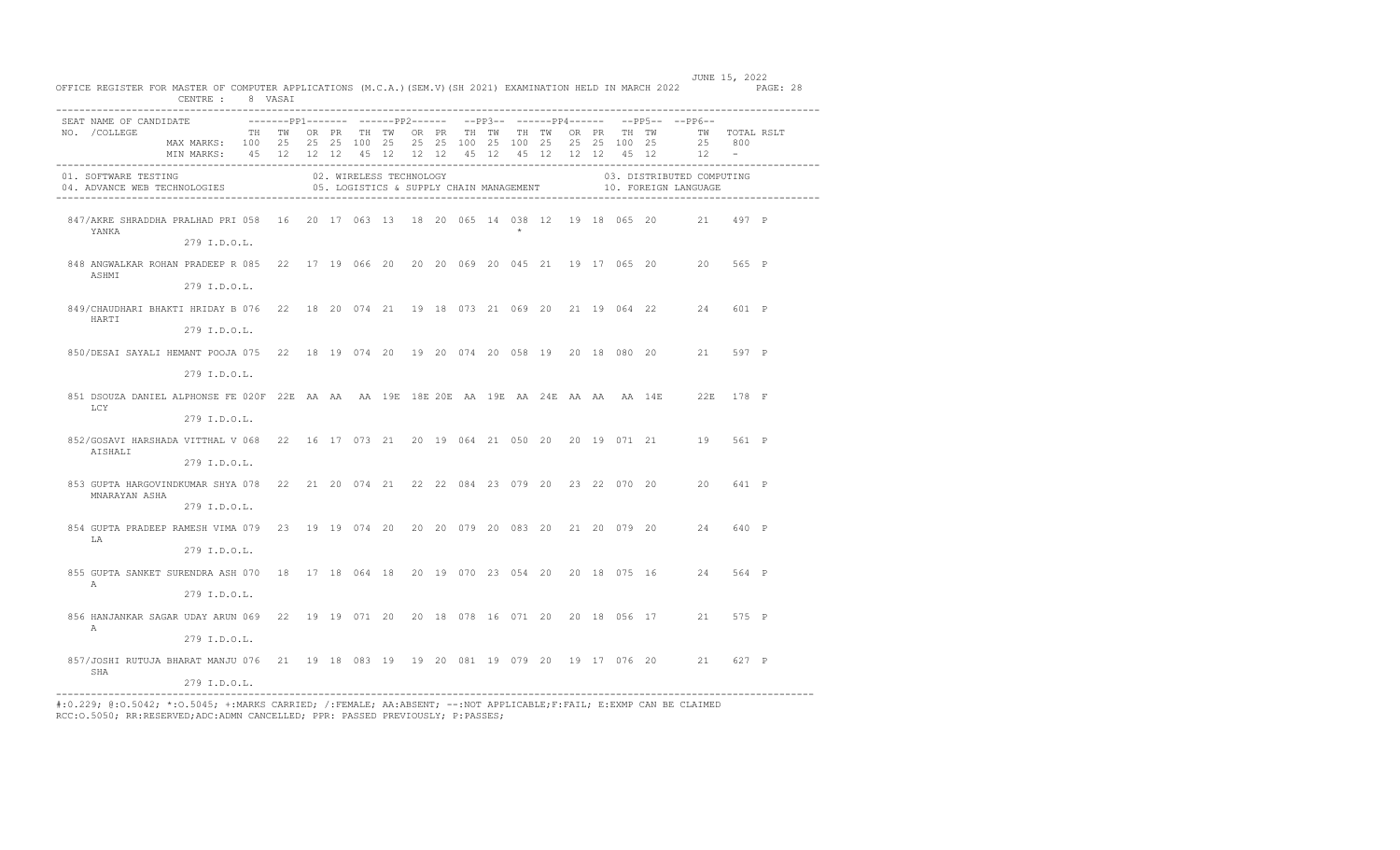|  | OFFICE REGISTER FOR MASTER OF COMPUTER APPLICATIONS (M.C.A.) (SEM.V) (SH 2021) EXAMINATION HELD IN MARCH 2022 PAGE: 29                                        | CENTRE : 8 VASAI                                                       |  |  |  |  |  |  |  |                                                                             | JUNE 15, 2022 |       |  |
|--|---------------------------------------------------------------------------------------------------------------------------------------------------------------|------------------------------------------------------------------------|--|--|--|--|--|--|--|-----------------------------------------------------------------------------|---------------|-------|--|
|  | SEAT NAME OF CANDIDATE                                                                                                                                        |                                                                        |  |  |  |  |  |  |  | --------pp1------- -------pp2------ --pp3-- ------pp4------ --pp5-- --pp6-- |               |       |  |
|  | NO. / COLLEGE                                                                                                                                                 | TH TW OR PR TH TW OR PR TH TW TH TW OR PR TH TW   TW  TOTAL RSLT       |  |  |  |  |  |  |  |                                                                             |               |       |  |
|  |                                                                                                                                                               | MAX MARKS: 100 25 25 25 100 25 25 25 100 25 100 25 25 25 100 25 25 800 |  |  |  |  |  |  |  |                                                                             |               |       |  |
|  |                                                                                                                                                               | MIN MARKS: 45 12 12 12 45 12 12 12 45 12 45 12 12 12 45 12 1           |  |  |  |  |  |  |  |                                                                             |               |       |  |
|  | 01. SOFTWARE TESTING COMPUS CONDUCTES CONSULTED COMPUSS TECHNOLOGY CHAIN MANAGEMENT CONSULTED COMPUSS OF LOGISTICS & SUPPLY CHAIN MANAGEMENT THE TECHNOLOGIES |                                                                        |  |  |  |  |  |  |  | 03. DISTRIBUTED COMPUTING                                                   |               |       |  |
|  | 858 LOBO JORAL PETER TERESA 076 22 17 19 069 16 20 19 064 19 049 19 18 17 066 16 24 550 P                                                                     |                                                                        |  |  |  |  |  |  |  |                                                                             |               |       |  |
|  |                                                                                                                                                               | 279 I.D.O.L.                                                           |  |  |  |  |  |  |  |                                                                             |               |       |  |
|  | 859 PARAB YESHRANJ YESHWANT Y 071 22 19 20 058 20 19 18 064 21 065 20 19 18 054 18 23 549 P<br>ESHASHREE                                                      |                                                                        |  |  |  |  |  |  |  |                                                                             |               |       |  |
|  |                                                                                                                                                               | 279 I.D.O.L.                                                           |  |  |  |  |  |  |  |                                                                             |               |       |  |
|  |                                                                                                                                                               |                                                                        |  |  |  |  |  |  |  |                                                                             |               | 608 P |  |
|  |                                                                                                                                                               | 279 I.D.O.L.                                                           |  |  |  |  |  |  |  |                                                                             |               |       |  |
|  | 861 PATEL RAHUL MOHANBHAI MON 068 22 17 18 075 19 20 19 074 20 059 19 20 18 066 17 21 572 P<br>GHIBEN                                                         |                                                                        |  |  |  |  |  |  |  |                                                                             |               |       |  |
|  |                                                                                                                                                               | 279 I.D.O.L.                                                           |  |  |  |  |  |  |  |                                                                             |               |       |  |
|  | 862 PATIL NAYAN NITIN SUSHMA 070E 22E 16E 20E 034F 18E 19E 20E 075E 20E 056E 20E 20E 18E 065E 22E 21E 536 F                                                   |                                                                        |  |  |  |  |  |  |  |                                                                             |               |       |  |
|  |                                                                                                                                                               | 279 I.D.O.L.                                                           |  |  |  |  |  |  |  |                                                                             |               |       |  |
|  | 863/POOJARY SAUBHAGYA VITTAL 070 21 16 20 076 16 20 19 070 19 079 19 19 18 080 20 23 605 P<br>SUJATHA                                                         |                                                                        |  |  |  |  |  |  |  |                                                                             |               |       |  |
|  |                                                                                                                                                               | 279 I.D.O.L.                                                           |  |  |  |  |  |  |  |                                                                             |               |       |  |
|  | 864/PRAJAPATI HEMLATA KANARAM 075 19 18 19 060 16 20 20 063 20 055 18 20 19 045 20 24<br>KANUDEVT                                                             |                                                                        |  |  |  |  |  |  |  |                                                                             |               | 531 P |  |
|  |                                                                                                                                                               | 279 I.D.O.L.                                                           |  |  |  |  |  |  |  |                                                                             |               |       |  |
|  | 865 PRAJAPATI SURAJ HARIDWAR 084 23 20 18 080 21 18 18 084 23 078 19 20 19 069 18 20<br>RAMKALI                                                               |                                                                        |  |  |  |  |  |  |  |                                                                             |               | 632 P |  |
|  |                                                                                                                                                               | 279 I.D.O.L.                                                           |  |  |  |  |  |  |  |                                                                             |               |       |  |
|  | 866 PUJARI AKSHAY RAMDAS SHIL 088 22 18 18 078 21 19 20 079 20 080 21 19 17 051 18 21 610 P<br>PA                                                             |                                                                        |  |  |  |  |  |  |  |                                                                             |               |       |  |
|  |                                                                                                                                                               | 279 I.D.O.L.                                                           |  |  |  |  |  |  |  |                                                                             |               |       |  |
|  | 867/SAWANT ASMITA RAJAT PRIYA 056 22 16 16 076 19 20 16 066 21 053 20 20 18 071 16 23 549 P<br>NKA                                                            |                                                                        |  |  |  |  |  |  |  |                                                                             |               |       |  |
|  |                                                                                                                                                               | 279 I.D.O.L.                                                           |  |  |  |  |  |  |  |                                                                             |               |       |  |
|  | 868/SHRIMAKAR PAYAL UDAY CHHA 074 18 20 19 069 15 20 19 065 21 065 19 20 19 068 16 24 571 P<br>YA                                                             |                                                                        |  |  |  |  |  |  |  |                                                                             |               |       |  |
|  |                                                                                                                                                               | 279 I.D.O.L.                                                           |  |  |  |  |  |  |  |                                                                             |               |       |  |